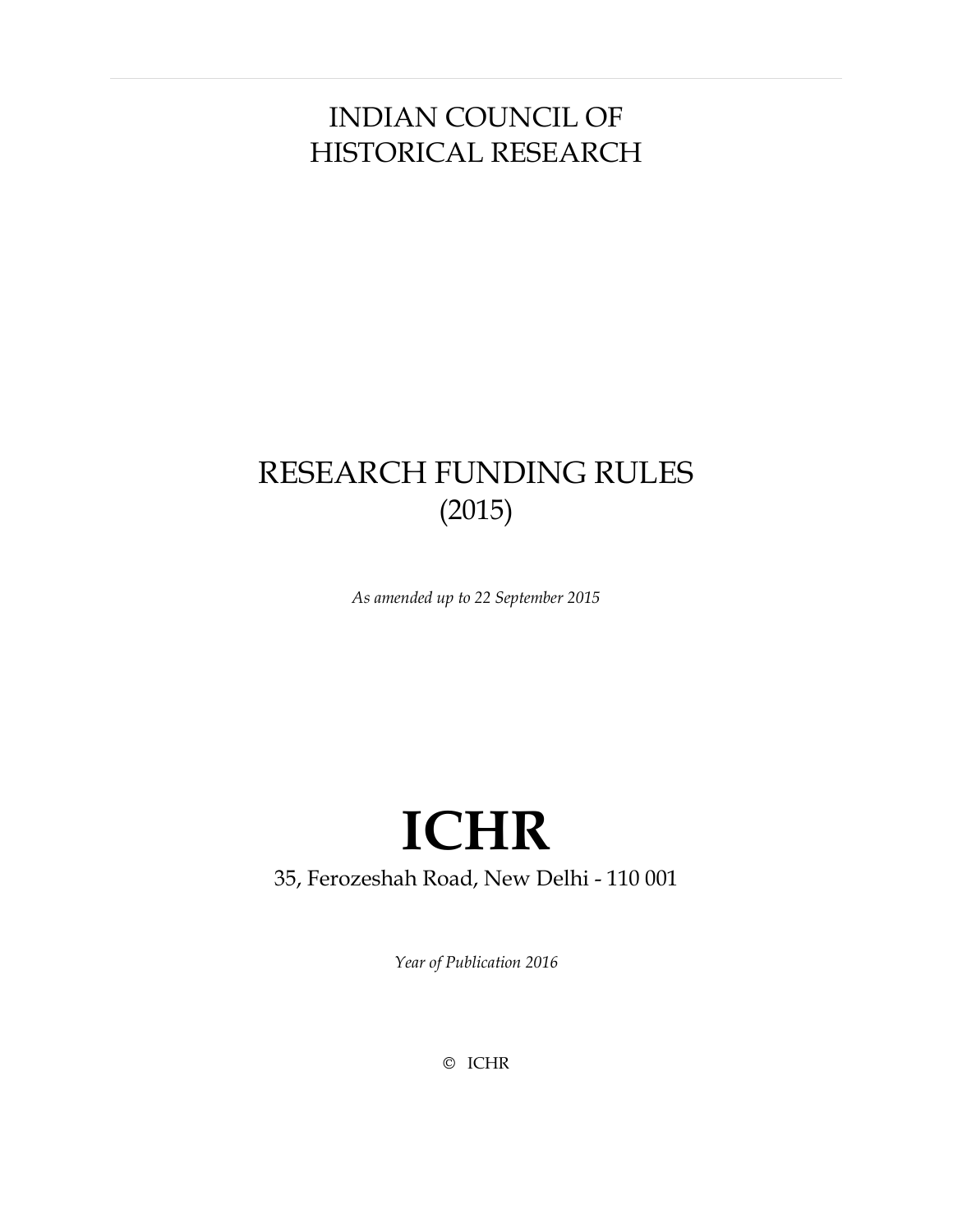# *About ICHR*

### **General**

The Indian Council of Historical Research (ICHR) is an autonomous organization under Ministry of Human Resources Development (MHRD), Government of India duly registered, vide Registration No. S 5339 dated 7th March 1972 under Societies Registration Act (Act.xxi of 1860) being an Act for registration of Literary, Scientific and Charitable Societies.

### **Foundation History**

The Ministry of Education & Social Welfare (now Ministry of Human Resource Development), Govt. of India, on 27th March 1972 founded the Indian Council of Historical Research (ICHR) on the recommendation of a Working Group set up by the Govt. of India in December 1971 comprising Professor R.S. Sharma, Patna University (Chairman); Professor Satish Chandra, Jawaharlal Nehru University; Professor Tapan Raychaudhuri, Delhi University; Dr. S.N. Prasad, Director National Archives; Shri J. Veeraraghvan, Director (Internal Finance), Ministry of Education and Social Welfare; and Smt. S. Doraiswami, Deputy Education Adviser, Ministry of Education and Social Welfare.

### **Aims & Objectives**

The primary objective of the Council is to promote and give direction to historical research and to encourage and foster objective and scientific writing of history. Enhancing the academic standard of the output of ICHR activities has been foremost objective in our agenda. The aims & objectives of the Indian Council of Historical Research (hereafter referred to as the 'Council') as laid down in the Memorandum of Association are as follows:

- $\triangleright$  to bring historians together and provide a forum for exchange of views between them;
- $\triangleright$  to give a national direction to an objective and scientific writing of history and to have rational presentation and interpretation of history;
- $\triangleright$  to promote, accelerate and coordinate research in history with special emphasis on areas which have not received adequate attention so far;
- to promote a coordinated and balanced distribution of research efforts over different areas;
- $\triangleright$  to elicit support and recognition for historical research from all concerned and ensure the necessary dissemination and use of results.

### **In pursuance of these objectives the Council's functions are**

- $\triangleright$  to provide fellowships and financial assistance to the young teachers in colleges, universities and registered research organizations, as well as to senior scholars who might need financial support;
- $\triangleright$  to bring historians together by providing financial assistance for holding symposia, seminars, workshops, etc for exchanging views related to history;
- $\triangleright$  to provide publication subsidy to the seminars, congress proceedings and journals so that these publications may reach to researchers and scholars;
- $\triangleright$  to publish a biannual Journal the Indian Historical Review, and another journal Itihas in Hindi;
- to maintain a large and expanding Library-cum-Documentation Centre with facility of DELNET and J-STOR at the Headquarters at New Delhi, exclusively for researchers and scholars;
- to maintain two regional centres namely ICHR North-East Regional Centre (Guwahati) and ICHR Southern Regional Centre (Bangalore) which also maintains Library-cum-Documentation Units enriched with research materials for the benefit of scholars and students of their respective regions., and takes such other measures as the Council considers appropriate in order to implement the stated objectives of the Indian Council of Historical Research.

As envisaged in para 2(q) of Memorandum of Association (MOA) 1972, the Council advises the Government of India on all such matters pertaining to historical research and training in history methodology as may be referred to it from time to time, including co-operational arrangements in historical research and training facilities with foreign academic bodies.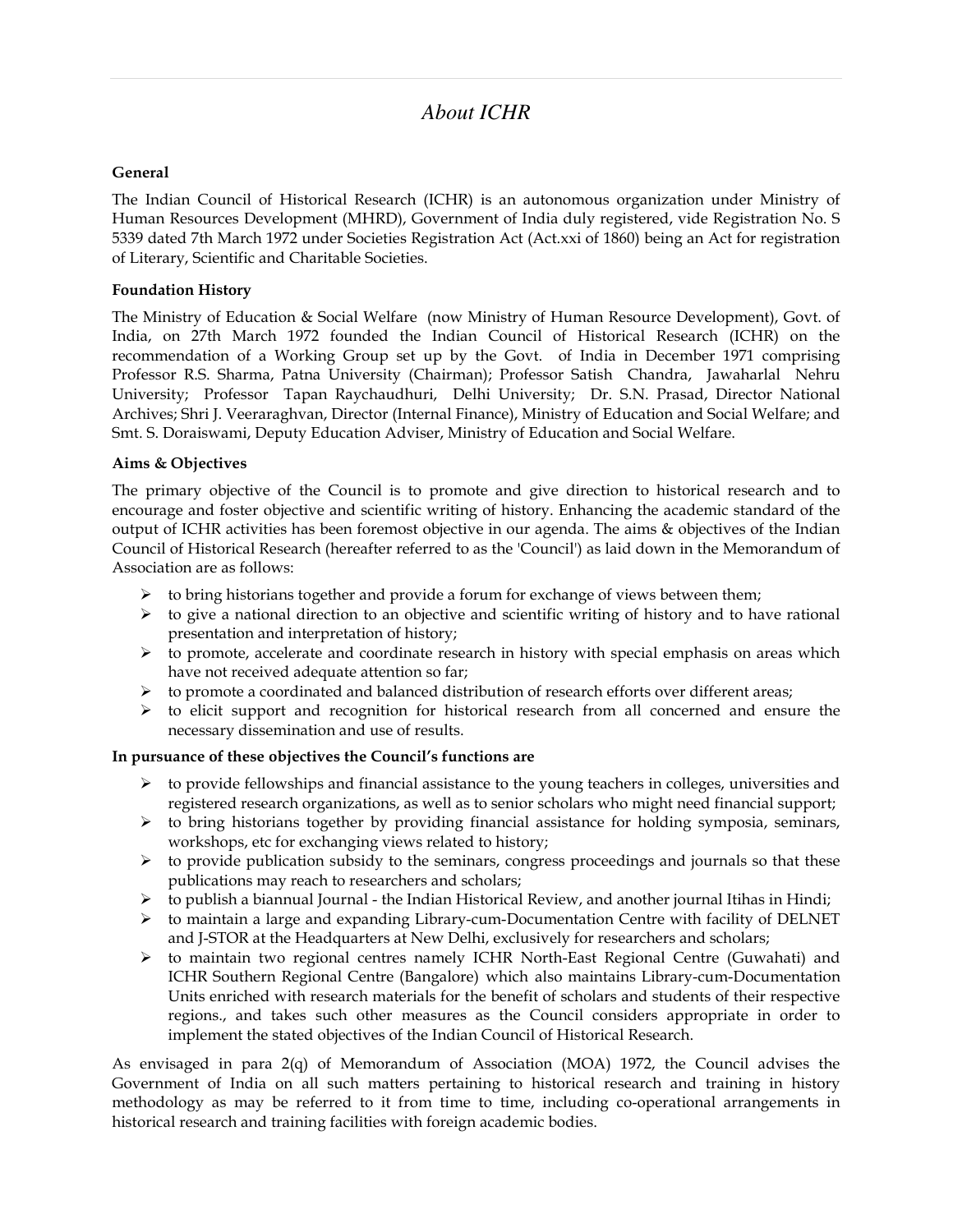# *Main Features of New Amendments*

# **Fellowships**

- $\triangleright$  The award of JRF will be through an entrance examination only.
- > The award of PDF will be through presentation followed by interview only.

## **Research projects**

 Ceiling limit for Research Projects (for both individual & institutional) will be a maximum of Rs. 5 lakhs for a maximum period of two years.

## **Seminars/Symposia/Workshops/Annual Conferences/Foreign Travel Grant etc.**

- An application fee of Rs. 500/- being charged for various funding schemes other than JRF  $\&$ PDF has been withdrawn.
- Ceiling limit for Seminars/Workshops/Conferences will be a maximum of Rs. 3.5 lakhs.
- Ceiling limit preferably to registered academic and professional organizations for Annual Conferences will be a maximum of Rs. 5 lakhs.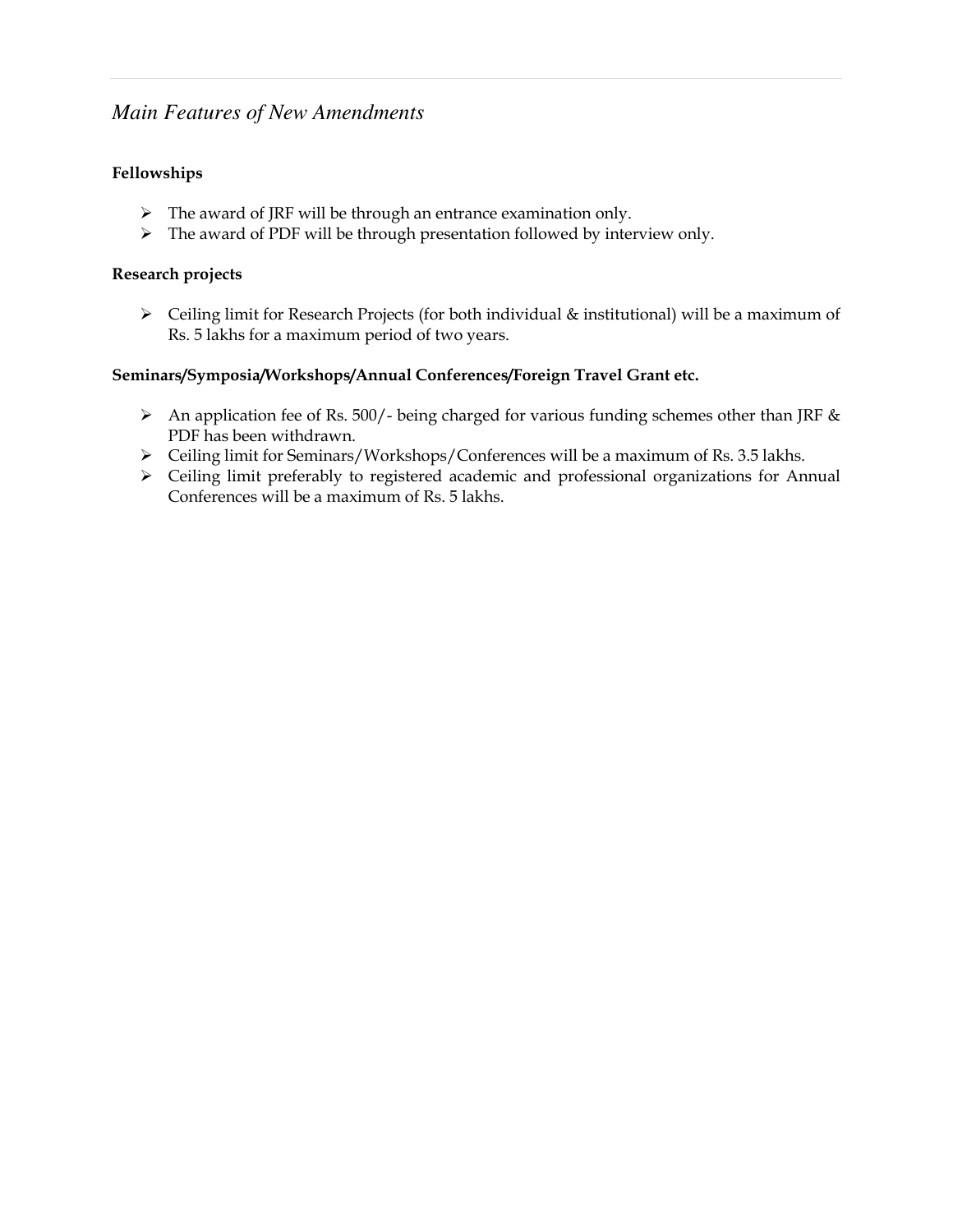# **CONTENTS**

| 1. Short Title, Mode of Citing, Scope,       |           |
|----------------------------------------------|-----------|
| Commencement, Definitions & General          | $1 - 8$   |
| II. Fellowships                              | $9 - 14$  |
| III. Research Projects                       | $15 - 18$ |
| IV. Contingency (Study-cum-Travel) Grant     | $19 - 20$ |
| V. Grants for Foreign Travel and Maintenance |           |
| Abroad and for visit of Foreign Scholars     | $21 - 24$ |
| VI. Publication Subsidy                      | $25 - 27$ |
| VII. Seminars/Workshops, Conferences of      |           |
| Professional Organizations of Historians     | $28 - 29$ |
| VIII. Amendment, Removal of Difficulties,    |           |
| Supersession of Earlier Decisions,           |           |
| Interpretation, Public Access                | 30 – 31   |

# ANNEXURES

| I. Classified List of Subjects                                                         | 31        |
|----------------------------------------------------------------------------------------|-----------|
| II. Application Form for Junior Research Fellowship                                    | $32 - 33$ |
| III. Application Form for Post Doctoral Fellowship                                     | $34 - 35$ |
| IV. Application Form for Senior Academic Fellowship                                    | $36 - 38$ |
| V. Application Form for Research Project Grant                                         |           |
| (for Individual Funding)                                                               | $39 - 41$ |
| VI. Application Form for Research Project<br>Grant (for Institutional Funding)         | $42 - 43$ |
| VII. Application Form for Contingency<br>(Study-cum-Travel) Grant                      | $44 - 46$ |
| VIII. Application Form for Foreign Travel Grant and                                    |           |
| Maintenance Grant                                                                      | $47 - 49$ |
| IX. Application for Publication Subsidy Grant                                          | $50 - 51$ |
| X. Application Form for Publication Subsidy to<br>Journal(s) dealing with History.     | $52 - 53$ |
| XI. Application for Financial Assistance for<br>Holding Seminar / Conference/ Workshop |           |
| /Symposia on History in India                                                          | $54 - 57$ |
| XII. Format for Utilization Certificate under                                          |           |
| Seminar Grant Scheme                                                                   | 58        |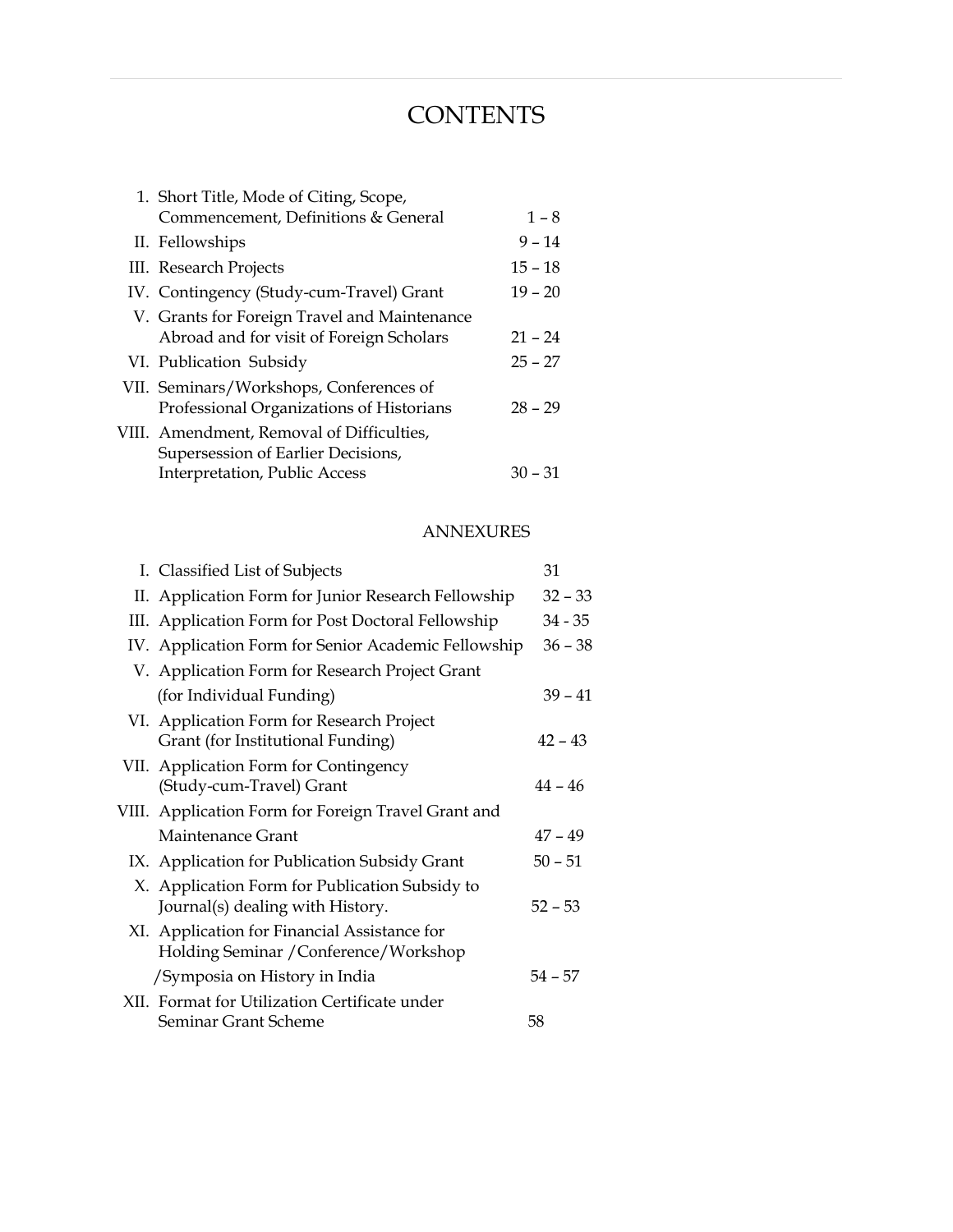# *Chapter I*

# RULES

GOVERNING AWARD, FUNDING AND FULFILMENT OF REQUIREMENTS OF FELLOWSHIPS, RESEARCH PROJECTS AND OTHER GRANTS-IN-AID OF THE INDIAN COUNCIL OF HISTORICAL RESEARCH (ICHR), NEW DELHI

*1. (a)* These Rules may be called the Research Funding Rules (RFR) of the Indian Council of Historical Research.

In any reference to the provisions of these Rules, a clause thereof may be cited by its Arabic numeral immediately following upon the Latin numeral of the chapters to which it belongs. Illustration: sub-clause (b) of Clause 2 of Chapter III of these Rules may be cited as ICHR Research Funding Rules, III 2 (b).

Subject to the Rules of the Indian Council of Historical Research, New Delhi, 1972, and to the Regulations that have been, or may be, framed there under, and with such exceptions as may hereinafter be contained, these Rules shall govern the award by the ICHR of all fellowships, research project grants, contingency (study-cum-travel) grants, grants for travel and maintenance of Indian scholars proceeding abroad and of foreign scholars invited to India, subsidies for publications and for the holding of conferences, workshops and other meetings, grants to associations of historians and all other grants-in-aid and the funding and fulfillment of the requirements of all the said Fellowships, grants and subsidies, provided that these Rules shall not apply to research projects directly undertaken, conferences, workshops and other meetings held, and publications issued in its own name, by the ICHR.

- 2. These Rules shall apply to all Fellowships Research projects and other grants current at that date as well as to those awarded after that date and to the modes of procedure leading to their award, provided that a Fellowship or grant awarded or recommended before these Rules came into effect shall not be called into question or withheld only on a procedure which, though consistent with the decisions then in force, is not in conformity with these Rules.
- 3. In these Rules, unless the context otherwise requires, the following definitions shall be assumed:
	- *(a)* "Council" means the Council of the ICHR constituted in accordance with Rule 3 of the Rules of the ICHR.
	- *(b)* "Chairman" means the Chairman of the Council appointed by the Government of India under Rules 3 and 13 of the ICHR or, when the office of the Chairman is vacant, the person or officer authorized to exercise the powers, and perform the functions, of that office under the Rules of the ICHR and the Regulations framed there under.
	- *(c)* "Expert" means a scholar or expert chosen by the Chairman or Member Secretary, preferably from a panel of scholars and experts that may be framed by the Research Projects Committee, and to whom an application or proposal for, or a report on, a Fellowship or a project or a request for contingency grant, publication subsidy, or grant for foreign travel or any other grant of payment is referred to for assessment and recommendations.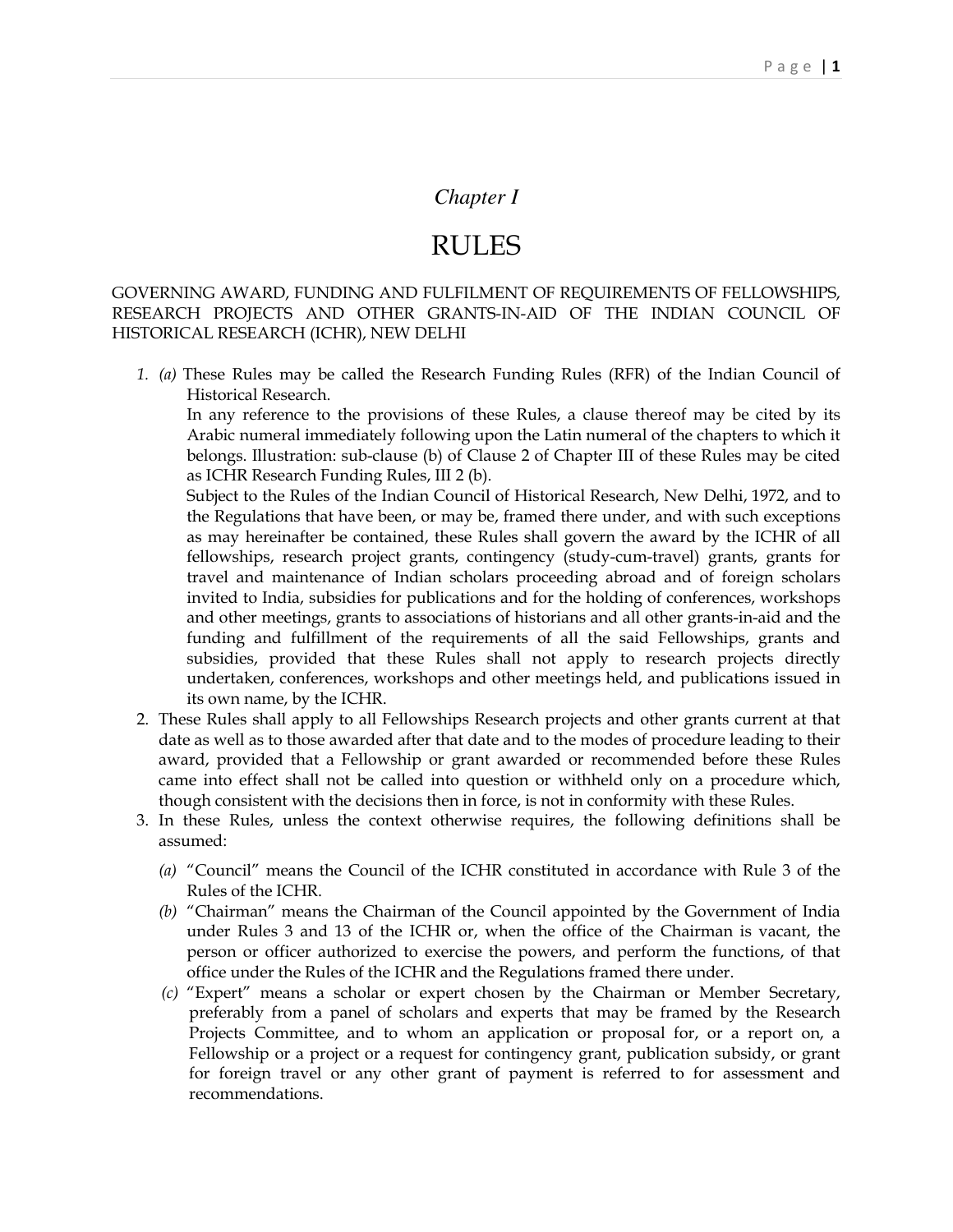- *(d)* "Contingency grant" means a grant awarded for travelling and daily allowances for journeys including for attending seminars, symposia, workshops, connected with research work; local conveyance for visiting libraries, collection of documents, oral evidence; purchase of books and stationery; expenditure on typing, diagrams, maps, photographs, xerox copies, transcripts, etc., directly concerned with the work approved by the ICHR or with the work of the Fellowships or project; undertaking fieldwork such as a archaeological exploration and survey, and charges for consultancy services. But it shall not include cost of books not relevant to the subject of the Fellowship or the project, binding of private books, cost of private mail and travel unconnected with work of the Fellowship or project.
- *(e)* "Fellow" means Fellow of the ICHR, the word "Fellowship" to be construed accordingly.
- *(f)* "Foreign Travel Grant Committee" means the Committee constituted by the Council to recommend or decide on proposals to fund Indian scholars' trips abroad or foreign scholars' trips to India under these Rules.
- *(g)* "Grant" includes subsidy.
- *(h)* "History" means all areas of knowledge commonly comprehended under this term, and includes Indian and non-Indian history; political, social, economic, cultural and intellectual history; history of science and technology, of ideas, philosophy and beliefs, and of art and literature; history of international relations; biography; demographic history and historical statistics; historical ethnography, anthropology; history of environment, climate and wild life; local and regional history; onomastics; archaeology, epigraphy, numismatics; diplomatic-history; historiography; editing, calendaring, translation, annotation, interpretation and survey of historical sources and documents; and any other subject with a strong historical bias and content.
- *Note: (i)* Research on the following aspects of Indian History shall be particularly encouraged:
- -• Social and Economic Formations
- History of Ideas
- History of Peasants and Agrarian Relations
- Urban History
- Women's History
- Demographic History
- Collective Consciousness, Social Movements and Popular Protest
- -• Industrialization
- -• Resistance to British Rule
- -• National Movement
- History of Science and Technology
- Historical Geography
- Quantitative History
- Regional and Local History
- Place-names
- Editing, Calendaring and Translation of Sources
	- *(ii)* Work on the history of countries other than India may also be supported by the ICHR.
	- *(j)* "ICHR" means the organization registered and known as the Indian Council of Historical Research (Reg. No. S. 5339), New Delhi, functioning in accordance with its Memorandum of Association and the Rules of the ICHR and the Regulations framed thereunder; or any officer of the said organization duly authorized to act on its behalf.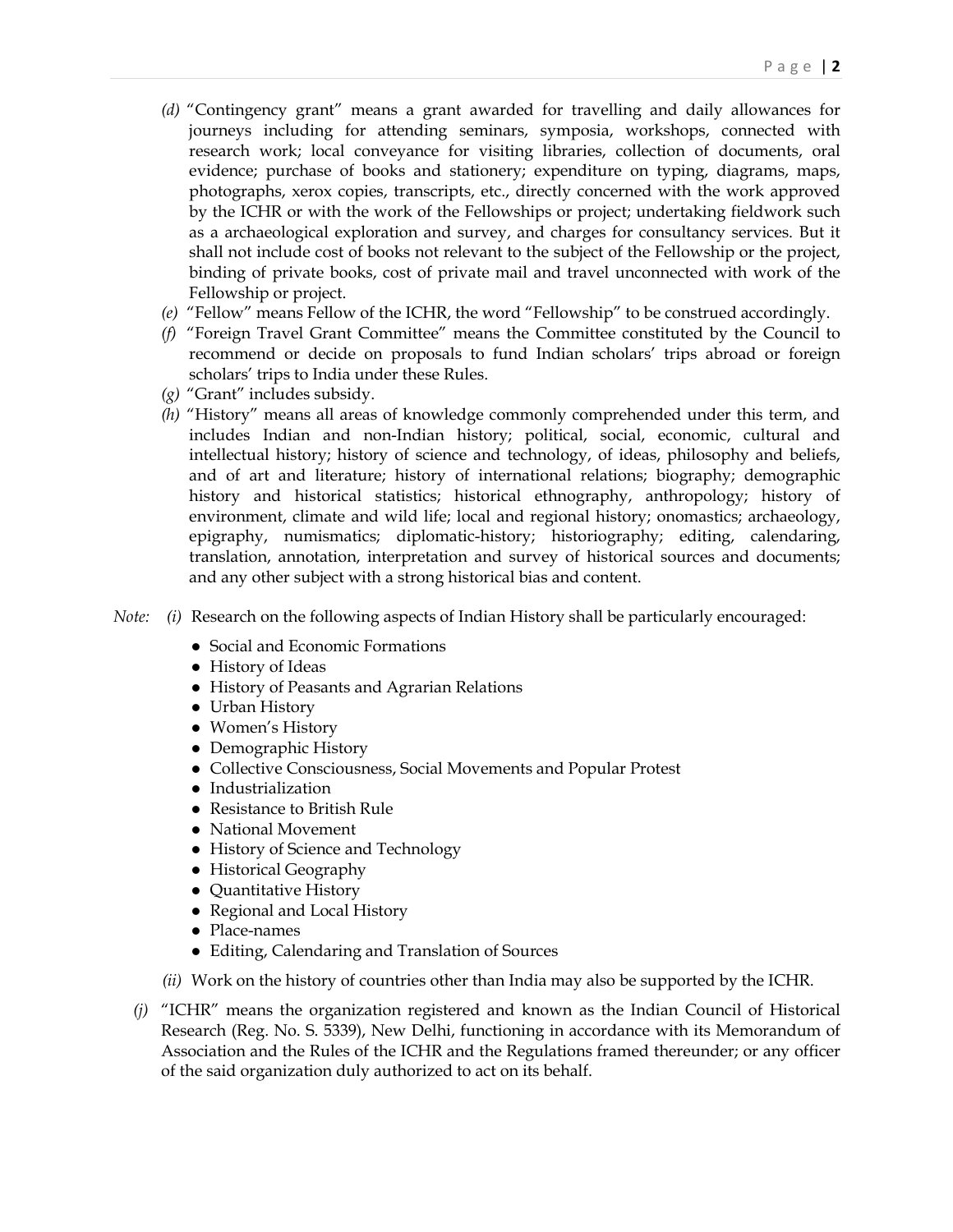- *(k)* "Institution of affiliation" refers to:
	- (i) An Indian university or college or institute of research, where the Fellow or recipient of contingency grant is registered for the M.Phil. or Ph.D. degree; or
	- (ii) In the case of a Fellow or recipient of contingency grant not so registered or of a Project Director or of a recipient of research project grant, means a university, college or department of a university, institute of research, archives, or other statutory or registered institution, where he is employed or undertakes research; or
	- *(iii)* An institution under whose aegis a seminar, workshop or academic conference subsidized by the ICHR is organized.
- *(l)* "Member Secretary" means the Member Secretary of the ICHR, or when the office is vacant, any other officer of the Council, authorized to perform the day to day duties of Member Secretary.
- *(m)* "Overhead charges" means an amount equal to five per cent of the total amount of research project grant, or contingency (study-cum-travel) grant disbursed through an institution of affiliation, paid to the said institution after the period of the said grant, over and above the total sanctioned amount thereof.
- *Note:* A higher rate for overhead charges (not exceeding a maximum of ten per cent of the total amount disbursed) may be paid to the institution of affiliation in special cases, subject to the approval by the Research Projects Committee or the Chairman.
	- *(n)* "Project Director" means the Director of a research project funded by the ICHR.
	- *(o)* "Research Projects Committee" means the Research Projects Committee appointed under Rule 39 of the Rules of the ICHR.
	- *(p)* "Rules of the ICHR" means the Rules of the Indian Council of Historical Research, New Delhi, 1972 as amended from time to time.
	- *(q)* "Utilization Certificate" means a duly audited utilization certificate which should be submitted by Coordinator/organization of Seminar/workshop in accordance with the Proforma contained in Annexure XII, which must be on the letter head of the institution and signed by the Convener and Head (with Seal) of Institution (Principal of College or Registrar of University) and Signature (with Seal) of the Finance Officer/Auditor/Accounts Officer(in case of Govt. Office/Department or College or University recognized by UGC)/Chartered Accountant(in case of Organization or Individual).
	- *(r)* "Statement of expenditure" in respect of all grants except Fellowships means a statement of Income & Expenditure, which must be on the letter head of the institution and signed by the Convener and Head (with Seal) of Institution (Principal of College or Registrar of University) and Signature (with Seal) of the Finance Officer/Auditor/Accounts Officer(in case of Govt. Office/Department or College or University recognized by UGC)/Chartered Accountant (in case of Organizations or Individuals ) with the certification that "I have satisfied myself that the Statement of expenditure is accurate, results from reliable accounting systems and is based on verifiable supporting documents".
	- *4. (a)* (i) All applications and proposals for Fellowship or grants or subsidies under these rules should be addressed to the Member Secretary, ICHR, 35 Ferozeshah Road, New Delhi-110001 mentioning the grant applied for.
		- (ii) An application or proposal for Fellowship or grant shall be liable to be rejected (without an expert's opinion) on the grounds only if it contains mis-statements or any deliberate omission or suppression of facts or subject not related to History.
		- (iii) A proposal for research funding should be based on the following guidelines: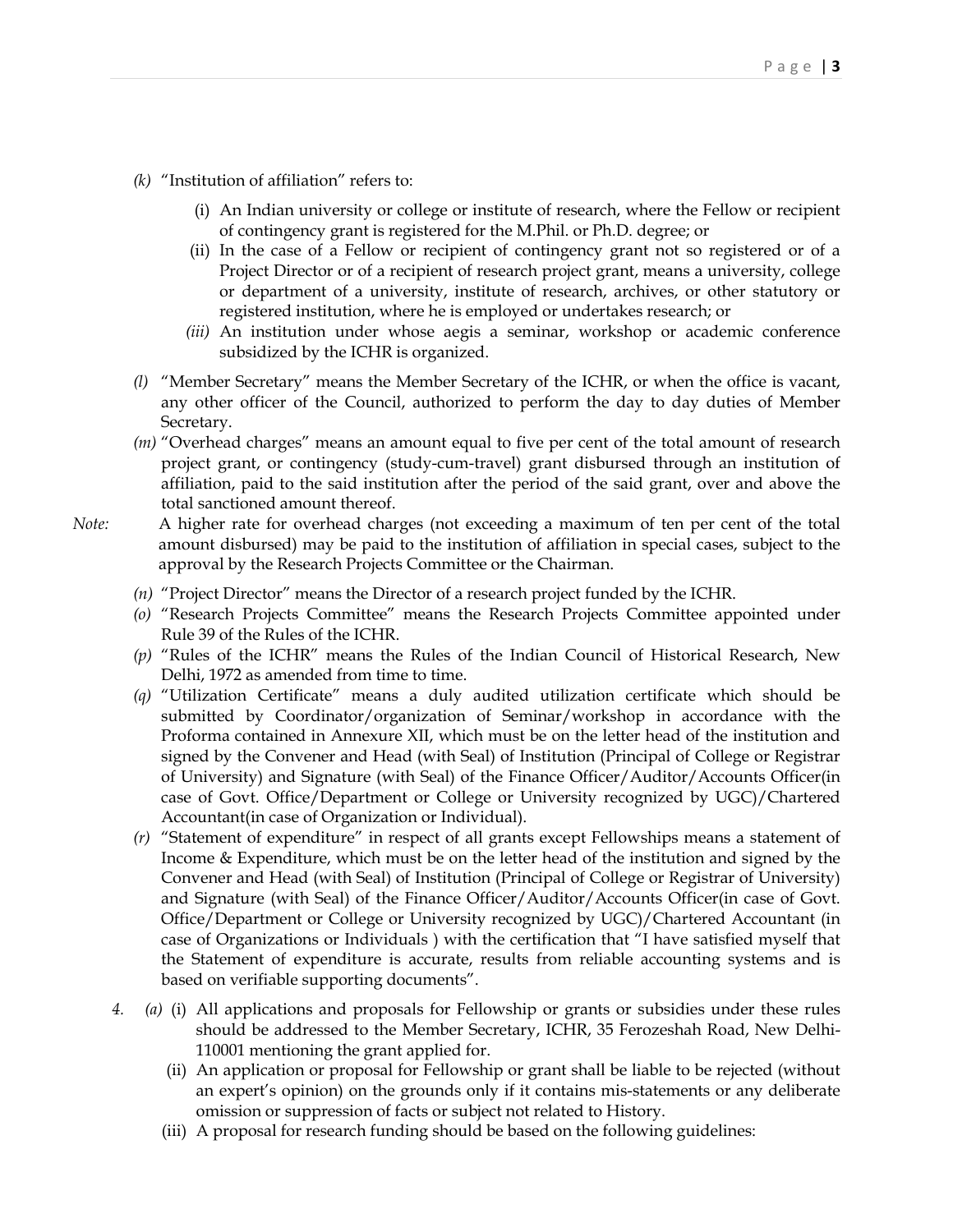- How will the proposed research contribute to extant theory /method/factual information?
- -What methods and techniques are proposed to achieve the objective?
- - A critical note on the sources to be used and the location of these sources.
	- *(b)* When called upon to consider any application or proposal for a Fellowship or for a grant, whether for project, study-cum-travel, foreign travel, or publication or for any other purpose, the Council, the Research Projects Committee or any other committee, empowered to award or recommend the award of a grant under these Rules, shall
		- (i) be informed whether any Fellowship, project, contingency grant, and/ or foreign travel or publication subsidy has been awarded to the applicant or the proposed awardee previously, and, if so, whether he has fulfilled the requirements thereof; and
		- (ii) be free to refuse or delay consideration of the said application or proposal .
	- *(c)* The decision of the Council, the Research Committee or any other Committee referred to in the sub-clause (b) above shall be treated as final and shall not be called into question by anyone for whatever reasons. Provided that the Council shall be empowered to review or modify any of the decisions taken by any of the Committees for reasons that are to be recorded for such review or modification.
	- *(d)* (i) The identity of an Expert/expert's engaged under these rules shall be kept confidential and should not be revealed under any circumstances. Any attempt to obtain knowledge of the identity of an Expert and/ or to influence him shall be deemed a sufficient cause for the rejection of the application or proposal for Fellowship or grant of the person or institution on whose behalf the attempt was made.
		- (ii) The assessment given by an Expert should be detailed and well-reasoned. It should cover the various features of the proposal, project, report or manuscript sent to him, and he should clearly state his overall assessment in relative terms (i.e. accepted/rejected/revise and resubmit). In case of rejection/revision the expert's comments will be sent to the applicant.
	- *(e)* While awarding Fellowships and grants, the Research Projects Committee shall consider, subject to the academic merits of individual applications and proposals, the need for
		- *(i)* the assignment of funds in a balanced manner to the main periods and various branches of Indian history, a periodic analytical record of the Fellowships and grants awarded being maintained for the purpose, based on the coverage of themes listed in Annexure I; and
		- *(ii)* the proper representation, among the awardees, of the different regions of the country, the Scheduled Castes and the Scheduled Tribes, OBCs, women and the Minorities.
	- *(f)* Before any money is released to awardees of Fellowship or grant, s/he must agree in writing to abide by these rules and to bind himself to fulfill the requirements of the Fellowship or grant awarded, and to refund to the ICHR any or all expenditure thereon incurred by the ICHR if the work of the Fellowship or the work under the grant, as the case may be, is not properly carried out or is not completed in any manner whatsoever.
	- *(g)* Wherever in these Rules a Fellow, Project Director or recipient of any grant is required to submit a report to the ICHR, the said report shall specially mention *(a)* source material used, *(b)* field work undertaken, if any, (*c*) papers and monographs published, and *(d)* conclusions drawn. Copy of any published work specified in the report should be provided to the ICHR.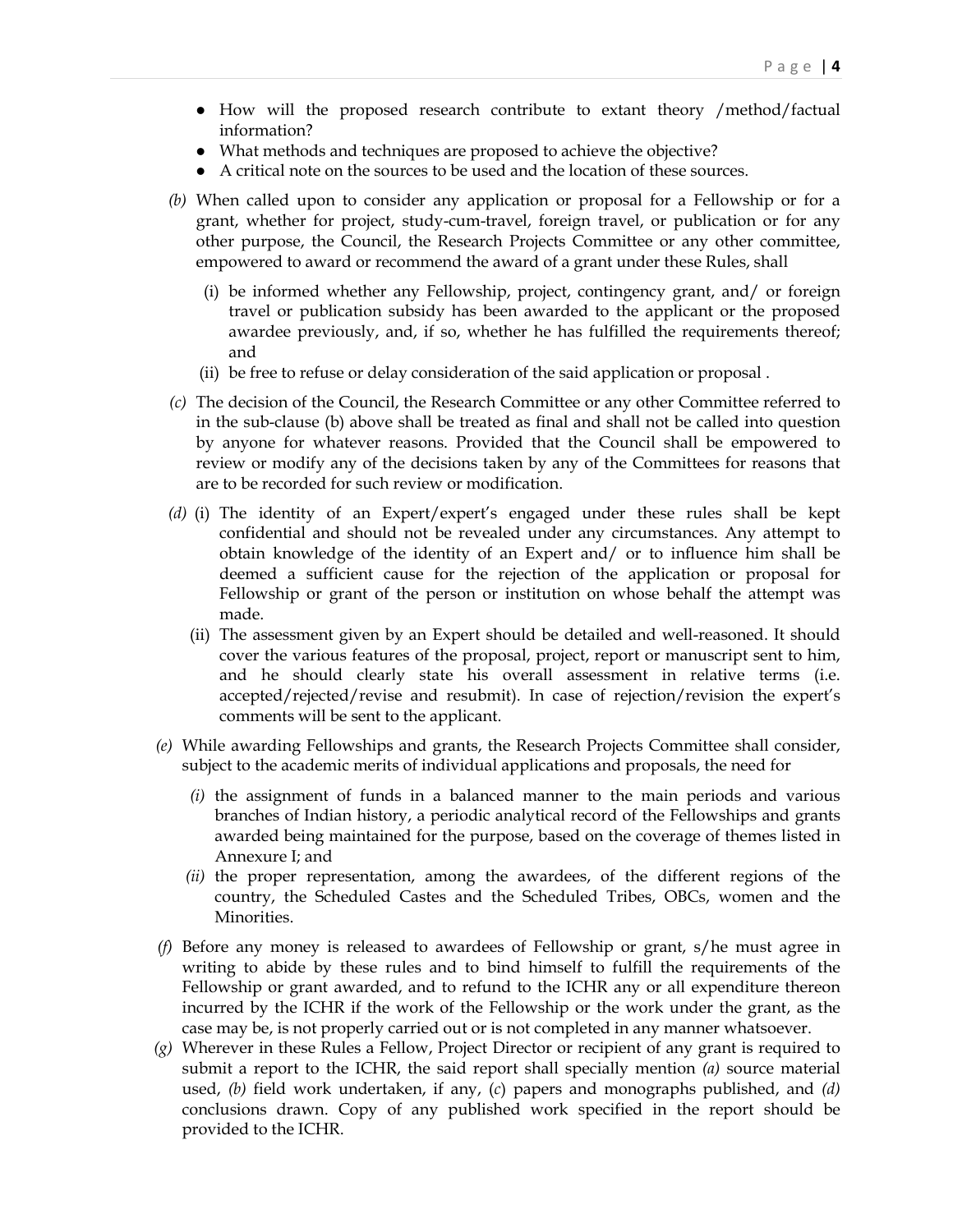- *(h)* Payment of all Fellowships and grants shall be subject to such taxation laws as are for the time being in force.
- *(i)* Any money paid by the ICHR in excess of what is due, on account of Fellowship, project or other grant, or any part of the grant not spent, shall be duly and expeditiously returned to the ICHR by the institution of affiliation/individual.
- *(j)* A change in the institution of affiliation for any Fellowship or grant shall require the approval of the Member Secretary, but, in case s/he is of opinion that such a change may affect the proper pursuit of research, s/he may refer the matter to the Chairman who may decide on his own, or may refer it to the Research Projects Committee, whose decision shall be final.
- *(k)* The Member Secretary shall be entitled, at his discretion, to require any Fellow or recipient of grant or institution of affiliation to produce the original vouchers in support of a statement of expenditure.
- *(l)* A Fellow or Project Director may be permitted to relinquish, respectively, his/her Fellowship or project, if, upon receipt, and of assessment of the report by an Expert, the Research Projects Committee is satisfied that the Fellow or Project Director has carried out a substantial part of the research programme, for which the expenditure incurred, by way of Fellowship or project grant, till the date of his relinquishing the Fellowship or project, was justifiable; otherwise, the Fellow or Project Director shall refund to the ICHR the entire amount of the said expenditure or a part thereof as determined by the Research Projects Committee.
- *(m)* The Research Projects Committee may, without assignment of any reason or notice, terminate any Fellowship, research project, or contingency grant, or a subsidy awarded for publication or for foreign travel.

 Provided that, in the case of 'National Fellowships', the power for taking such action shall vest in the Council.

*(n)* Without prejudice to the provisions of the preceding sub-clause, if the Research Projects Committee has good reason to believe that a Fellowship or grant has not been used properly for the purpose for which it was awarded, it may, while terminating the Fellowship or grant, also require the fellow or recipient of the grant to refund the amount not properly used; but before taking a decision to this effect, it shall give the Fellow or recipient of the grant a notice of one month, within which to submit his reasons, if any, why such a decision should not be taken.

 Provided that, in the case of National Fellowships, the power for taking such action shall vest in the Council.

- *(o)* Without prejudice to the provisions of the sub-clause (m), where an awardee of a fellowship or any other recipient of any grant under these rules consciously defaults in complying with the relevant provisions of these rules and the instructions issued to him by the ICHR, the Research Project Committee shall be empowered to declare such an awardee or recipient of the grant a defaulter for the reasons to be recorded on this behalf, and a person so declared a defaulter shall be debarred from applying for any of the grants of the ICHR in the subsequent period up to 5 years. Provided that before taking such a decision, a notice of one month shall be given to the concerned person/institute to submit the reasons, if any, why such a decision should not be taken.
- *(p)* Any article, paper, report or monograph published by a Fellow, Project Director, or recipient of grant, based on researches wholly or partly funded by the ICHR, during or after the period of funding, shall duly acknowledge the financial assistance given by the ICHR. The ICHR shall, however, have no claim to copyright over the said published material, nor shall it be responsible for any opinion expressed therein.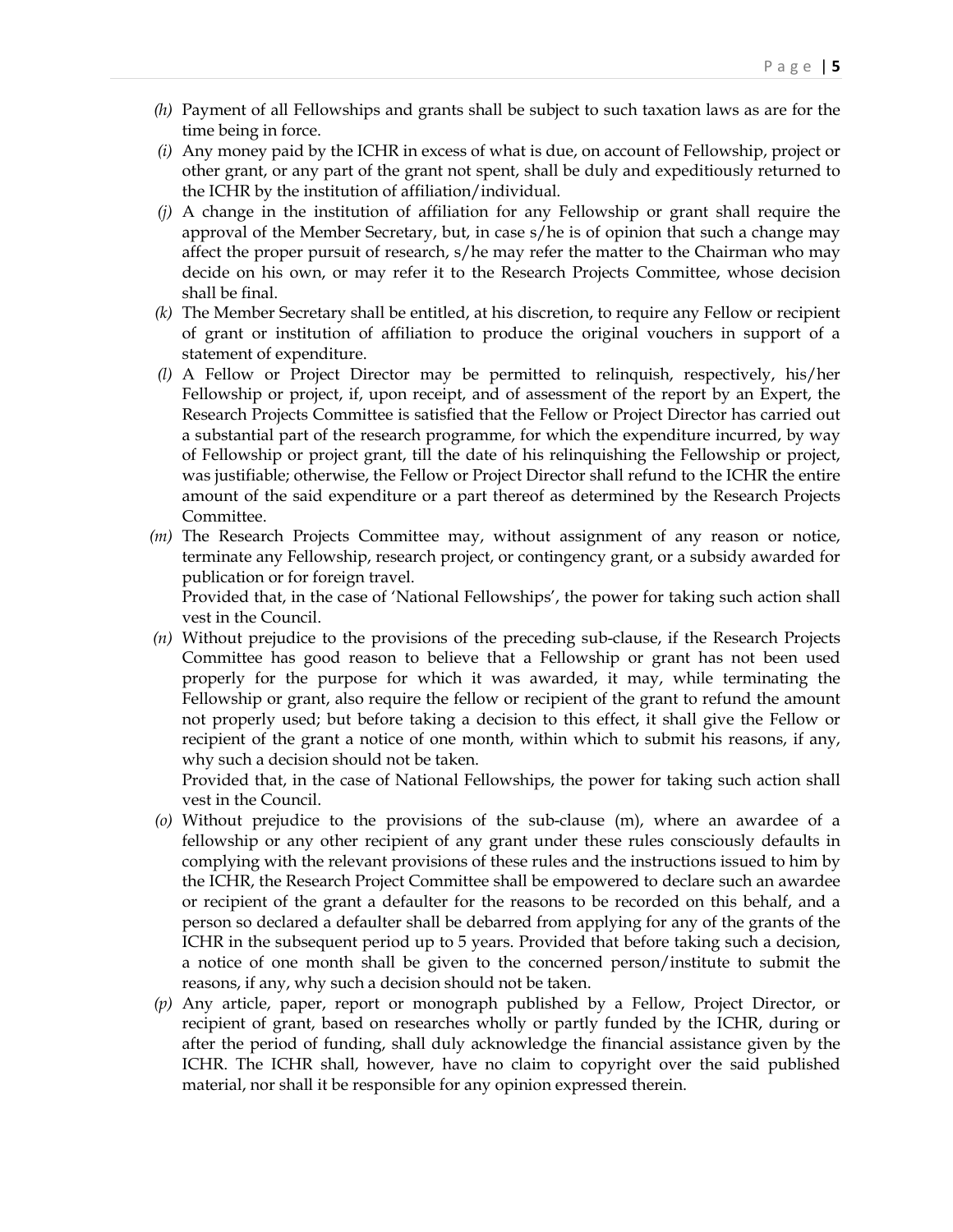- *(q)* In case any of the reports submitted under one of its schemes of grant or fellowship is found suitable for inclusion under its Monograph series, the author will be requested by the ICHR to submit his copyright in favour of the ICHR.
- *(r)* Subject to anything contained to the contrary in the Rules of the ICHR and the Regulations framed thereunder, an employee of the ICHR shall be eligible to apply for a Fellowship or grant; but he shall have to apply through proper channel in the same manner as prescribed for an applicant of a similar nature that may be addressed by an ICHR employee to an institution other than the ICHR; and, in case his application is approved and a Fellowship or grant awarded, the ICHR shall be the institution of affiliation, unless the award is for the pursuit of the M.Phil/Ph.D. degree, in which case the institution where he is registered for the degree shall be the institution of affiliation.

### Provided that—

- (i) No application for Fellowship or grant by an employee of the ICHR, or by a close relation of the employee, shall be processed by him at any stage whatsoever; and
- (ii) An award of Fellowship or grant to an employee of the ICHR shall not necessarily mean that the requisite leave shall be granted by the ICHR, the grant of such leave being governed by the Regulation framed in this regard under the Rules of the ICHR.
- *(s)* The Research Projects Committee or any other Committee empowered to take any decision or make any recommendation under these Rules, may by a decision, duly recorded in its minutes, delegate any of its powers in a specific case or set of cases to the Chairman or Member Secretary.

Provided that any decision or recommendation made by the Chairman or Member Secretary under such delegation shall be recorded and notified in the same manner as the minutes of the meetings of the Committee that has made the delegation, and such record and notification shall be deemed to be of the same force as if it had formed part of the minutes of the meeting of that Committee.

- *(t)* Under special circumstances the Chairman may award grants other than Fellowships not exceeding Rupees Two lakh (Rs.2,00,000) each for any proposal which will be reported to the RPC.
- *(u)* Provided that the action taken under this sub-clause shall be reported to the next meeting of the Research Project Committee along with a statement of the reasons which prompted the action.
	- (i) The honorarium payable to an Expert for assessment and recommendation on any application or proposal or report or any other matter referred to him shall be Rupees One thousand (Rs.1000/-)
	- (ii) When the Expert's assessment and recommendations shall be sought on an application for publication subsidy the honorarium paid to him/her shall be Rupees Two thousand (Rs.2000/-), but will be payable only after the manuscript submitted for publication subsidy has been returned by the Expert; and when the revised manuscript for which publication subsidy, is re-examined by the same Expert, s/he shall be paid an additional honorarium of Rupees One thousand (Rs.1000/-).
	- (iii) When the Expert's assessment and recommendations shall be sought for an Article for *IHR,* the honorarium paid to him/her shall be Rupees One thousand (Rs 1000/-)
	- (iv) The authors who will contribute articles for *Indian Historical Review (IHR)* & *Itihas (Hindi Journal of History)* will be paid a remuneration of Rs. 2500 each.
	- (v) The Expert shall be reimbursed postal charges in all cases.
	- (vi) The concerned Unit Head/DD (Research) or any other officer authorized by the Chairman/Member Secretary shall be competent to sanction honorarium to the above said expert(s)/Expert(s).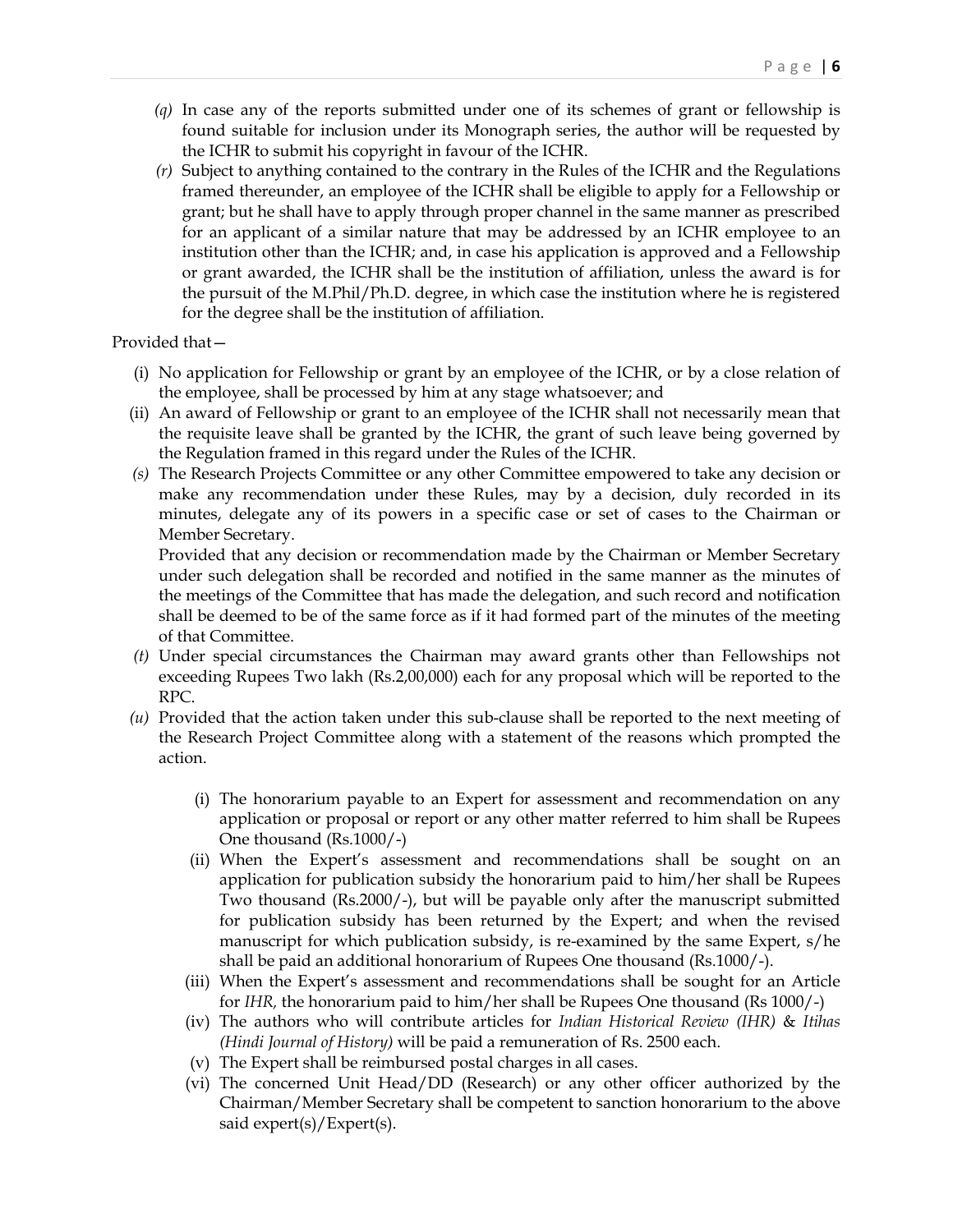*(v)* Only such proposals may be considered for the grant financial assistance which are strictly in accordance with the approved guidelines for research Grants/Fellowships Scheme and also fulfill all other conditions.

Only one Research Project/Fellowship may be sanctioned to a Scholar at a time and until ongoing project is satisfactorily completed, no subsequent project may be sanctioned to the same scholar.

- *(w)* No financial grants under these rules will be sanctioned to Council Members directly or indirectly.
- *(x)* Quantum of assistance may be limited to items as per guidelines and overall ceiling of grants may also be adhered to. Number of Fellowships in any category may not exceed the approved level at a particular point of time.
- *(y)* A proposal may not be judged for extending financial assistance based on its contents alone; the relevance of the proposed research project from the point of view of fulfilling the overall objectives of ICHR may be the important criterion for considering the project.
- *(z)* Budgetary ceiling for Research projects/Fellowships in the overall budget of ICHR for the current financial year may be kept in view while recommending grants for various projects.
- 5. Requests for additional grants for any research project/seminars/workshops/conferences/foreign travel will not be entertained.
- 6. **All applications for Seminars/Workshops/ Conferences, Foreign Travel Grant, Study and Travel Grant, Research Projects and Publication Grant should reach ICHR: 30 April, 31 August, and 31 December in a year. The minimum processing time for each application will be three months.**

### **Last date for application for grants \*Seminar/ /\*STG/ Publication/Research Project)**

### **30 April**

### **31 August**

### **31 December**

**Maximum Processing Time: Three Months \*FTG (Foreign Travel Grant: Minimum processing time four months) \*STG: Study Travel Grant** 

- 7. If the grantee violates the rules mentioned in the Revised Research Funding Rules he/she will be barred from availing of any grant in future from the ICHR and will make himself/herself liable to legal action.
- 8. The candidates who are selected to make presentation or appear for interviews of various schemes will be reimbursed travel charges to the extent of 3AC railway fare chargeable by the shortest routes from Railway Station nearest to their normal place of residence or from where they actually perform the journey on production of ticket(s).
- 9. The ICHR does not protect pay of any candidate selected for JRF, PDF, SAF & National Fellowship. They are eligible only for fellowship grant on whole time basis.
- 10. A scholar is not eligible to apply for Research Project grant & Foreign Travel grant within a gap of three years after completing the earlier grant. A PDF  $\&$  SAF scholar is not eligible to apply for SAF, Research Projects & FTG within three years of completion of his PDF/SAF. However, a JRF scholar can apply for PDF immediately after having completed their PhD research work and fulfilling all conditions under which JRF was awarded.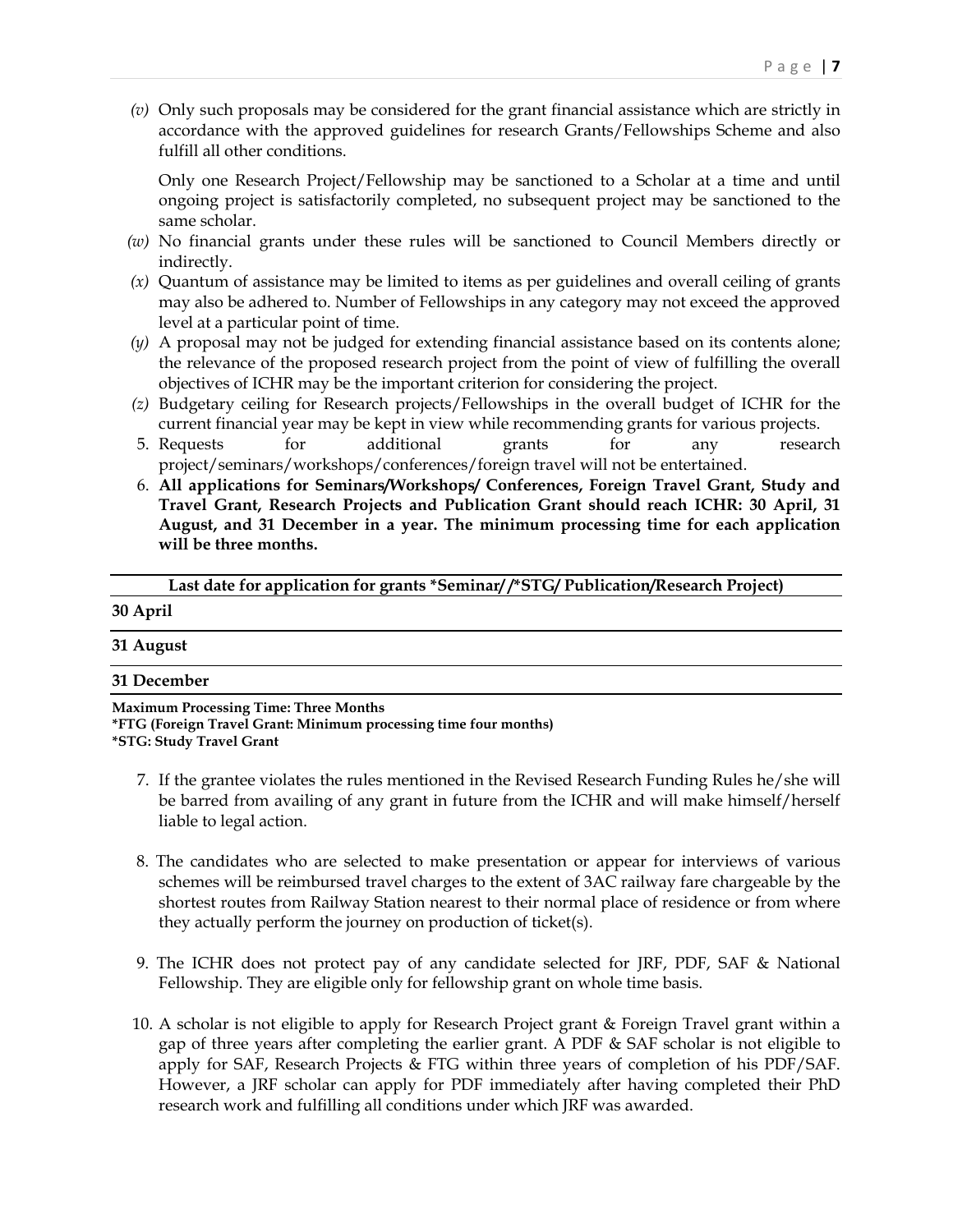- 11. Foreign nationals are eligible for fellowships/grants if they are working on any aspect of the Indian history.
- 12. Self-attested copies of the certificates will be accepted at the time of application. Originals may be asked for subsequently.
- 13. All grant applications must be submitted in the electronic format along with hard copies. Also the proposals should be sent as an attachment to the electronic application. The subject heading should be clearly stated while sending the applications in the mail.

### **Note: These rules are subject to future amendments made by the empowered Committee of the Council.**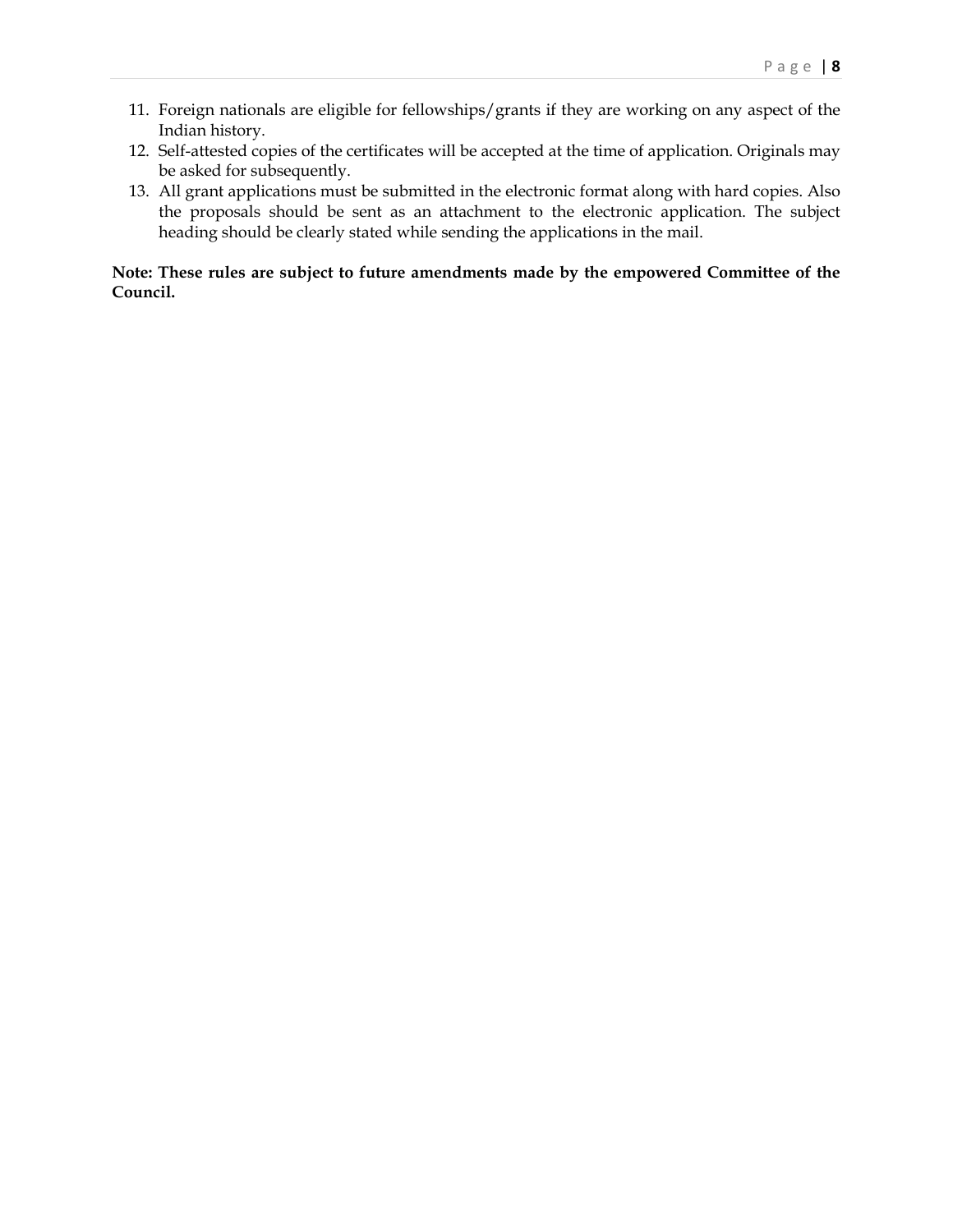# *Chapter II*

# FELLOWSHIPS

- 1. The following categories of Fellowships may be awarded for undertaking research in History within India:
	- (a) Junior Research Fellowship (JRF)
	- (b) Post Doctoral Fellowship (PDF)
	- (c) Senior Academic Fellowship (SAF)
	- (d) National Fellowship
- 2. All Fellowships specified in Clause 1 shall be awarded by the Research Projects Committee for research work to be specified in the award.
- 3. The number of Fellowships in a financial year will be as follows:

| Junior Fellowship:        | 80 |
|---------------------------|----|
| Post Doctoral Fellowship: | 10 |
| Senior Fellowship:        | 10 |
| National Fellowship:      | 03 |

 At any point of time, the number of total Fellowships should not be more than double of the upper number ceiling of Fellowship indicated above. No new category of Fellowships other than those mentioned above shall be introduced without prior approval of the Government of India.

- *4. (a)* Applications or proposals for Fellowships other than National Fellowships shall be invited through advertisements in some of the National dailies and also on the website of ICHR <u>www.ichr.ac.in</u> Whereas selection for award of JRFs will be made through conducting entrance examination and for PDFs will be made through conducting interviews to be held at various places in the country to be decided by the Council, selection of Senior Academic Fellows will be made by a Selection Committee through personal interaction.
	- *(b)* A committee will be constituted by the Council for devising an internal short listing system to scrutinize the applications to ascertain their viability and make its recommendations to the Chairman of the names of the candidates who could be considered for selection through entrance examination for JRF and through interviews for PDF & SAF. This will be applicable to all categories of Fellowships other than National Fellowships.

### **5. Junior Research Fellowship:**

- *(a)* Candidates who are registered in recognized Universities in PhD programme in History or its allied subjects are eligible to apply for the Fellowship.
- *(b)* The Fellowship shall carry an amount of Rupees Sixteen thousand (Rs.16000/-) per month with a contingency grant of Rupees Fifteen thousand (Rs.15000/-) per annum for a period of two years extendable up to one more year **without any financial commitment under** special circumstances but this will be subject to the provision of clause (3) above.
- *(c)* Award of JRF will be through an entrance examination only, applying the usual reservation for SC, ST& PWD.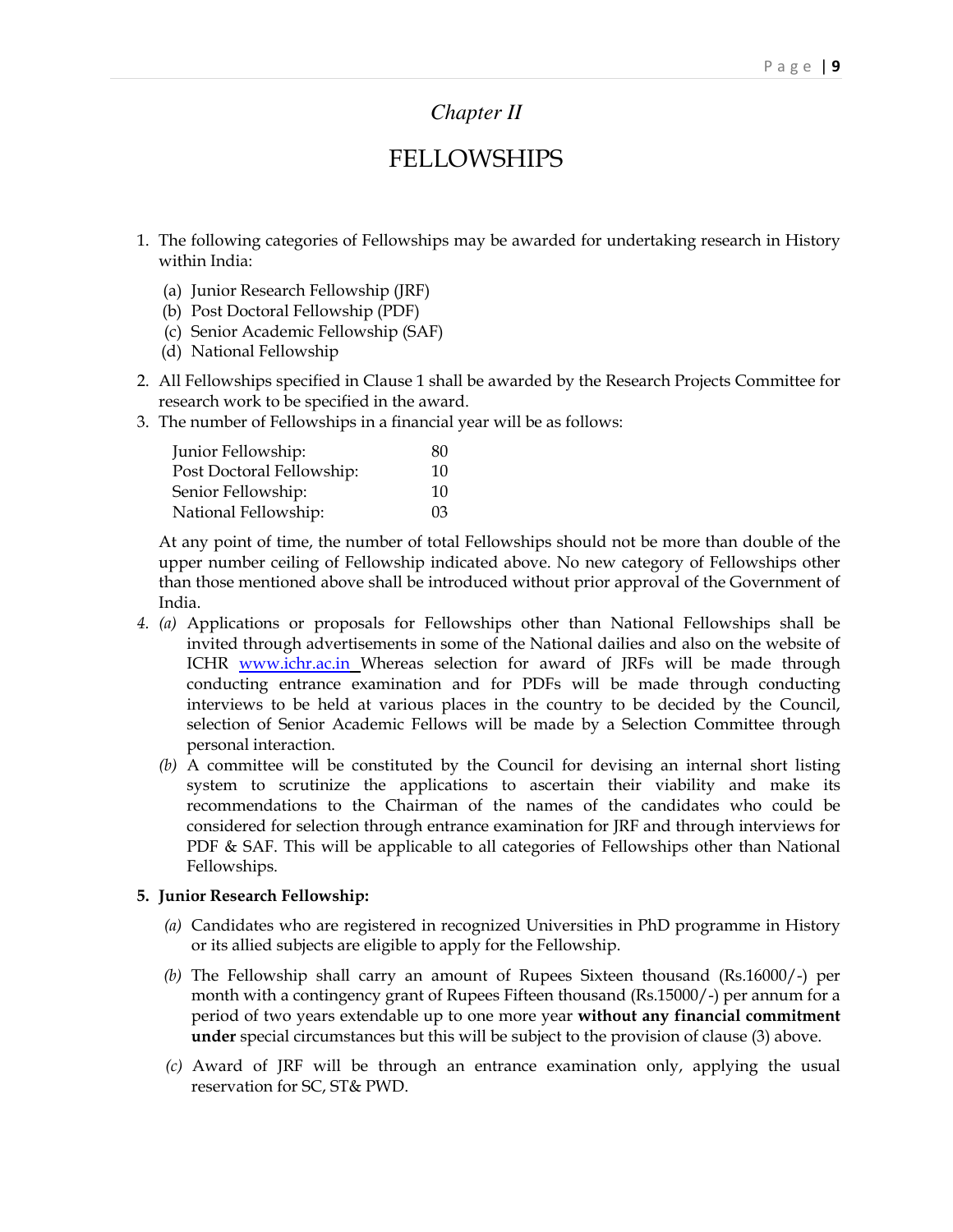*(d)* This Fellowship shall be a whole-time engagement for research work and cannot be combined with any other whole-time or part-time work.

Provided that—

 (i) a Fellow can continue with his previous employment, if he takes leave during the period of Fellowship; and

 (ii) A part-time honorary or nominally paid teaching or research assignment may be accepted by a Fellow with the permission of the Research Projects Committee.

- *(d)* Fellowship shall automatically terminate two months after the Fellow submits his PhD thesis (for which the Fellowship had been awarded).
- *(e)* The Council will constitute a JRF Committee /Peer Group to formulate guidelines for selection of Fellows as well as to monitor research undertaken by the Fellows.
- *(f)* The scholars will have to submit six monthly/annual progress reports of the work undertaken. But, the first annual report will be evaluated by the expert. The fellowship may be discontinued if research undertaken by any fellow is found unsatisfactory. The amount of fellowship granted to a Fellow shall be recovered if the research undertaken by him is found unsatisfactory.
- *(g)* The last instalment i.e. of the last three months of the Fellowship and contingency shall be withheld if the Fellow does not submit his/her monographs/books/thesis within the stipulated time during his term of Fellowship. When the manuscript is published, due acknowledgment should be made to the Fellowship of the ICHR.

### 6. **Post Doctoral Fellowship:**

- *(a)* Post Doctoral Fellowships are awarded to scholars who have shown significant competence in research work, having been awarded their PhD or have done equivalent research work of merit in History or its allied subjects, and desire to work on approved research themes at institutions of excellence under the guidance of a senior scholar. The applicants for the Fellowship should be affiliated with a University or a research institute of repute.
- *(b)* The Fellowship shall carry an amount of Rupees Twenty eight thousand (Rs.28000/-) per month with a contingency grant of Rupees Twenty thousand (Rs 20000/-) per annum for a period of two years extendable up to a maximum of one more year **without any financial commitment** under special circumstances, but this will be subject to the provisions of clause 3 above
- *(c)* The award of PDF will be through presentation followed by interview.
- *(d)* This Fellowship shall be a whole-time engagement for research work and cannot be combined with any other whole-time or part-time work.

Provided that—

- (i) A Fellow can continue with his previous employment, if he takes leave during the period of Fellowship; and
- (ii) A part-time honorary or partially paid teaching or research assignment may be accepted by a Fellow with the permission of the Research Projects Committee.
- *(d)* The scholars will have to submit six monthly/annual progress reports of the work undertaken. The research undertaken by a Fellow shall be reviewed at the end of one year wherein a candidate will have to make a presentation before the experts. The Fellowship may be discontinued if research undertaken by any Fellow is not found satisfactory. The amount of Fellowship granted to a Fellow shall be recovered if the research undertaken by him is not satisfactory.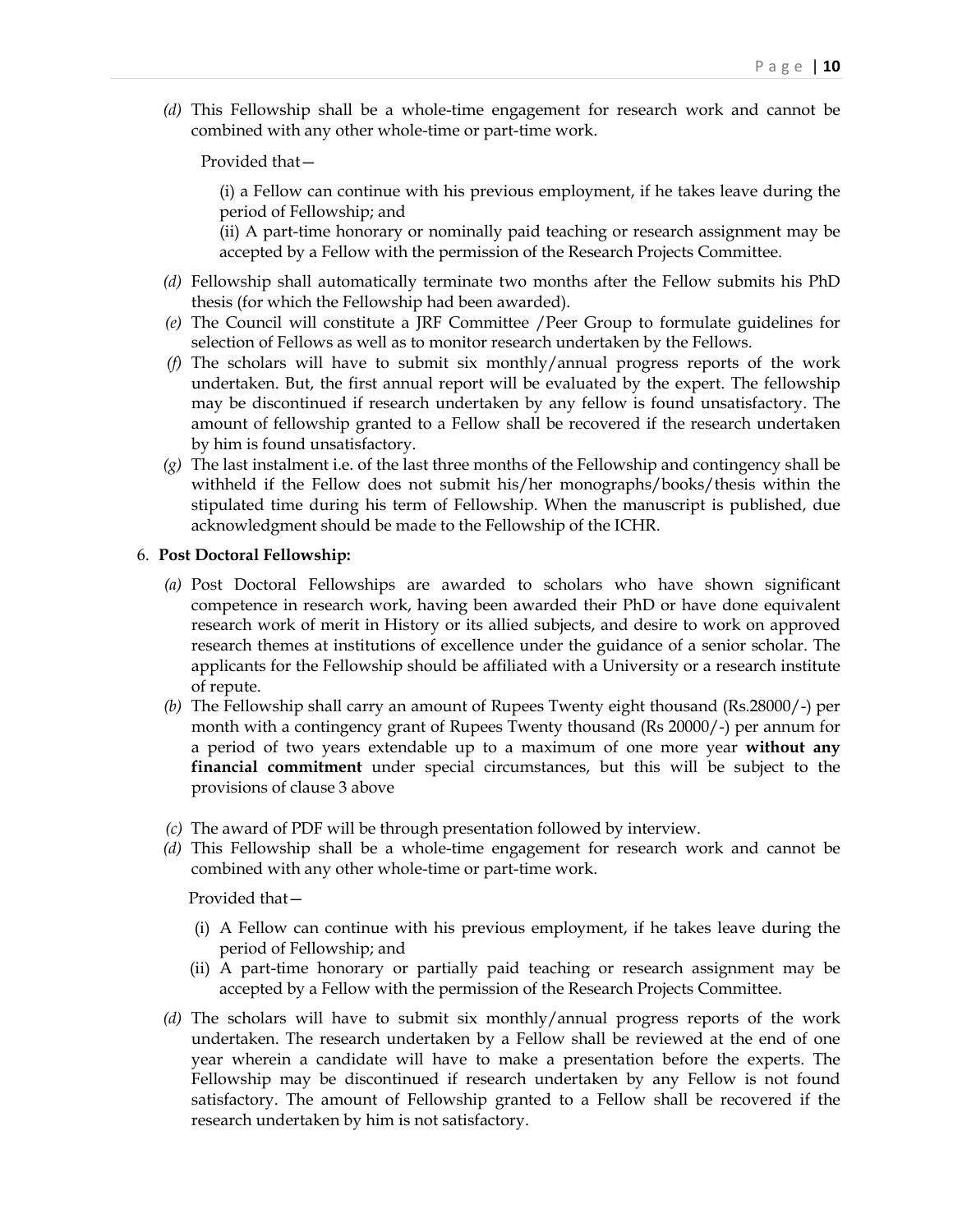*(e)* The last instalment i.e. of the last three months of the Fellowship and contingency shall be withheld till ICHR receives satisfactory report from the expert on the final submission of his/her monograph/book/thesis within the stipulated time. Due acknowledgment should be made to the Fellowship of the ICHR when the manuscript is published.

### 7. **Senior Academic Fellowship:**

- *(a)* Senior Fellowships are awarded to the senior scholars who have done quality work and have publications in the form of books and papers in professional journals to their credit.
- *(b)* The Fellowship shall carry an amount of Rupees Forty thousand (Rs. 40000/-) per month with a contingency grant of Rupees forty thousand (Rs. 40000/-) per annum for a period of two years extendable up to a maximum of one more year **without any financial commitment** under special circumstances, but this will be subject to the provisions of clause 3 above.
- *(c)* This Fellowship shall be a whole time engagement for research work and cannot be combined with any other whole-time or part-time work.
- *(d)* The RPC of the Council shall formulate guidelines for selection of Fellows as well as to monitor research undertaken by the fellows.
- *(e)* The scholars will have to submit six monthly/annual progress reports of the work undertaken. The research undertaken by a Fellow shall be reviewed at the end of one year wherein a candidate will have to make a presentation before the experts. The research undertaken by a Fellow shall be reviewed every six months and the Fellowship may be discontinued if research undertaken by any Fellow is not satisfactory. The amount of Fellowship granted to a Fellow shall be recovered if the research undertaken by him/her is not satisfactory.
- *(f)* The last instalment i.e. of the last three months of the Fellowship and contingency shall be withheld till ICHR receives satisfactory report from the expert on the final submission of his/her monograph/book/thesis within the stipulated time. Due acknowledgment should be made to the Fellowship of the ICHR when the manuscript is published.
- *(g)* The Council has earmarked a maximum of 10 (Ten) Senior Academic Fellowships for each financial year. The scholars are required to submit their statement of expenditure along with the original bills/vouchers directly to the ICHR. Selected scholars will be affiliated to the ICHR.

### **8. National Fellowship:**

- *(a)* National Fellowships are offered by the Chairman, ICHR in consultation with Research Project Committee members to eminent scholars in history who have made outstanding contribution to research in their respective fields, to enable them to continue their academic work and research.
- *(b)* The Fellowship shall be awarded by the Council to eminent scholars on the recommendations of the Research Projects Committee for a period of two years. Direct applications from scholars shall not be entertained.
- *(c)* The Fellowship shall carry an amount of Rupees Fifty five thousand only (Rs.55,000/-) per month with a contingency grant of Rupees Sixty thousand (Rs.60,000/-) per annum, but this will be subject to the provisions of clause 3 above.
- *(d)* This Fellowship shall be a whole time engagement for research work.
- *(e)* It will be expected of a National Fellow to devote his/her full time on research for which the Fellowship is awarded. It will be appreciated if as the National Fellow of the ICHR, the scholar can give a seminar or two either at the ICHR or in the institution of affiliation or in a reputed academic institution in the country. ICHR will also expect that the National Fellow prepares a publishable research report, in the form of either a monograph or a set of research papers which the ICHR shall have the first right to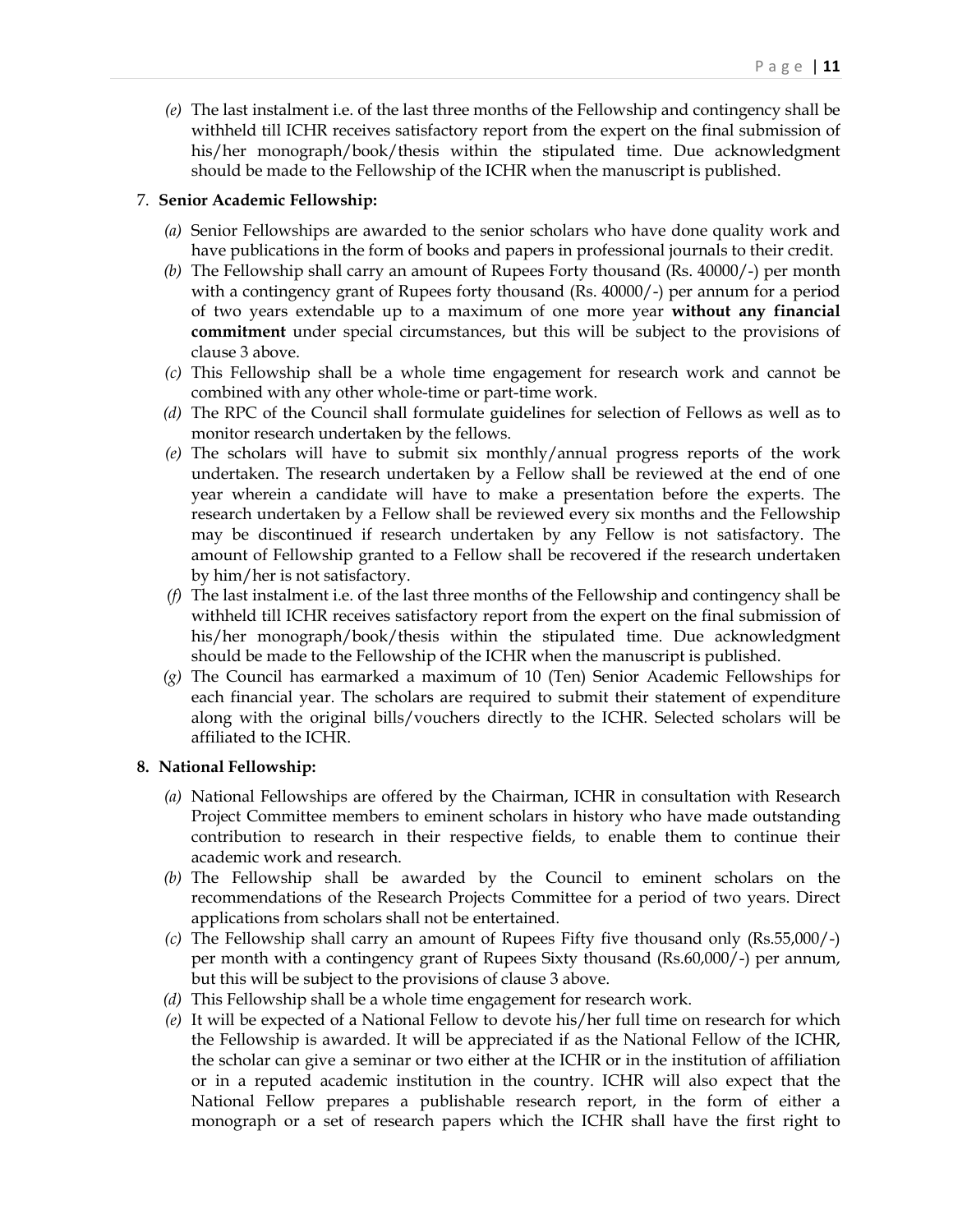publish in its Journal *Indian Historical Review* or any of its publications with the consent of the scholar.

- 9. Proposal for the selection of National Fellows shall not be sent to an Expert, but shall be directly placed before the Research Projects Committee, to enable it to make its recommendation for the award of the Fellowship to the Council.
- 10. Upon award of a Fellowship under Clause 2, the award shall remain valid for a period of one year from the date on which the minutes of the meeting of the Research Projects Committee or of the Council, in which the award was made, are signed by the Chairman, and shall lapse if the awardee fails to join within that period. The Chairman is authorized to revalidate the Fellowships, research projects, etc., even after a period of one year, but if there is no response from the scholar, the grant shall be considered to have lapsed; but a National Fellowship can only be renewed by the Council upon the recommendation of the Research Projects Committee.
- 11. *(a)* Every Fellow, other than National Fellow, shall submit a six-monthly progress report in triplicate to the institution of affiliation for being forwarded to the ICHR.
	- *(b)* In the case of Junior Research Fellows, the report shall be certified by the Supervisor, and, in case, he is unavailable, by the Head of the Department in which the Fellow is working.
	- *(c)* Instalments of Fellowship grant in all cases shall not be released if the progress report for periods for which payment had been made are not furnished, or, if furnished, are not found satisfactory

 Provided that, in the case of a Fellowship other than the National Fellowship the Fellow shall submit a report at the end of every six months, which, unless the Chairman otherwise directs, may be sent to an Expert for his assessment and recommendations, and, should these be positive, the subsequent instalment of the Fellowship grant, as due, shall be released; and at the end of the year would submit an annual comprehensive report, which would be evaluated for continuation of the grant further to the second year. In case of Junior Research Fellowship, at the end of its tenure, the institution of affiliation shall certify that the fellow has fulfilled all the requirements of the Fellowship, and the funds provided by the ICHR for this purpose were properly utilized.

- 12. Statement of expenditure:
	- *(a)* JRF, PDF & SAF Fellows will submit six monthly statement of expenditure of contingency grant along with original vouchers through the Supervisor or the institution of affiliation as the case may be.
	- *(b)* The National Fellow will submit such statement of expenditure along with original vouchers direct to the ICHR.
- 13. In case of all the Fellowships except National Fellowships, the amount of Fellowship and of the contingency grant for the last three months will be withheld. This will be released only after the submission to the ICHR a publishable manuscript based on the research done during the fellowship. When the manuscript is published, due acknowledgment should be made to the Fellowship of the ICHR.
- 14. The institution of affiliation shall be expected to provide the Fellow with facilities such as accommodation for work, including furniture, library and research facilities and messenger services etc. and to maintain accounts of the Fellowship and contingency grants disbursed to the Fellow, in return whereof the ICHR shall pay overhead charges to the said institution.
- 15. A Fellow who has availed of a Fellowship (except JRF) from the ICHR will not be eligible for another Fellowship from this Council for the next five years from the date of the acceptance of the final report by the Council. In addition no scholar will be awarded the same Fellowship more than once.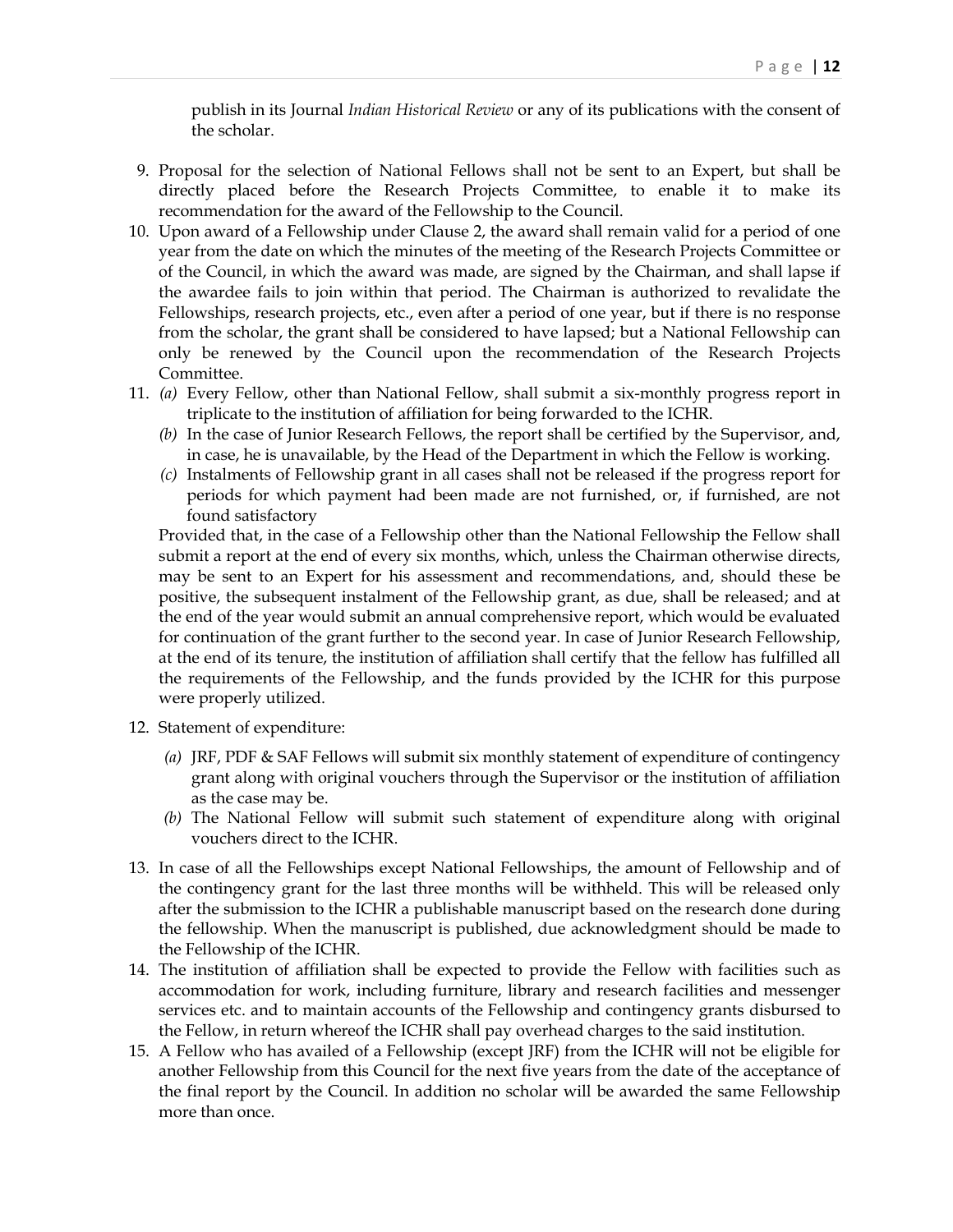### However:

- (1) A recipient of ICHR's STG can apply for JRF after having submitted the required documents/ Thesis pertaining to the research for which STG was sanctioned.
- (2) JRF recipients may apply for a Publication Subsidy immediately after having completed their PhD research work and fulfilling all conditions under which JRF was awarded.
- 16. The amount of the Fellowship shall be electronically credited directly to the account of the Fellows. While accepting the Fellowship from the Council, the Fellows should not accept Fellowship from any other organization.
- 17. *(a)* Should a Fellow (including a National Fellow), after joining his Fellowship, cease to work on the Fellowship for a time because of ill-health or his obtaining other gainful employment, or for some other reason, he shall apply for leave to the ICHR, and should such leave be granted by the Chairman, which shall not exceed six months during the entire, tenure of the Fellowship, the period(s) of the said leave shall be counted towards determining the duration of the Fellowship.
	- *(b)* The period of overstay of leave, in case of a scholar, other than a National Fellow, overstaying the maximum period of six months of the sanctioned leave, such period of overstay of leave, the period of leave not sanctioned by the Chairman or the period of absence without any proper sanction of leave, shall be deemed as unauthorized absence from working as Fellow, and will be viewed adversely by the ICHR and the concerned Fellow shall forfeit the right to apply for any extension of tenure of Fellowship unless it is condoned by the Council in terms of the sub-clause (e) given below.
	- *(c)* In case of a Fellow's (other than a National Fellow) unauthorized absence whether in continuation of the sanctioned leave or otherwise for a prolonged period, the Chairman, unless the Council condones it, will have the right to presume that the Fellow, has ceased working on the Fellowship and, thus, can terminate his Fellowship without any notice, and the scholar shall be liable to return forthwith the entire Fellowship and the contingency grant received by him from the ICHR.
	- *(d)* During the period of a Fellow's absence whether on leave sanctioned by the Chairman or otherwise, the Fellow (including a National Fellow) shall not draw the Fellowship and contingency grant for the period of such leave/absence. S/He will not be entitled to claim Fellowship and contingency money for the period with retrospective effect.
	- *(e)* The Council shall reserve the right to consider condoning the unauthorized absence from working on the Fellowship in terms of sub-clause (b) above in exceptional cases on receipt of a formal representation from the concerned scholar duly recommended by his/her supervisor or the institution where s/he is enrolled or the institution of affiliation as the case may be.
- 18. Notwithstanding anything contained in the foregoing clauses of this Chapter should a Fellow die during the period of the Fellowship or within six months after the end of the said period without submitting the last periodic or the final report, the balance of the fellowship due for the period till the date of his death or the end of the period of the Fellowship, whichever shall be earlier, shall be paid to the legal heirs of the Fellow, unless the Research Projects Committee shall have reason to believe that the Fellow had ceased working on the Fellowship for a significantly long period before his death, in which case it may decide to withhold the corresponding portion of the Fellowship.
- 19. If a scholar decides to discontinue the Fellowship without completing the Research work, he/she shall be liable to refund the entire amount of Fellowship plus contingency grant received for the purpose. The final decision will rest with the RPC.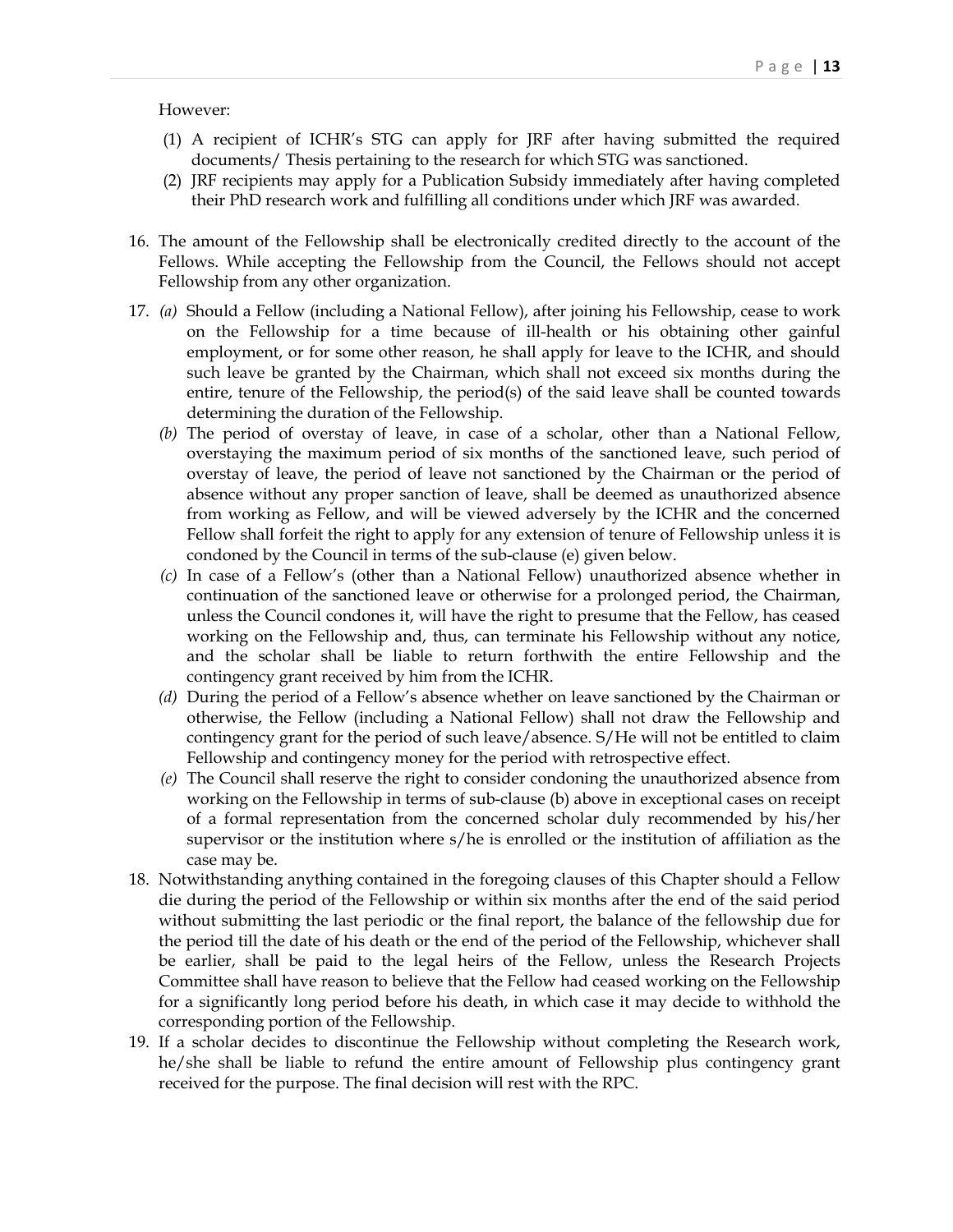- 20. If the scholar who has been awarded JRF/PDF and is not employed anywhere but gets employment or joins another Fellowship subsequently during the currency of the Fellowship has expressed his/her willingness to continue with the research work without claiming Fellowship from the date of the commencement of his/her job/Fellowship, s/he instead of being asked to refund the total amount of Fellowship and contingency amount hitherto paid to him/her will be required to:
	- *(a)* Submit an affidavit on non-judicial paper assuring the Council that s/he will continue with the research work as per the rules of the University/institution till it is completed, and that after its completion will submit a copy of thesis acknowledging the financial assistance awarded by the ICHR.
	- *(b)* Submit a letter of recommendation to this effect from the concerned authority of the University/ institute where the scholar is enrolled or registered for Ph.D.
	- *(c)* Submit a 'No Objection Certificate' from the employer for pursuing the research work done by him (**For those in employment**).
	- *(d)* In case of or his/her failure to submit all the above specified documents, within a period of 3 months or as decided by the RPC, he will be asked to refund the full amount of Fellowship along with contingency grant received by him/her as per the Undertaking given by him/her at the time of award of Fellowship.
- 21. *(a)* An application for the extension of Fellowship, if any, shall be submitted to the Member Secretary before the period of three months in advance of the expiry of the tenure of the Fellowship, otherwise such an application for the extension shall not be entertained.
	- *(b)* Applications for the extension of Fellowship should indicate in detail the reasons and grounds for seeking such an extension along with the firm date by which the research work shall be completed.
	- *(c)* In case of JRF/PDF, the application for the extension of Fellowship shall be duly recommended by the concerned supervisor and routed through the institution where the scholar has been enrolled.
	- *(d)* The decision of the extension of the fellowship shall be taken by the Member Secretary & Chairman.
	- *(e)* The grant of any extension of the Fellowship shall, among other considerations be contingent upon the maintenance of discipline and good conduct of the concerned scholar.
	- *(f)* In the case of scholars deemed to have been unauthorizedly absent from working on the Fellowship in terms of sub-clause (b) of clause 18, no such extension shall be granted unless the period of their unauthorized absence has been condoned by the Council in terms of sub-clause (e) of clause 18.
- 22. The continuance of a Junior Research Fellowship and other Fellowships is contingent upon good conduct and may stand terminated on adverse report about the conduct of a Fellow is received from the University or institution where he is enrolled or from the affiliating institutions, or from any other responsible source. Provided that it shall always be open to the Research Projects Committee to review the matter and conform or revoke the termination of the Fellowship.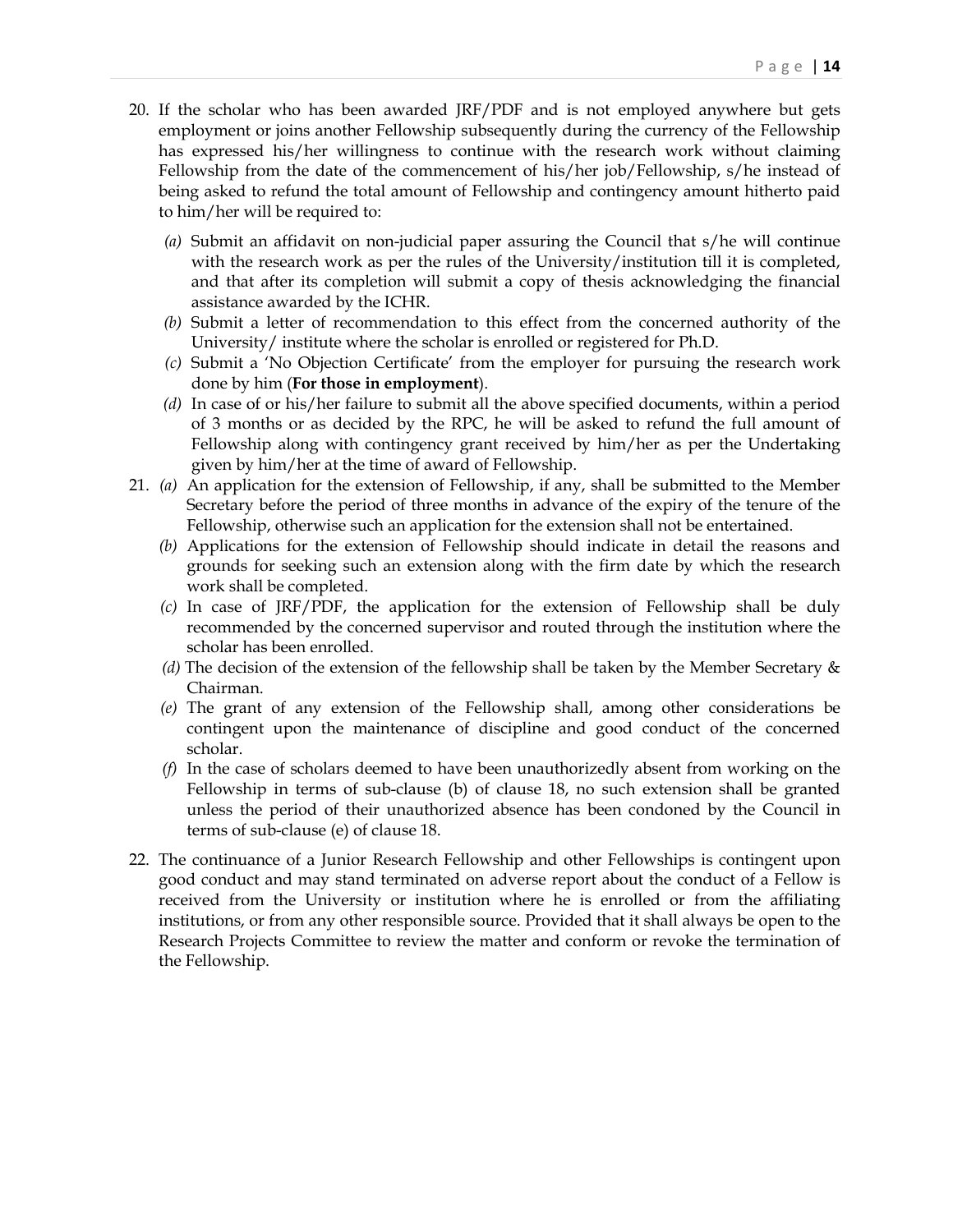## *Chapter III*

# RESEARCH PROJECTS

- 1. The Research Projects Committee may award a grant for a project of research in History or on a theme substantively including an aspect or aspects of History, undertaken within India, to a scholar as Project Director, who has shown significant competence in research work, having been awarded his/her PhD or equivalent research work, upon an application made by or on behalf of the said scholar in accordance with the proforma given in Annexure V.
- *2. Bona fide* Institutions with a well established and respected record of historical research may apply for funding for projects. The objective of such grants is to enable institutions to improve the state of research collections. Such applications shall be treated in the same manner as standard applications for Project funding. Applications must be made in Annexure VI, indicating (i) the character and status of the institution (ii) the nature of the project and its expected outcome (iii) a clear budget indicating appropriate heads of expenditure. In their applications, Institutions are required to specify a Project Director for the said Project and shall require the Project Director to adhere to the standard rules governing ICHR Projects and Project Directors. The applicant-Institution shall receive grants made under the project award and provide utilization certificates/ reports as provided for under the Research Funding Rules of the ICHR. The expected outcomes of such support may lead to collections, cataloguing, preservation and digitization of source material. Project grants to institutions will not exceed Rs 5 lakhs for a maximum period of two years. A six monthly project targets has to be submitted.
- *3. (a)* an application under Clause 1 and 2 may be made at anytime. On being received it shall be sent to at least two Experts, who shall be requested to furnish an assessment and recommendations within a month.
	- *(b)* On receipt of the assessment and recommendations of the Experts, these along with the application shall be placed before the Research Projects Committee for decision for the award of the project grant.

 Provided that if assessment and recommendations from at least two Experts are not received within two months of the request being made to them under sub-clause (a), the application may be sent to another Expert or other Experts; but if even after two months, only one Expert's assessment and recommendations have been received these together with the application or proposal may be placed before the Research Projects Committee.

- 4. Notwithstanding anything contained in Clauses 1,2 and 3, the Research Projects Committee may on its own or at the recommendation of a 'Committee of Experts', such as the Inscriptions Committee, or the Medieval Sources Committee or the Modern Sources Committee of the ICHR, assign or award a project to a scholar and fix his honorarium.
- 5. *(a)* notwithstanding anything contained in the foregoing clauses of the Chapter, the amount of grant on any project awarded by the Research Projects Committee shall not exceed Rupees Five lakh (Rs.5,00,000/-) only.

 Provided that should the Research Projects Committee be of opinion that a project entailing an amount of grant in excess of Rupees Five lakh (Rs.5,00,000) should be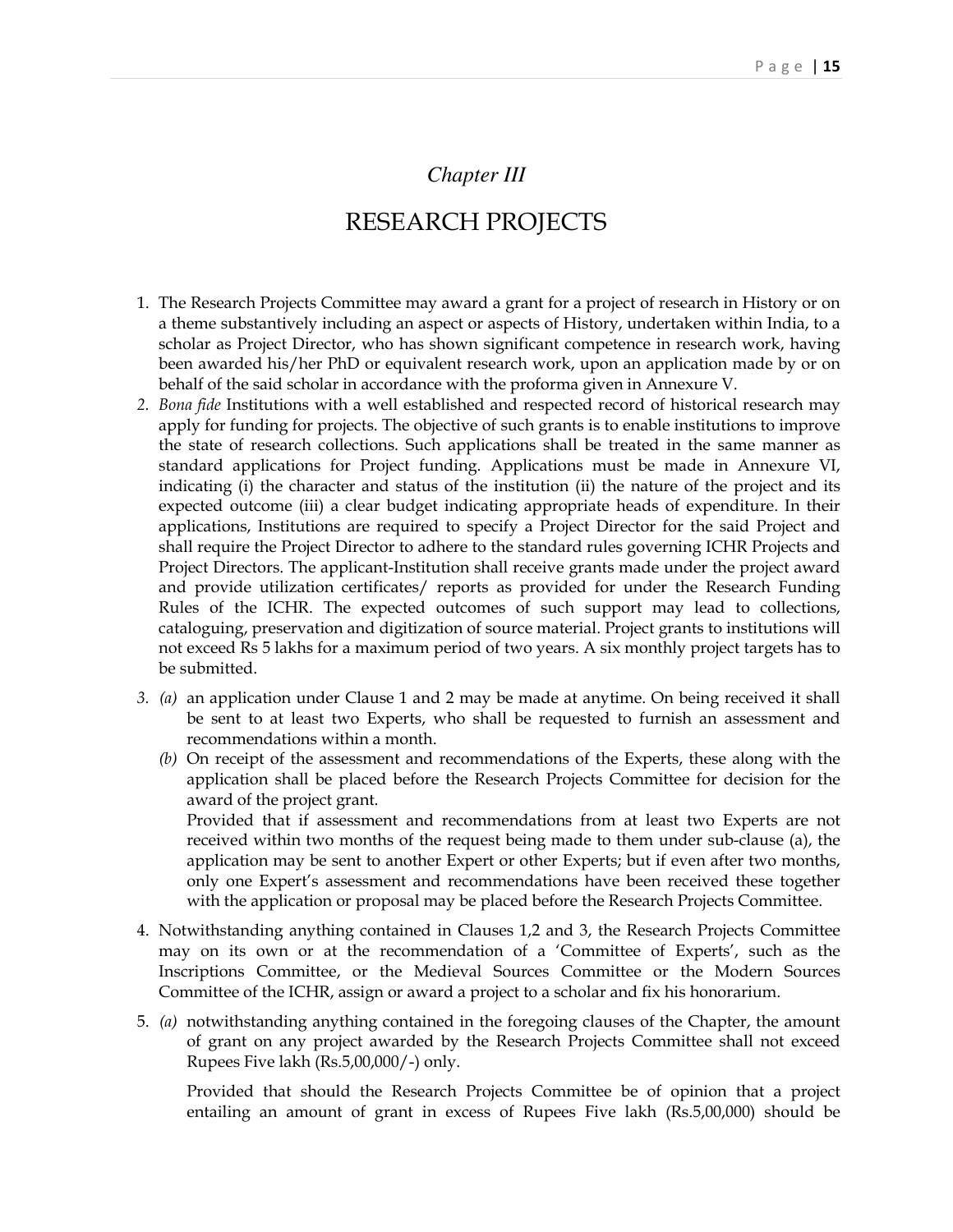awarded, it may make a recommendation to this effect to the Council, which alone shall be competent to take a decision on such award.

- *(b)* A project funded by the ICHR under the provisions of this Chapter may receive financial assistance from other funding agencies or institutions, but full information on such support should be given in the application, if the support is already being received, or is being sought, and/or in subsequent communication, whenever it shall subsequently be received or be applied for.
- 6. The duration of a project shall ordinarily not exceed two years, but the Research Projects Committee (or the Council, when it makes the award) may set a longer period.

Provided that—

- *(a)* If the Project Director of a project wishes to withdraw from the project or is unable to continue with it, or dies, or if it appears that a change in the person of Project Director is desirable, the Research Projects Committee may make the said change, in consultation with the institution of affiliation; and
- *(b)* Any significant change in research design of the project shall require prior approval of the Research Projects Committee.
- 7. The grant awarded under Clause 4 shall include:

 *(a)* expenditure allowable under Contingency grant, purchase of equipment and of consumable articles required for equipment, and the cost of servicing and repair of equipment, (b) emoluments of research assistants, whole-time or part-time typists, clerks, and other staff; (c) honorarium for the scholar awarded or assigned a project under Clause 4.

Provided that-

- (i) Staff working in the project shall not be deemed employees of the ICHR, and their emoluments shall not necessarily conform to the scales in force for the regular cadre of the ICHR or for the various categories of Fellows in the ICHR;
- (ii) The terms of the award made under Clauses 1, 2 and 4 may lay down sums of grant assigned to different heads of expenditure, and re-appropriation from one head to another, involving a reduction of more than ten per cent of grant under the head, requiring prior approval of the Research Projects Committee, or, in cases of urgency, of the Chairman;
- (iii) The position of the Project Director under Clause 1, 2 shall always be honorary, but he shall be entitled to draw TA/DA for journeys performed for work of the project at the same rates as he would have been entitled to at the institution of affiliation, if he is employed there, or, if he is not so employed, at rates approved by the ICHR; contingency expenditure allowed for the project directors under clause 1 & 2 are: expenditure on travelling and daily allowances for journeys including for attending seminars, symposia, workshops, connected with research work; local conveyance for visiting libraries, collection of documents, oral evidence; purchase of books and stationery; expenditure on typing, diagrams, maps, photographs, xerox copies, transcripts, etc., directly concerned with the work approved by the ICHR or with the work of the Fellowships or project; undertaking fieldwork such as a archaeological exploration and survey. But it shall not include cost of books not relevant to the subject of the Fellowship or the Project, binding of private books, cost of private mail, and travel unconnected with work of the Fellowship or project; and
- (iv) No attendant or Group D staff can be employed out of the project grant.
- (v) Like the final research product, all source material related to the special/ research projects should be digitized and put on computers, or alternatively kept in the ICHR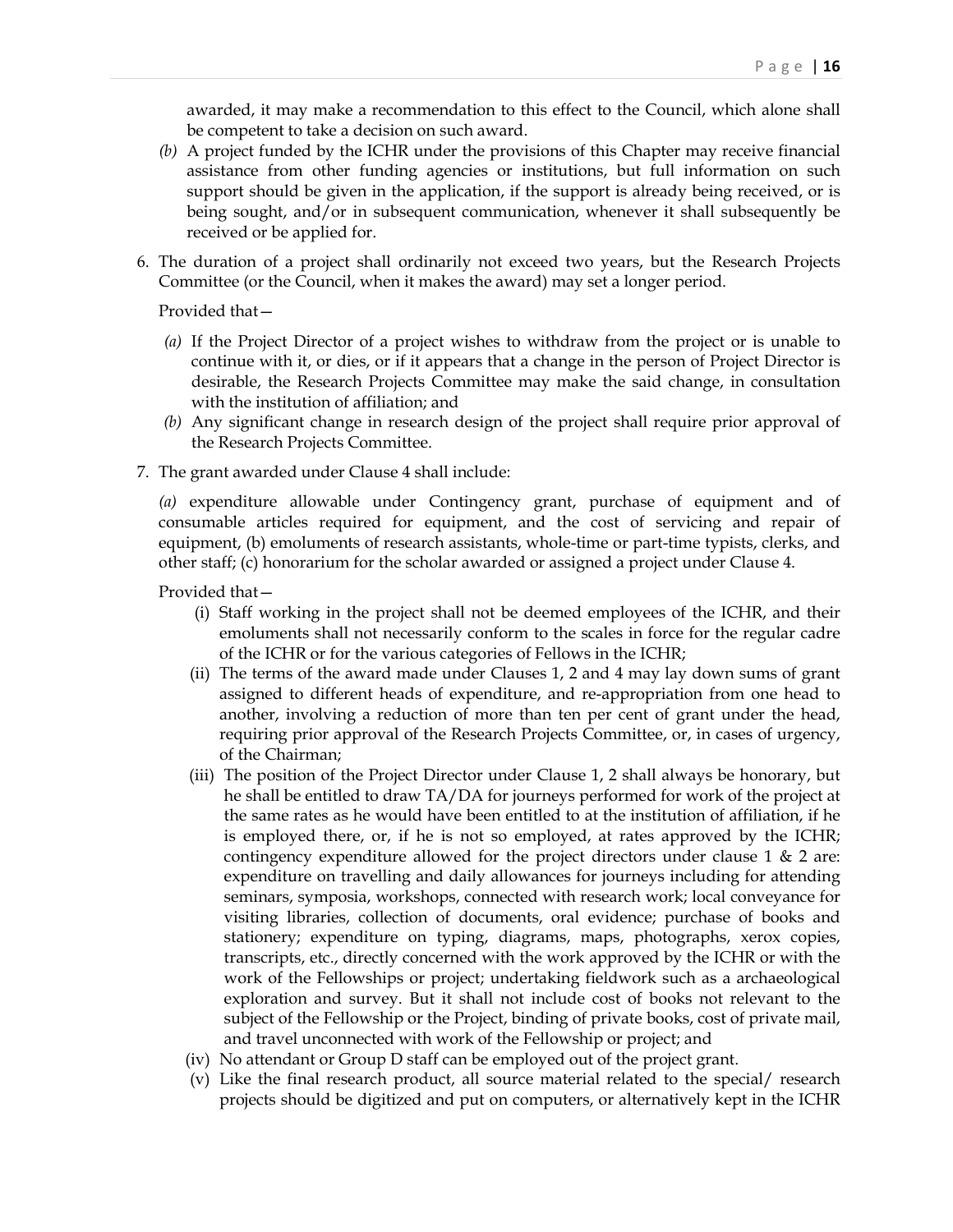Documentation Centre so that anyone, including research scholars can have access to them when required by them.

- 8*. (a)* A grant awarded under Clause 1 and 2 shall be paid to the Project Director only through the institution of affiliation. The grant shall normally be paid in six-monthly or annual instalments, unless the Research Projects Committee otherwise directs.
	- *(b)* A grant awarded under Clause 4 may be paid to a scholar through an institution of affiliation, but direct payment may be made, in case the Chairman so decides.
	- *(c)* The institution of affiliation shall be expected to provide the Project Director, or a scholar awarded a project under Clause 4, with facilities such as accommodation for work, including furniture as specified in respect of a Fellow in Clause 15 of Chapter II of these Rules, and shall be paid overhead charges in return thereof by the ICHR.
- 9. A Project Director shall submit a six-monthly report in triplicate to the institution of affiliation to be forwarded to the ICHR. Individual scholars awarded Research Projects grant should submit the statement of expenditure duly signed & verified by a Chartered Accountant or through the Institute of affiliation. Subsequent grant for the Project shall not be released if the progress report and statement of expenditure for two previous consecutive six-monthly periods are not furnished, or, if furnished, are not found satisfactory.
- 10. The Project Director shall submit the final report of the project within three months of the end of the period of the project; five per cent of the entire grant of the project awarded under Clause 1,2 and 4 shall be withheld, to be released on reimbursement basis only after the final statement of expenditure is received from the institution of affiliation, and the final report is deemed satisfactory by *(a)* the Member Secretary, upon assessment by an Expert, in case the grant was of the amount of Rupees Two lakh and fifty thousand (Rs. 2,50,000) or less, or
	- *(d)* the Research Projects Committee, upon assessment by at least one Expert, in case the grant was of an amount exceeding Rupees Two lakh fifty thousand (Rs. 2,50,000).

 Provided that if the Project Director applies for extension of the project, s/he shall submit the report for the whole previous period and the statement of expenditure for that period, whereupon the said report shall be sent to a Expert, whose assessment and recommendations shall be placed before the Research Projects Committee to assist it in making its decision, should it have itself made the original award, or in framing its recommendations to the Council, or before the Council, should the Council have made the original award under proviso to Clause 5 (a).

 Provided further that application for extension, if any shall be made to the Member Secretary before the period of three months in advance of the expiry date of the Project, otherwise such an application for extension shall not be entertained.

 11. An honorarium due to a scholar, awarded a grant under Clause 4 shall ordinarily be paid only after the work under the project awarded or assigned to him has been completed.

Provided that—

- *(a)* S/he shall be required to submit reports and accounts in the same manner as a Project Director, under Clause 9, and
- *(b)* With the approval of the Member Secretary, a part of the honorarium due on the work already done may be paid to the scholar after the assessment by an Expert of the said part of the work has been obtained.
- 12. The Project Director or any person on the staff of a project shall not be entitled to submit the report or monograph prepared under a project as dissertation or thesis for the award of diploma or degree (M.A., M.Phil., Ph.D. or D.Litt.), but there shall be no objection to use being made, bonafide, of material collected under the project in preparation of a dissertation or thesis for a degree.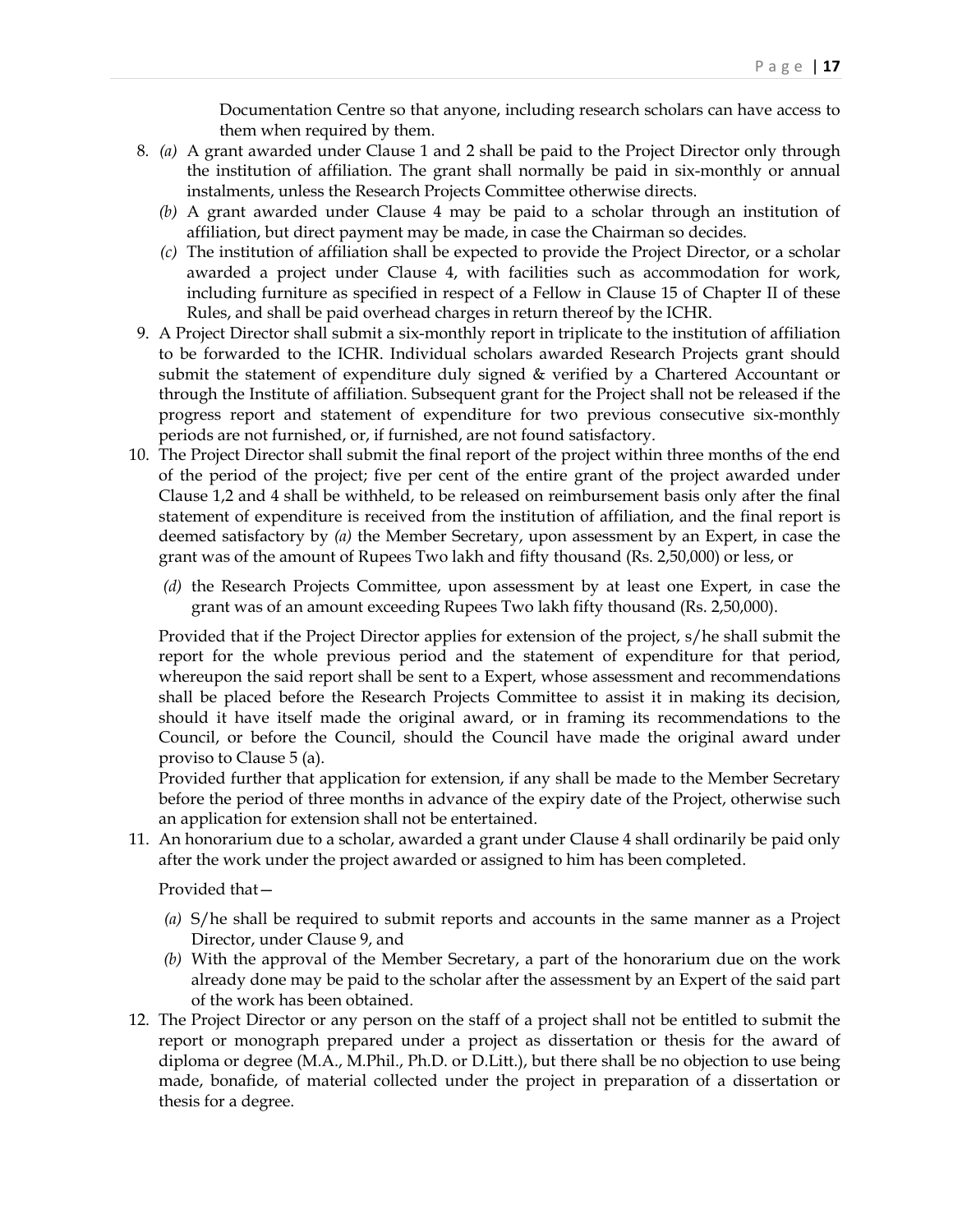13. The Project Director shall have the copyright over, and be entitled to publish in his own name, the report or monograph prepared under the project, but he shall duly acknowledge the assistance of the ICHR and the collaboration of research staff appointed for the project, by name, in a suitable manner.

 Provided that in the acknowledgement of assistance received from the ICHR, it shall be made clear that the ICHR accepts no responsibility for the facts or opinions contained in the publications.

 14. It shall be the duty of the Project Director (or of the scholar awarded a grant under Clause 4) and the institution of affiliation to make suitable arrangements for the preservation of research material collected under the project, such as copies of documents, microfilms, tapes, manuscript notes from sources, photographs, reference cards, and tabulation sheets, and it shall be open to the Research Projects Committee to require that all or any such data be transferred to the ICHR for safe-keeping and providing access thereto to research workers/ scholars.

 Provided that the said transfer shall not be asked for until the Project Director (or the scholar awarded a grant under Clause 4) has had reasonable time to utilize the material for the preparation of the report monograph or text planned under the project.

 15. The remuneration given to the Research Assistants/ Editors engaged by the Project Directors will be restricted to the maximum of Rs.16,000/- per month and the Council will apply its discretion in granting permission to the Coordinator(s) to engage Research Assistant(s). The permission to the Coordinator(s) to engage Research Assistant(s) will be subject to availability of funds in the grant sanctioned for the Research Project.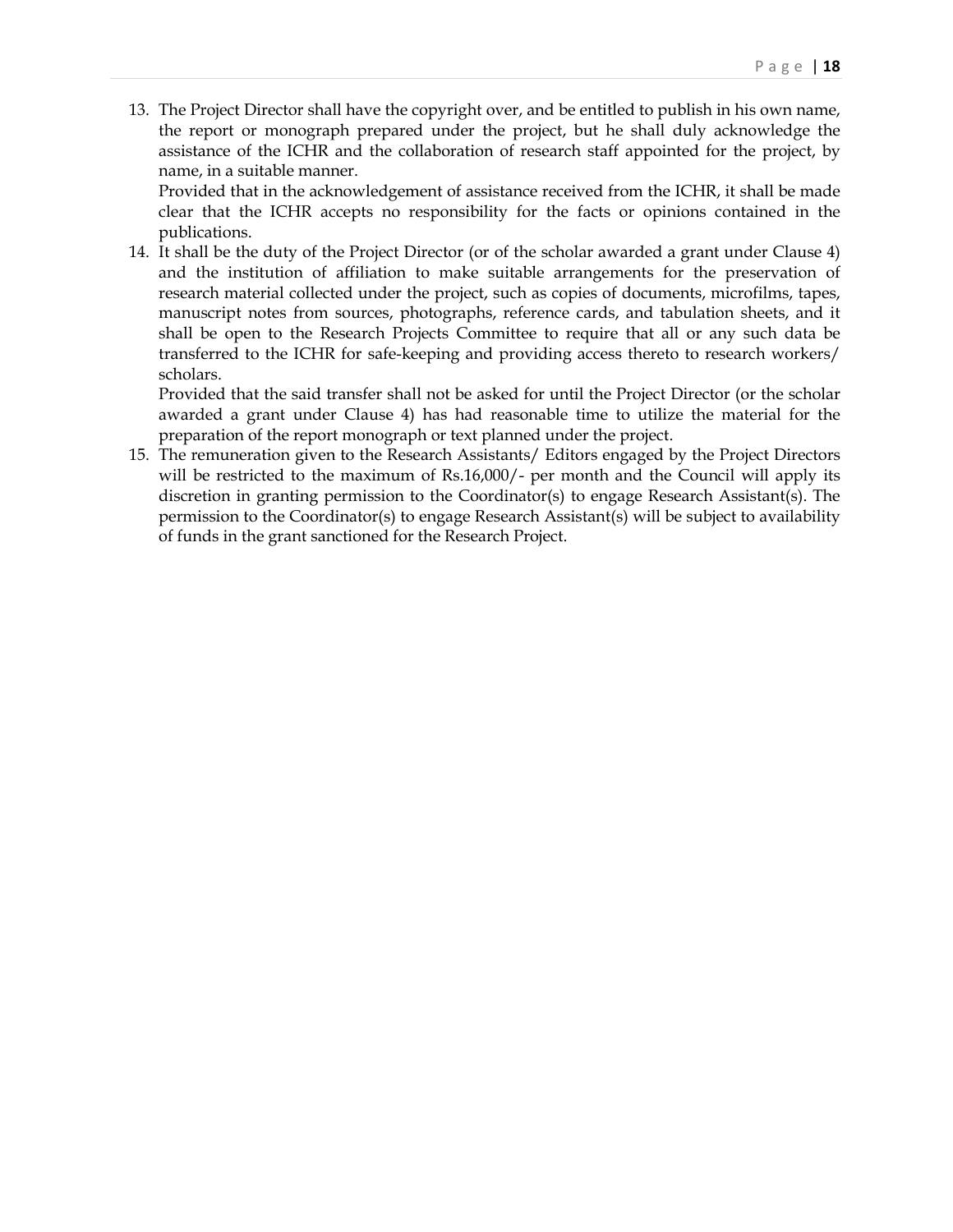# *Chapter IV*

# CONTINGENCY (STUDY-CUM-TRAVEL) GRANT

- 1. The ICHR may award Contingency (Study-cum-Travel) grant to an Indian citizen, or to a non-Indian, to assist him in pursuing research on History within India.
- 2. The following shall be eligible for award of grant under Clause 1:
	- (a) Scholars who are engaged in M.Phil., Ph.D. or Post Doctoral work or carrying on independent research in History and are not currently receiving any travel or contingency grant for the proposed work from any other source.
	- (b) University and college teachers and members of staff of research institutions and others who are engaged in research work in History.

Provided that—

- (i) M.Phil./Ph.D. students shall have completed at least six months of their registration with their University, before they can receive grants, though they may apply earlier; and
- (ii) Indians registered for research or otherwise affiliated to foreign universities and Non-Resident Indians (NRIs) shall not be eligible for the grant.
- *3. (a)* Grant defined under Clause 1, not exceeding the sum of Rupees Forty thousand (Rs. 40,000/-) may be awarded to an M.Phil. student and Rupees Fifty thousand (Rs. 50,000/-) to a student working for Ph.D. by the Contingency (Study-cum-Travel) Committee, but grant of a sum exceeding this amount can only be awarded by the Research Projects Committee, either upon advice of an Expert or upon recommendation(s) of Contingency (Study-cum-Travel) Grants Committee.
	- *(b)* The Study Grants Committee may consider any application or proposal under sub-clause (a), without necessarily obtaining an Expert's opinion.
	- *(c)* All decisions of the Study Grants Committee shall be reported to the Research Projects Committee.
	- *(d)* All applications for Contingency (Study-cum-Travel) Grants should provide specific itinerary details. They should clearly mention the names and locations of Archives/Libraries etc., duration of their visit etc., in their application for the grant.
- 4. All grants awarded under Clause 3 shall be routed through an institution of affiliation, to which the ICHR shall pay the overhead charges after the receipt of the final report and the utilization certificate.
- 5. In expenditure out of grants made under Clause 3 the following limits shall be observed.
	- *(a)* Travelling expenses
		- (i) Actual cost of rail/bus/steamer fare shall be limited to first class/II AC fare to the place of research and back to the place of ordinary residence of the scholar.
		- (ii) Daily allowance for a maximum of 90 days shall be paid at the rates allowed by the institution of affiliation, if the recipient is employed there, or Rupees Three hundred (Rs. 300/-) a day, if not employed.
		- (iii) For local conveyance not exceeding Rupees One thousand (Rs.1,000/-) may be allowed per month up to a maximum of three months.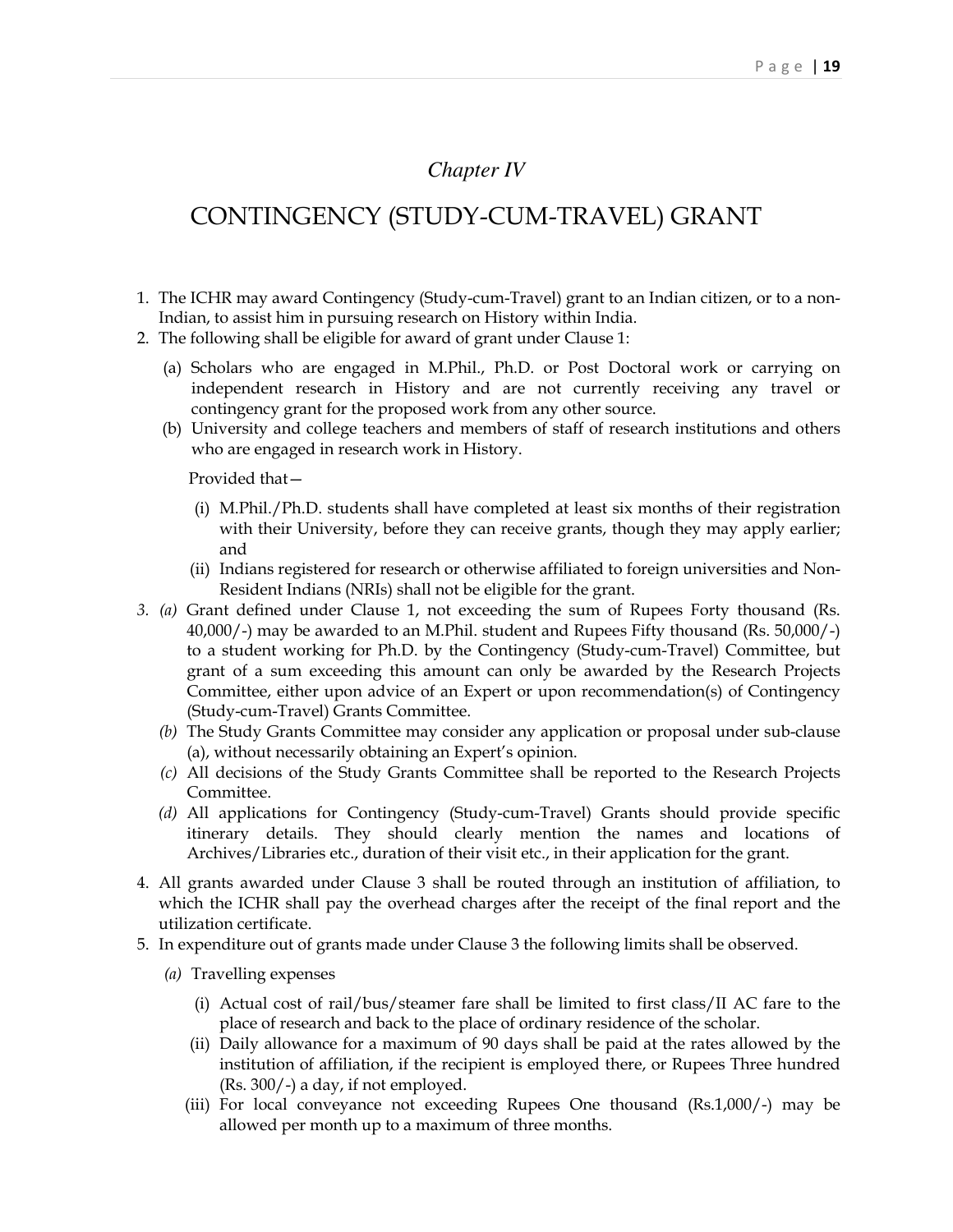(This is subject to maximum of 30% to 40% of the sanctioned grant).

*(b)* Stationery, Photocopy, Typing and other miscellaneous expenditure.

(This is subject to maximum of 50% to 60% of the sanctioned grant).

*(c)* The total cost of books purchased out of contingency grant.

(This is subject to maximum of 20% of the sanctioned grant)

 Note: Any books purchased out of contingency grant in excess of the ceiling specified above shall be deposited either with the ICHR or with the institution of affiliation, upon the end of the period of the contingency (study-cum travel) grant.

- 6. All applications of grants under Clause 1 should be made in accordance with the proforma given in Annexure VII.
- 7. The following procedure shall be followed for the release of Contingency grant awarded in accordance with provisions of Clause 3:
	- *(a)* (a)Upon the applicant being informed of the award he shall be requested to convey his acceptance, upon which 90% of the grant shall be released to him through his institution of affiliation.
	- *(b)* The last instalment, i.e., 10% of the sanctioned grant shall be withheld and released on reimbursement basis only after a certificate of satisfactory utilization of grant and receipt of a certified satisfactory progress report. Provided that an additional amount of Rupees Five hundred (Rs. 500/-) shall be paid to the recipient of the grant over and above the sanctioned amount of grant upon receipt of the said thesis, dissertation or monograph, as lump sum payment for any expenses incurred in providing a copy thereof to the ICHR.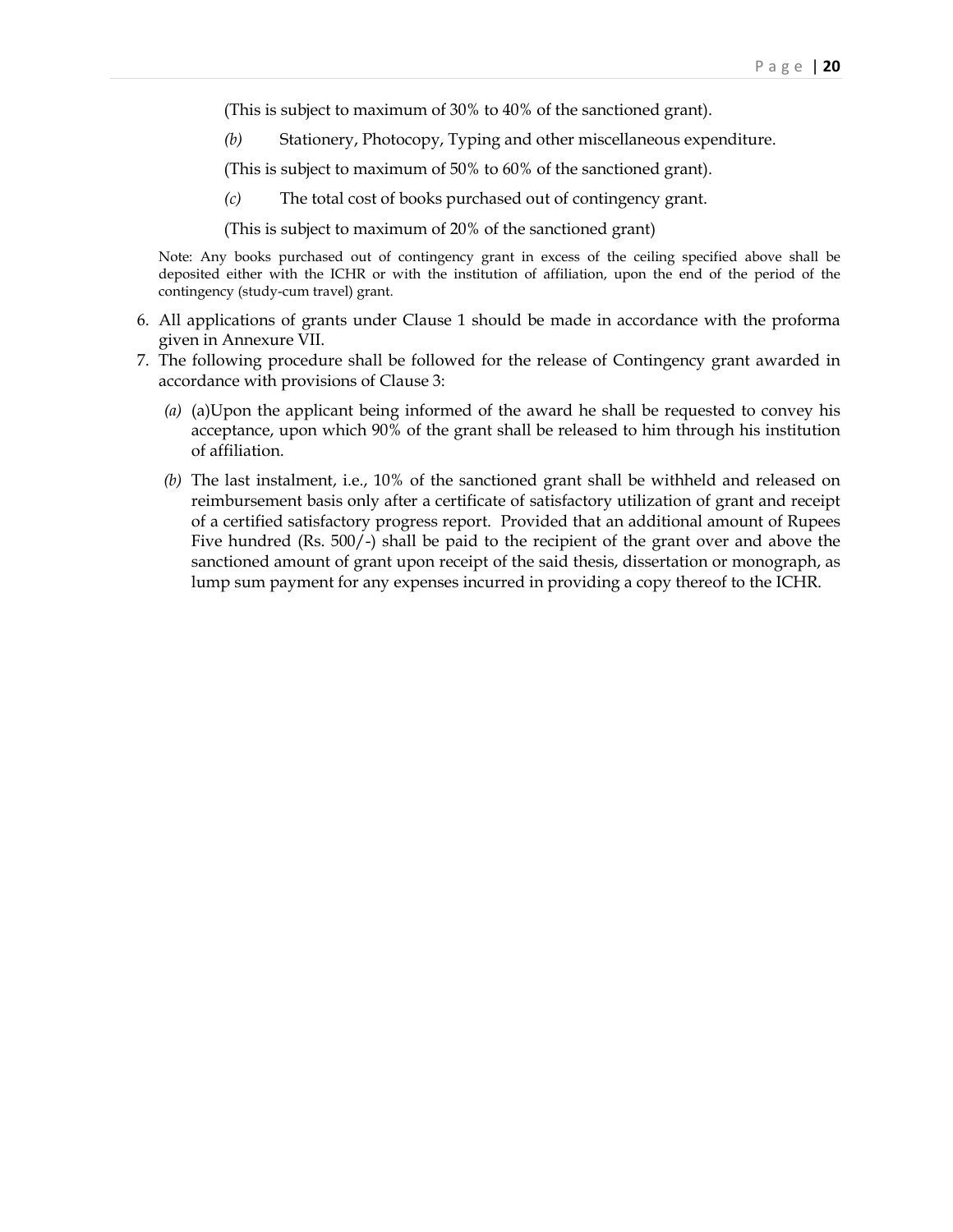# *Chapter V*

# GRANTS FOR FOREIGN TRAVEL AND MAINTENANCE ABROAD AND FOR VISIT OF FOREIGN SCHOLARS

- 1. Cost of travel and of maintenance abroad may be provided to a citizen of India wishing to study at archives, museums, libraries or private collections abroad for collection of source material, or to take part in a workshop, seminar or conference abroad for presenting a paper related to History, or to receive training in a specialized branch of History.
- *2. (a)* Anyone wishing to make use of a grant under Clause 1 should apply *at least three months before* the proposed date of departure. The application on plain paper should contain particulars according to the proforma given in Annexure VIII.
	- *(b)* A scholar seeking subsidy for collection of source material in foreign countries should broadly identify the source material and records and certify that the material and records are not available in India.
	- *(c)* A copy of the letter from libraries/archives concerned indicating that they possess the required documents. The same would be made available to the scholar as and when he or she visits them.
	- *(d)* Proof of proficiency in the language should be provided (especially where documents and other sources are available in non-English languages). It will be at the discretion of the Committee to decide the equivalent on the basis of published work of the applicant.
	- *(e)* Anyone seeking subsidy for attending a seminar or conference should submit the full paper he proposes to present there.
	- *(f)* Any fellowship/grant holder is not eligible to apply for a FTG during the fellowship/grant period and also for one year after the completion & final settlement of the fellowship/grant.
	- *(g)* Eligibility criteria:
		- For **Conferences/Seminar/Workshop abroad**: Only scholars with Doctorate degree or above are eligible to apply.
		- For **Collection of Source Material** from archives, museums, libraries or private collections abroad: Only scholars pursuing M. Phil or registered for Ph.D degree or above are eligible to apply. In case the scholar is pursuing M.Phil/Ph.D., s/he has to submit the evidence of progress done by her/him with the comments/recommendations of the Supervisor.
- 3. All applications made under Clause 2 shall be placed before the Research Projects Committee or during the interval between any two meetings of the said committee, before the Foreign Travel Grant Committee; either of which committee may decide whether any grant or subsidy should be given, and, if given, to what extent.

Provided that—

*(a)* The ICHR may refer to one or more Experts for an assessment of the value or practicability of the proposal and the applicant's competence in the field, in order to assist the Research Projects Committee or the Foreign Travel Grant Committee in taking a decision;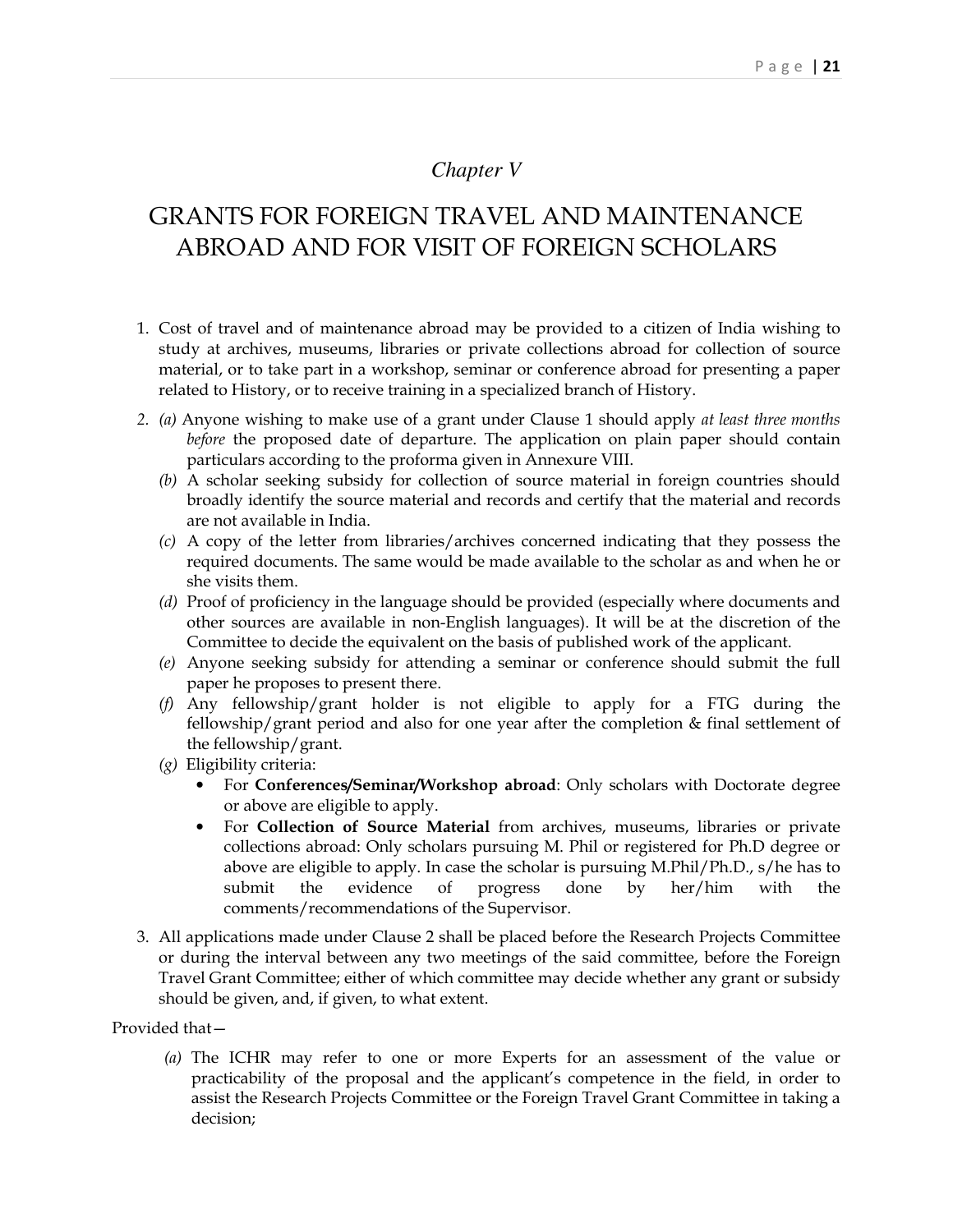To avoid delay on the part of nominated Experts in providing their opinion/comments, the proposal may be referred to two experts instead of one. The second expert should preferably be local one. However, the Council may depend even on one report.

- *(b)* All decisions of the Foreign Travel Grant Committee shall be reported to the meeting of the Research Projects Committee which shall be free to modify or alter any of its decisions, provided action has not already been taken thereon;
- *(c)* No award by either of the said committees can be made *post facto,* that is, after the trip proposed to be funded has been completed, without submitting the application well in time adequate enough for the ICHR to process the application as per the laid down procedure.
- *(d)* The reference to the Research Projects Committee in sub-clause (q) of Clause 4 of Chapter 1 shall be construed to be reference also to the Foreign Travel Grant Committee.
- 4. Anyone granted support or subsidy under Clause 3 shall,
	- *(a)* If s/he proposes to undertake research or study documents at archival repositories abroad or to attend a training programme, the Research Projects Committee may specify, while approving the grant, the requirement that he should submit a detailed report to the ICHR on his return.
	- *(b)* The ICHR may ask the respective scholars to compulsorily deposit the result of their research in the form of theses/books/monographs, etc. with due acknowledgement to ICHR.
- 5. A grant or subsidy awarded under provisions of Clause 3 shall be limited to
	- *(a)* (i) Payment of a part of the excursion air-fare, travel to be undertaken by Air India;
		- (ii) Purchase of a return excursion air ticket from Air India, and/ or cost of bus/rail travel abroad, where part of the approved journey; and
	- *(b)* Payment of daily maintenance allowance should be equal to a maximum of \$100 (One Hundred US dollars) a day, if the period of stay abroad is of seven day or less, or \$80 (eighty US dollars), if the said period is of more than seven days, or \$60 (Sixty US dollars), if the said period is of more than fourteen days or minimum \$ 1120 (One Thousand one hundred twenty US dollars) up to three months (exclusively in the case of application for material collection abroad) but the daily maintenance allowance should not exceed the ceiling of \$5000 (Five thousand US dollars).

Provided that—

(i) Ordinarily *(a)* above shall not be combined with

*(b)* while awarding a grant or subsidy for the same trip abroad;

- (ii) As far as possible, air travel will be on excursion ticket, and only failing that on a full economy ticket, by Air India alone. Deviation from the above may be permitted only in cases where direct connection is not available with the National carrier subject to the clearance of the Civil Aviation Department, Govt. of India.
- (iii) The amount paid in maintenance allowance under (b) above shall be in rupees equal to the sanctioned amount in US dollars, calculated according to the rate at which the recipient of the allowance is able to obtain US dollars for rupees for the purpose of travel abroad, a certified statement of the actual conversion to be submitted by the recipient, though not necessarily in advance.
- (iv) Medical Insurance is mandatory.
- 6. In cases where the ICHR is to meet full excursion air-fare under Clause 5, the airport tax and/ or foreign travel tax in India, and the prescribed travelling allowance for the journey between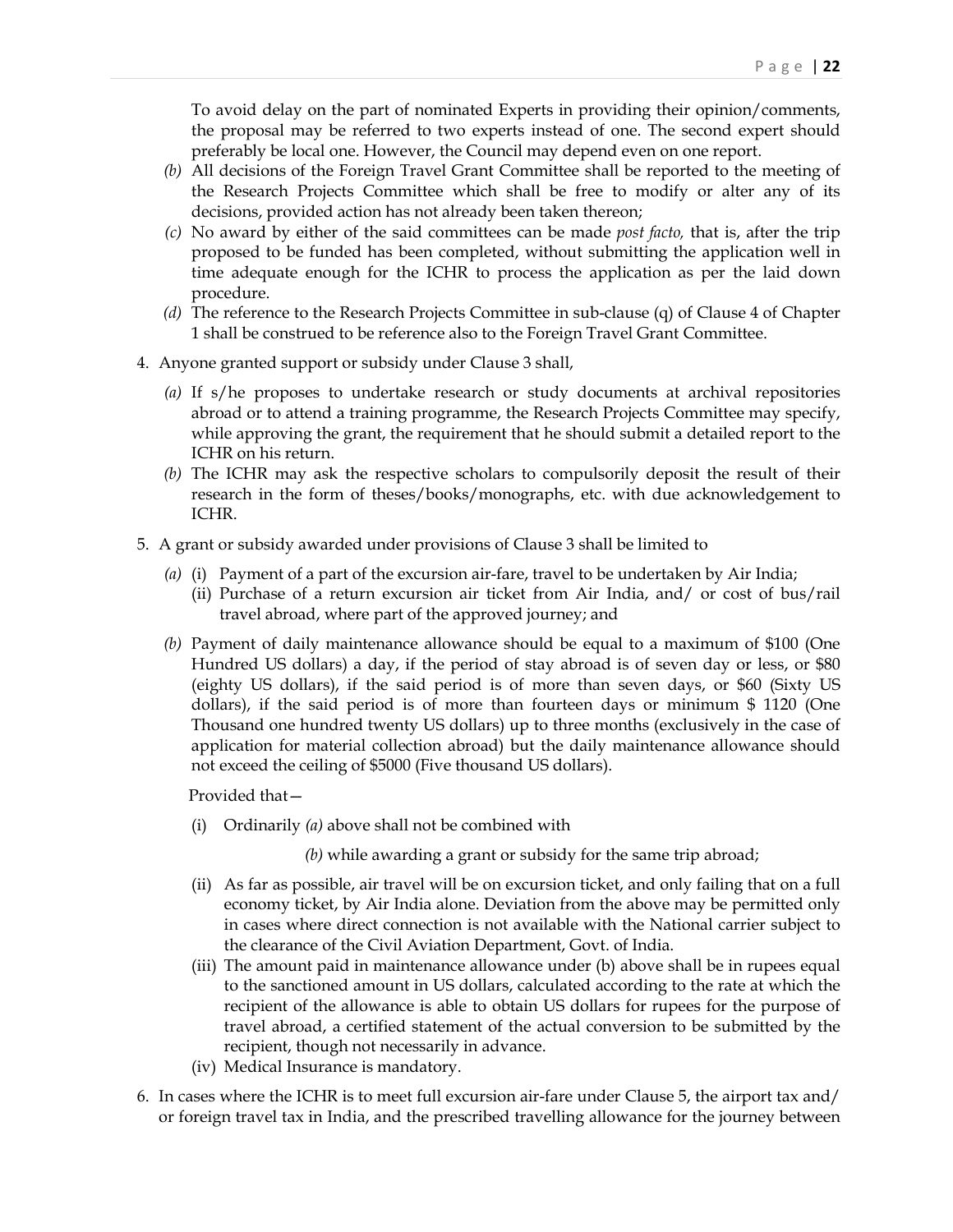the travellers' station and the international airport in India, along with the due halting allowance shall also be paid by the ICHR.

- 7. No one may normally be considered for a foreign travel grant for more than *once in five years,* but funding for a foreign trip provided for under Clause 8 shall not be counted as a foreign travel grant for the purpose of this clause.
- 8. *(a)* Notwithstanding anything contained in Clause 2,the ICHR, depending on its own requirements for appropriate representation, may, at its volition, nominate a scholar to represent it at an international congress, seminar, conference, or meeting, or proceed under Cultural Exchange Programmes, such nomination to be made by the Research Projects Committee or the Foreign Travel Grant Committee.
	- *(b)* In cases of such nomination both the fare and maintenance may be provided if local hospitality is not available or only partly available; but except for this modification, the provisions for both fare and subsistence shall be in accordance with those set out in Clauses 5 and 6.
	- *(c)* The restriction imposed in Clause 7 shall not apply to cases covered under this clause.
- 9. Upon a decision of the Research Projects Committee or, subject to the same procedure as prescribed in Clause 3 (b) above, of the Foreign Travel Grant Committee, the ICHR may invite to India a non-Indian scholar to deliver lectures, or undertake research, on any subject of History, or to present a paper at a seminar, conference or workshop organized or funded by the ICHR. The ICHR may thereupon meet the cost of air travel (international) in the same manner as prescribed in proviso (ii) to Clause 5 above, together with airport and/ or foreign travel tax, as well as the cost of domestic travel, and also meet hospitality costs and/or pay allowance for maintenance at rates approved by the Research Projects Committee or Foreign Travel Grant Committee or by the Chairman on behalf of either committee.
- 10. An amount not exceeding 75% of the sanctioned Foreign Travel Grant will be released in advance of the journey subject to the production of proof of the purchase of the Air tickets and NOC from the department, institute, if employed.
- 11. *(a)* Twenty five per cent of the amount shall be withheld in the case of those scholars who are awarded FTG for collection of source material and the withheld amount shall be released only on the recommendation of the FTG Committee or Chairman on behalf of the FTG Committee after the submission of photocopies of source materials collected by the concerned scholar from the archives/libraries, personal collections etc. located outside India. This material will be maintained in the ICHR's Library-cum Documentation Centre in the larger public interest. The scholar will have to certify with full responsibility that the collected material was not available in any form, manuscript/print microfilm etc., in India. In case the certification by the scholar is found incorrect even after the availing of the FTG for material collection, s/he will have to return the entire amount to the ICHR and will be debarred forever in future from applying for FTG from the ICHR. In addition, he will submit all the documents indicated in the sanction letter.
	- *(b)* The balance 25% of the amount of those scholars who attend the conferences/seminars etc. shall be released after the receipt of requisite documents as mentioned in the intimation letter.
- 12. For all proposals approved by the ICHR for collection of source materials, the maximum period of maintenance allowance shall not exceed three months. The FTG Committee is expected to apply maximum restraint in awarding FTG for three months. The scholar's past academic credentials and his experience in the field of history should be taken into account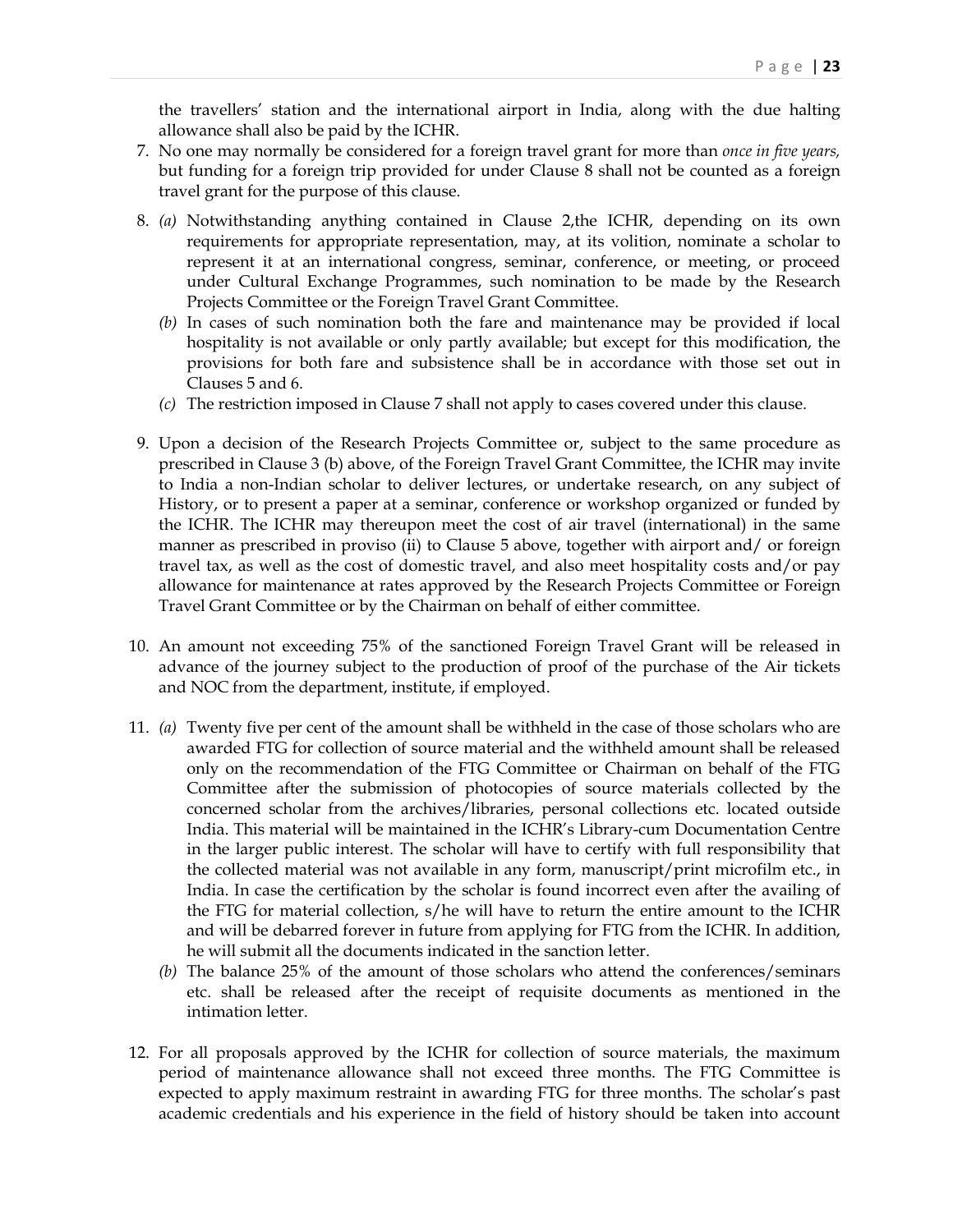while recommending the grant for a maximum period of three months. The FTG Committee's recommendation should be placed before the RPC for a final decision thereon. The applicant will be expected to submit an original research paper on the basis of material so collected for publication in the *IHR* or a book acknowledging the financial assistance provided by the ICHR.

- 13. The FTG Committee is expected to ensure that the number of scholars for materials collection for a maximum period of three months should not exceed the ceiling of five within one financial year.
- 14. The maintenance allowance will be restricted to the duration of the conference along with one day before and one day after the conference at the prescribed rates.
- 15. A detailed report (not less than 2000 words for collection of source material) /paper read at the conference along with the requisite documents is to be submitted within 15 days of completing the visit.
- 16. Work report and the other requirements have to be fulfilled within 15 days of completing the visit, failing which the scholar will be required to refund the entire grant to the ICHR and, beside this, will be debarred from the award of any such grant in future, and will be liable to legal action.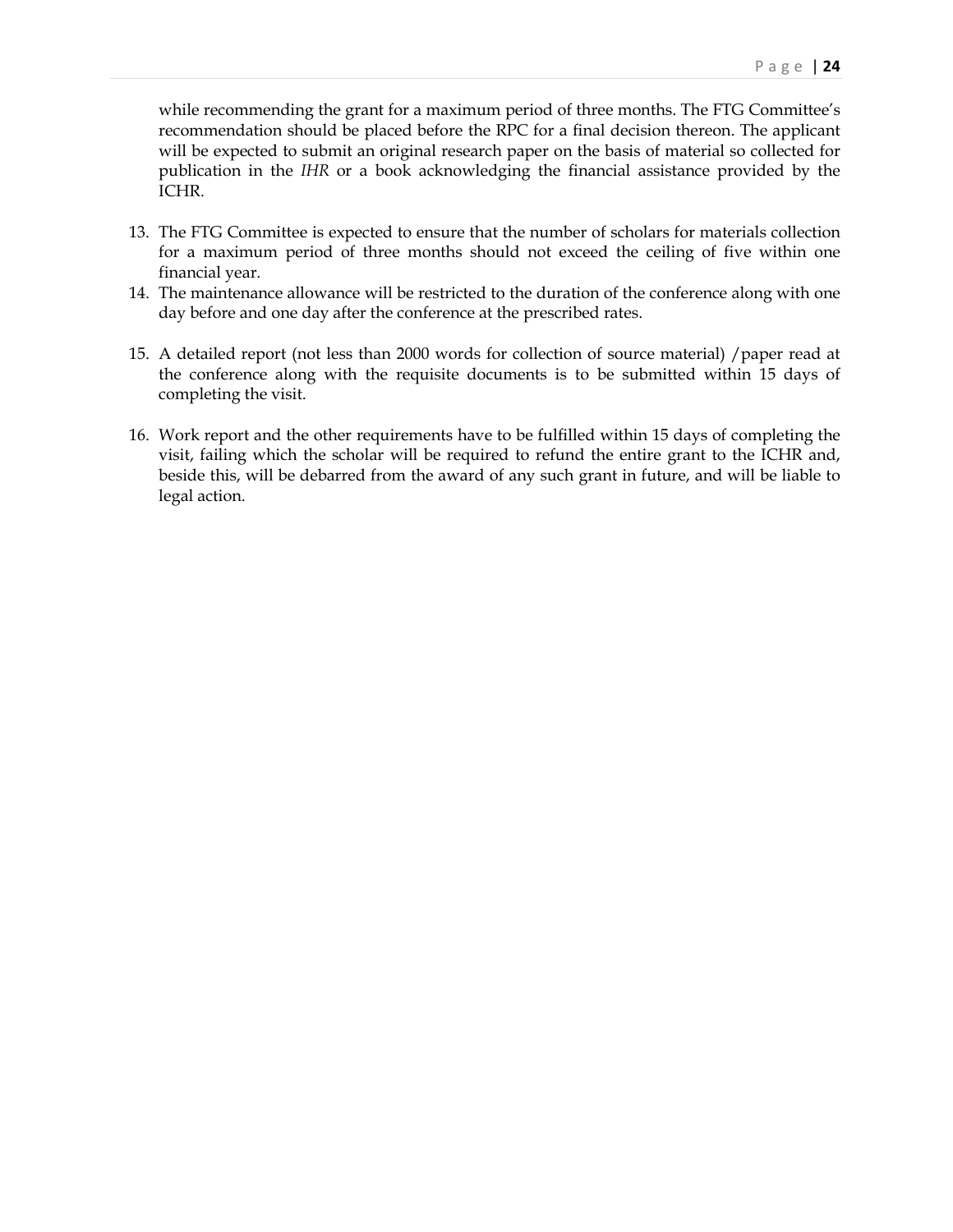## *Chapter VI*

# PUBLICATION SUBSIDY

- 1. The Research Projects Committee may award subsidies for publication of the following categories of works relating to History:
	- *(a)* doctoral thesis
	- *(b)* monograph and other research work
	- *(c)* proceedings of seminar/symposium/conference
	- *(d)* critically edited/ translated source material
	- *(e)* bibliographical and documentation work
	- *(f)* periodical publication
	- *(g)* any other research-oriented work
	- *(h)* translation into any Indian language or into English of an important work on History.
- 2. *(a)* The application for publication subsidy of a work, other than periodical publications, should be submitted to the Member Secretary, ICHR, according to the proforma in Annexure X, together with a legibly typed and bound copy along with an e-copy of the work. Provided that in languages other than English and Hindi, a clearly calligraphed work may be accepted.
	- *(b)* An applicant who has already availed of publication subsidy from ICHR for work as enumerated in clause (1) other than periodical publications indicated in sub clause (f) shall not be eligible for such a grant for another work for the next five years from the year of publication of the last ICHR funded publication.
- 3. If the application made under Clause 2 is for publication of a doctoral thesis, copies of the reports of the examiners may be sent along with the application. If the examiners have suggested revision, the revision should be carried out before applying for subsidy. Application may be submitted normally within two years of the award of the degree; in case it is submitted later, it should be indicated what revision has been carried out to keep it up-todate in respect of research in the field.
- *4. (a)* The application and typescript/manuscript of work received in the ICHR under Clause 2 shall be sent to an Expert, with the request that his assessment and recommendations be sent to the ICHR within one month.
	- *(b)* Upon receipt of assessment and recommendations from the Expert, these along with the application shall be placed before the Research Projects Committee whose decision about the award shall be final.
	- *(c)* The typescript/manuscript of the work received under Clause 2 shall be returned to the applicant after the Research Projects Committee has taken its decision under sub-clause (b) while taking due care, the ICHR shall not be held responsible for loss of the typescript/manuscript in transit.
- 5. The maximum amount of subsidy awarded on applications made under Clause 2 shall be half (50%) of the cost of production of the work subject to a maximum of Rupees Thirty thousand (Rs. 30,000/-). The grant shall lapse if it is not availed of within two years from the date on intimation, but the Research Projects Committee may grant renewal upon application being made. Provided that in case of a work where because of series, length, illustrations, maps, etc.,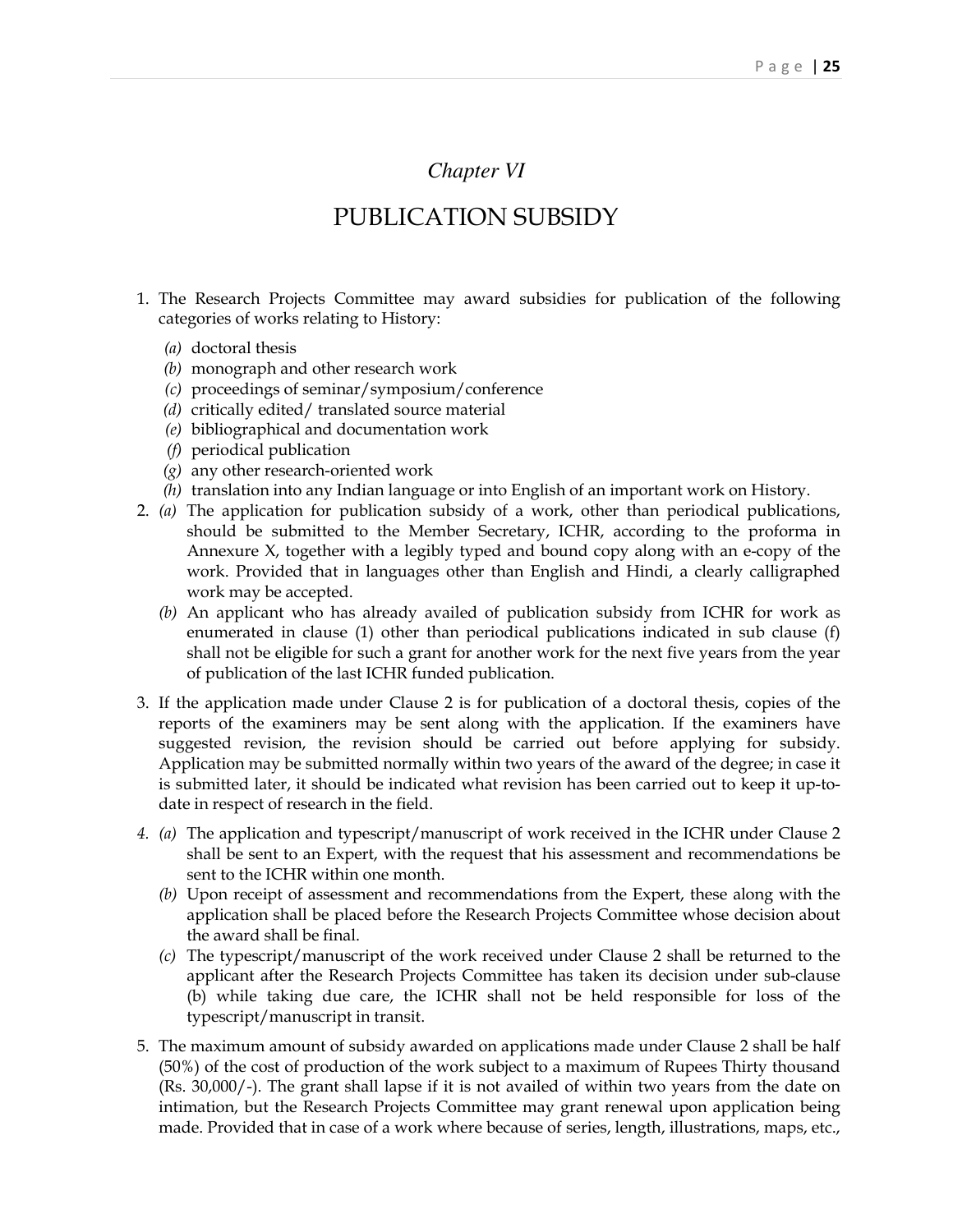the expenditure on printing is likely to be very high, the Research Project Committee may decide to award a subsidy exceeding the maximum above specified.

- 6. On award of subsidy under Clause 4, the applicant shall be required to enter into an agreement with a reputed publisher for the publication of the book and to inform the ICHR accordingly. Thereafter the ICHR shall directly convey to the publisher the decision to award the subsidy and the terms on which the subsidy would be paid in conformity with these Rules.
- 7. The following text, or text of the same purport, shall be prominently printed on the verso of the inner title page of the book for which subsidy is awarded under Clause 1:

 "The publication of this book has been financially supported by the Indian Council of Historical Research. The responsibility for the facts stated or opinions expressed is entirely of the author and not of the ICHR."

- 8. The print run of any book awarded a subsidy should not be less than five hundred (500) copies. But in case the author wants a smaller print run for special reasons, permission may be accorded by the Chairman at his discretion.
- 9. The sale price of the book for the publication which ICHR has decided to give a subsidy shall be fixed by the ICHR in consultation with publisher and the scholar/author.
- 10. The price has fixed under the clause 9 shall be printed on all copies of the book, which shall be released in the market only on the basis of the said price.
- 11. After the price has been fixed and the publisher has provided the ICHR with twenty copies, the ICHR shall pay the entire amount of subsidy determined under Clause 5 and calculated on the basis of information received under Clause 9.

 Provided that in case of a work printed at high cost or where the ICHR subsidy forms a relatively small part of the cost of production, the number of complimentary copies required to be given to the ICHR may be reduced to ten, upon approval of the Research Projects Committee or of the Chairman acting on its behalf.

 12. Notwithstanding anything contained in the preceding clauses of this chapter, the Research Projects Committee may award a publication subsidy on the basis of the expert's opinion to the editors or publishers of a periodical publication, that is, a journal published annually or at shorter intervals or proceedings of a conference held annually or once in two years, upon application made by the said editors or publishers.

Provided that—

- *(a)* To be eligible for the grant, the periodical publication should contain extensive material on History, the material printed in it should be of high academic quality and carefully edited, and the print-run should ordinarily be of at least five hundred(500)copies;
- *(b)* The subsidy shall ordinarily be awarded for a particular year of publication, notwithstanding the fact that a journal may publish issues at shorter intervals; but no subsidy shall be awarded for a year in which, or for which, no publication is issued;
- *(c)* The subsidy awarded in or for any one year shall not exceed Rupees One lakh (Rs. 1,00,000), except in the case of the proceedings of the annual sessions of the professional organizations of historians of national/international repute where the ceiling shall be Rupees One lakh fifty thousand (Rs. 1,50,000), and shall be payable directly to the editors or publishers of the periodical publication; However, the RPC may consider to raise the quantum of publication grant.
- *(d)* The Research Projects Committee shall be furnished with an opportunity to inspect copies of the latest available issues of the periodical publication, when deciding on the award;
- *(e)* The assessment and recommendations of an Expert shall be obtained and placed before the Research Projects Committee when the award of the subsidy to a periodical publication is being considered for the first time, and the subsidy contemplated exceeds Rupees Fifteen thousand (Rs.15,000);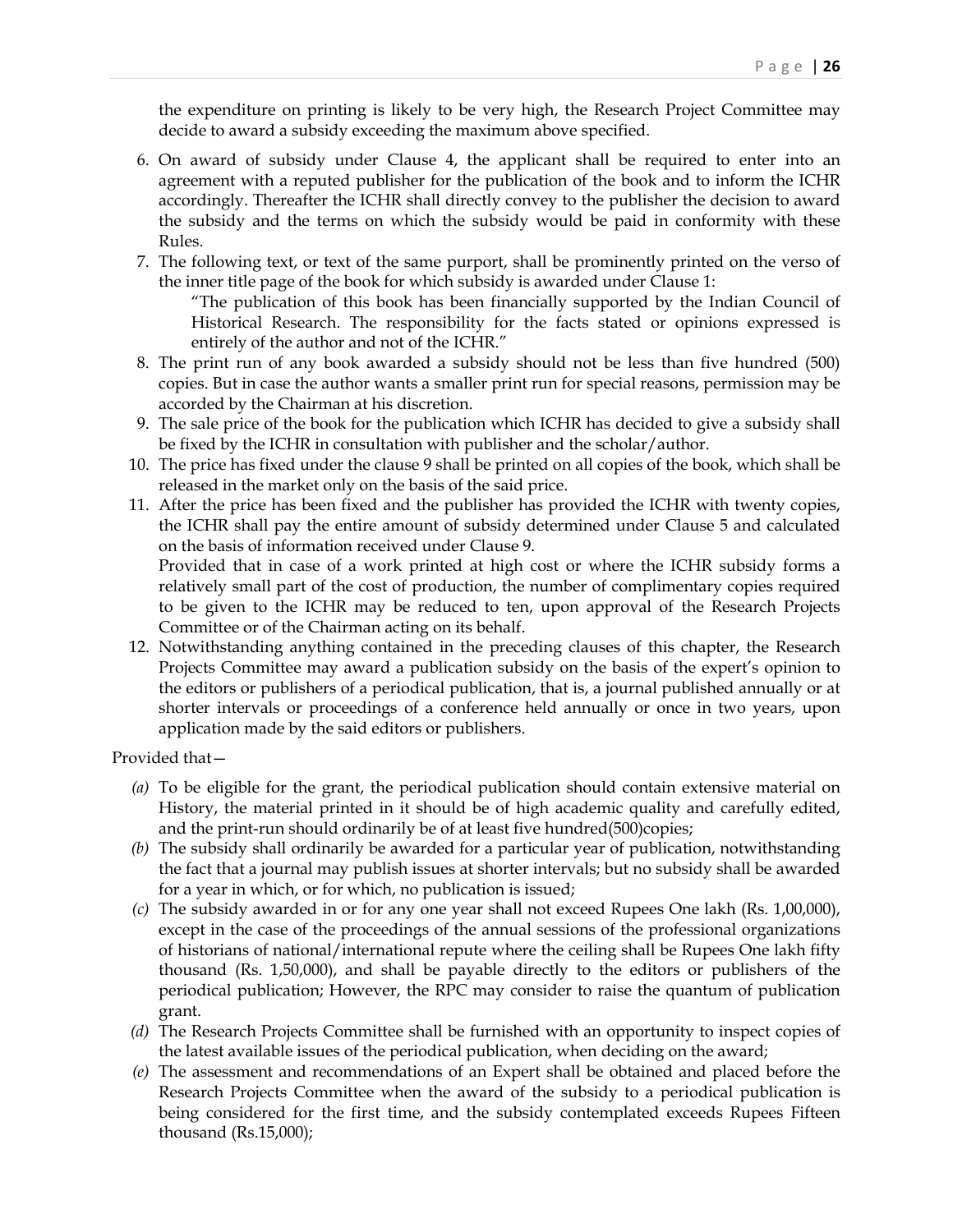- *(f)* The Research Projects Committee may maintain, increase or reduce the amount of subsidy at every renewal of the annual subsidy, especially keeping in view the requirements of proviso (a), and it may, where necessary, make use of the assessment and recommendations of an Expert for the purpose; and
- *(g)* Up to twenty (20%) per cent of subsidy may be withheld pending receipt of at least seven copies of the subsidized issues published, together with the statement of expenditure.
- *(h)* An undertaking from the editors/publishers of periodical publications will be obtained that the subsidy granted by the ICHR was specifically used for the purpose for which it was given. It will be mentioned in the utilization certificates submitted by them.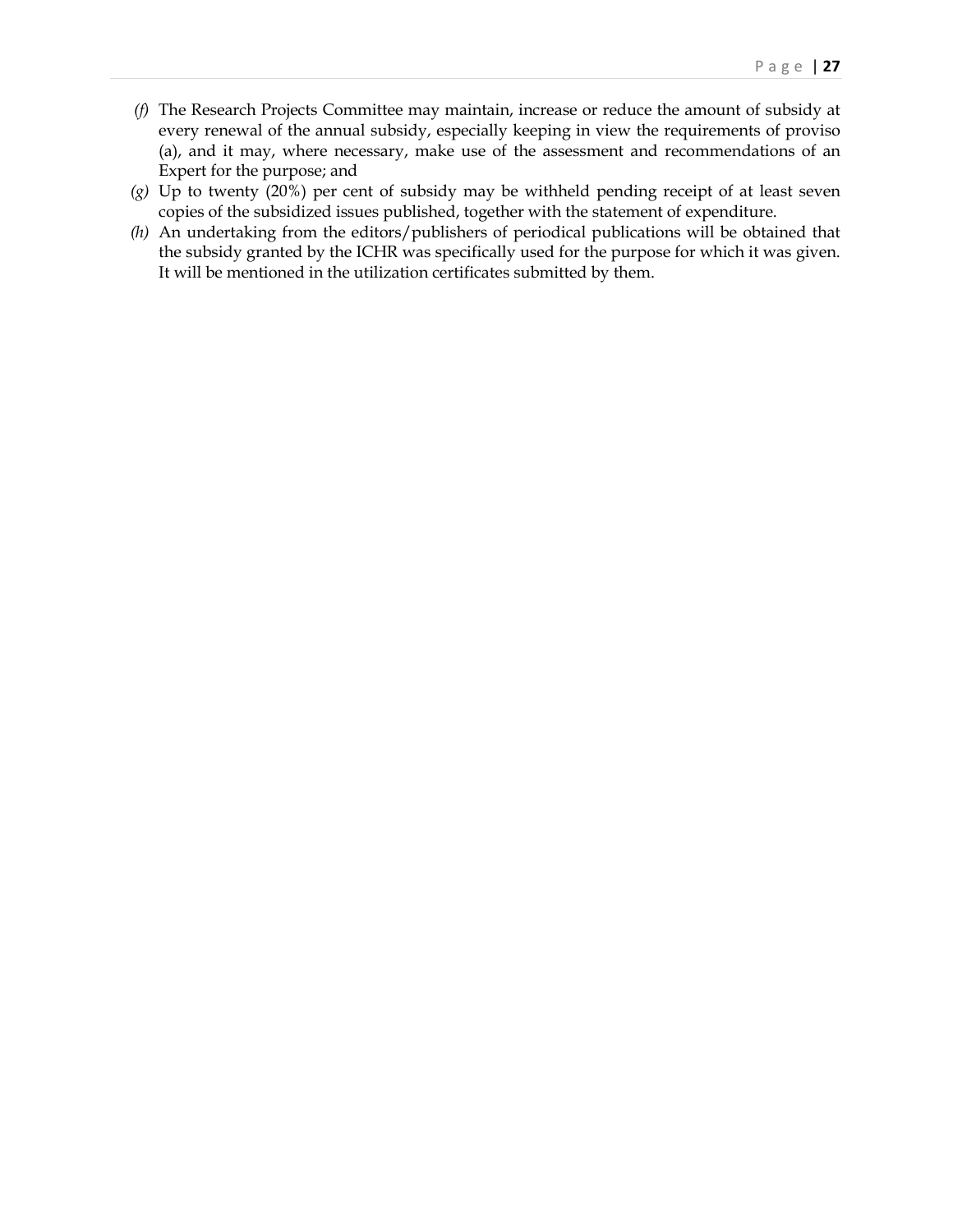## *Chapter VII*

# SEMINARS/WORKSHOPS/CONFERENCES OF PROFESSIONAL ORGANIZATIONS OF HISTORIANS

- 1. *(a)* The Research Projects Committee may award grants for seminars, workshops or academic conferences concerned with specific themes of History to individual scholars as coordinators who apply in accordance with the proforma contained in Annexure XII, the amount of grant in each case not to exceed Rupees Three lakh fifty thousand (Rs.3,50,000/-) and to be paid through the host institution deemed to be the institution of affiliation.
	- *(b)* An application received under sub-clause (a) may be directly placed before the Research Projects Committee; or it may first be referred to an Expert, in case the Member Secretary so decides, and then placed before the Research Projects Committee along with the recommendations of the Expert.
	- *(c)* No College/University Deptt/Individual can avail ICHR funding for more than once in a single financial year. Preference will be given to departments of History.
- 2. Notwithstanding anything contained in Clause 1, the Research Projects Committee may assign the organization of a seminar or workshop, held at its own instance or under a scheme approved by it or by the Council, to a scholar as coordinator and an institution (deemed to be the institution of affiliation) under terms (including the amount of funding which may exceed Rupees Fifty thousand) to be determined for each seminar or workshop, or under general guidelines approved by the Research Projects Committee for seminars or workshops under particular schemes.

Name, Designation, and bio-data of the Coordinator must be provided.

- 3. In the beginning the Research Projects Committee may award grant not exceeding Rupees five lakh (Rs.5,00,000) preferably to registered academic and professional organization of historians (including organizations which, if not exclusively concerned with teaching and research in History, include the teaching or research in History as a significant part of their objectives) at national, regional, state and local levels, to enable them to organize their annual or periodic conferences, symposia, etc., the payment of the grant being made directly to the duly authorized office bearers of the organizations.
- 4. Award of grants under Rules (1) (2) and (3) above will be subject to the following conditions:
	- *(a)* An organization set up on predominantly religious, communal, caste or tribal lines shall not be eligible for grant; but this shall not preclude the history of religious communities, castes or tribes being adopted as subjects of research or discussion by organizations receiving grants under this clause.
	- *(b)* The organization concerned should apply in accordance with the proforma contained in Annexure XI.
	- *(c)* Acceptance and Undertaking should reach the Council within fifteen days after receiving the grant offer letter; else the approval of the grant by the RPC will stand cancelled.
	- *(d)* The Coordinators of Seminar/Workshop should provide the names of the prospective resource persons along with the provisional titles of proposed papers/talks at the time of the submission of the application for grant.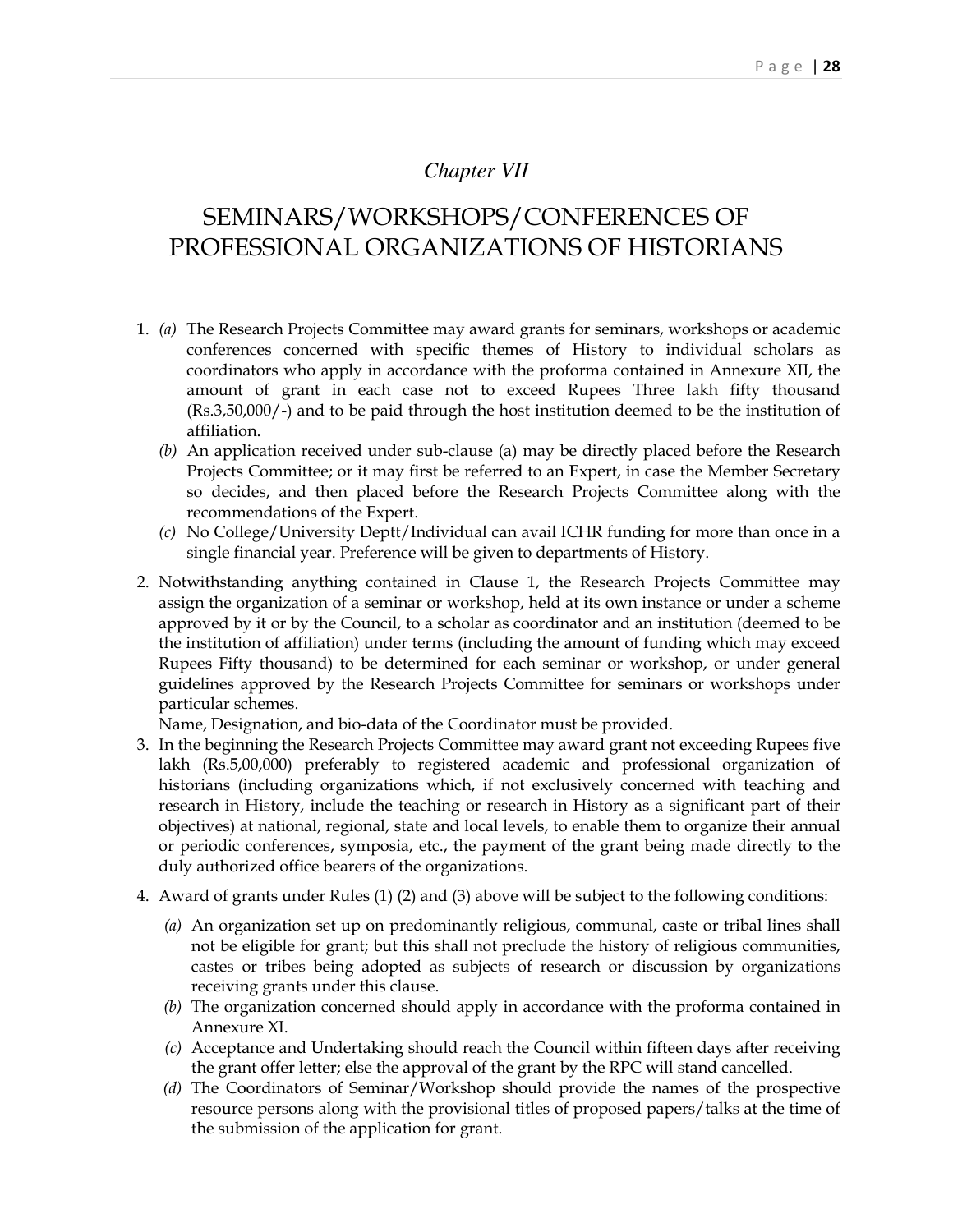- *(e)* Nothing is pending against the Coordinator/organization*.*
- 5. An amount not exceeding 80% of the sanctioned grant shall be released in advance subject to the compliance by the Coordinator with the following provisions and also with all the requirements mentioned in the sanction letter :
	- *(a)* The Coordinators of the Seminar/ Workshops should observe utmost economy in expenditure and the grant shall not be utilized for any purpose other than the purpose for which it has been sanctioned.
	- *(b)* The accounts of the grantee institution to the extent that pertains to this grant or with regard to grant received from ICHR shall be open to inspection by the Ministry of HRD and audit both by the Comptroller and Auditor General of India under the provision of CAG (DPC) Act, 1971 and Internal audit by the ICHR whenever the institution is called upon to do so.
	- *(c)* The grantee shall not divert the grants and entrust execution of the scheme of work concerned to another institution or organization and shall abide by the terms and condition of the grant. If the grantee fails to utilize the grant, for the purpose for which the same has been sanctioned, the grantee will be required to refund the entire amount with interest thereon @ 12% per annum.
	- *(d)* Grant sanctioned above three lakh entitles two ICHR officers to monitor finance/event.
	- *(e)* Convener would be personally responsible for settling accounts ( even if he/she is no longer with the grantee organization).
- 6. Twenty percent of the grant due to be released to the coordinator of a seminar/workshop, or academic conference, under Clause 1 or 2 or to an organization under Clause 3 shall be released only on the fulfillment of the conditions indicated in sub clause (a) and (b) below:
	- *(a)* List of documents to be attached with the application for balance of grant:
		- (i) Utilization Certificate as mentioned in chapter I Rule 3(q).
		- (ii) Statement of Expenditure as mentioned in chapter I Rule  $3(r)$ .
		- (iii) List of Participants (with full particulars of participants) along with copies of their papers presented, lectures delivered and summary of discussions held, and the copies of reading material, distributed if any. These should also be submitted in electronic format but, it is not mandatory.
	- *(b)* All documents mentioned in 6(a) should be submitted in ICHR within four months from the date of the event, failing which they will be required to refund the entire grant to the ICHR and, beside this, will be debarred from the award of any such grant in future, and make themselves liable to legal action.
- 7. In all such cases where the Seminar/Conference/Workshop has already taken place prior to the meeting of RPC, the respective coordinator(s)/organization will be required to submit all the documents enumerated in clause 6(a) above. The full grant sanctioned by the RPC will be released only after full compliance with this condition.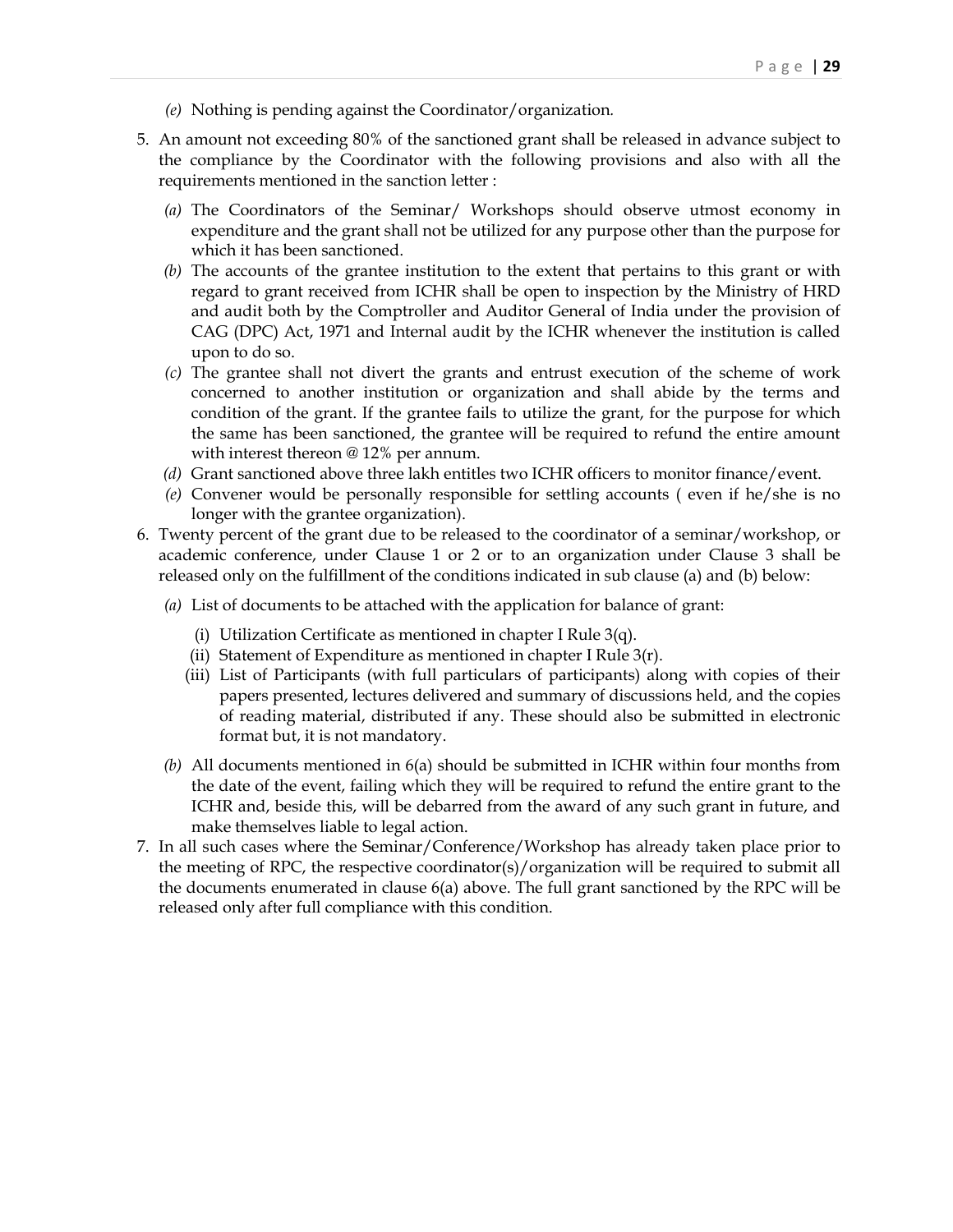### *Chapter VIII*

# AMENDMENT, REMOVAL OF DIFFICULTIES, SUPERSESSION OF EARLIER DECISIONS, INTERPRETATION, PUBLIC ACCESS

- 1. The Research Projects Committee may, by a simple resolution passed at any of its meetings, amend any part of these Rules, including the Annexures, whereafter the amendment shall come into effect from the date of the meeting, unless otherwise provided for in the amendment. Provided that—
	- *(a)* an amendment of the Rule which in any way affects the powers and functions of the Council shall not come into effect without approval of the Council; and it shall, if approved by the Council, be effective only from the date of such approval, unless another date for its coming into effect is specified in the amendment; and
	- *(b)* the Council may by a simple resolution amend these Rules, or modify an amendment proposed by the Research Projects Committee under the preceding proviso, such amendment or modified amendment to come into effect from the date of the meeting of the Council, unless otherwise provided for in the amendment.
- 2. If in a particular case it should appear that certain provisions of these Rules are mutually inconsistent, or cannot be implemented owing to certain special circumstances, or, if implemented, may cause undue hardship or difficulty, the Chairman may, for reasons to be recorded by him, *suspend the operation of provisions of these Rules in a particular case or a particular set of the Research Projects Committee, which may decide to confirm* the suspension by an appropriate amendment of these Rules or to terminate it.
- 3. *(a)* These Rules supersede all previous decisions of the Research Projects Commilttee to the extent that such decisions are inconsistent with these Rules.
	- *(b)* Should it transpire that any provision of these Rules are inconsistent with any decision of the Council, the latter shall prevail, until the Council shall have accorded its approval to these Rules, whereafter any previous decisions of the Council inconsistent with these Rules shall stand superseded.
- 4. *(a)* Notwithstanding anything contained in Clause 1, Annexures to these Rules may also be amended by the Chairman who shall then report the amendment to the Research Projects Committee.
	- *(b)* Should there appear any inconsistency between the provisions of any clause of these Rules and anything contained in the said Annexures, the former shall prevail.
- 5. Should any dispute about interpretation of these Rules arise, the interpretation given by the Chairman shall be followed. Provided that any person aggrieved by the said interpretation may represent to the Research Projects Committee whose decision in the matter shall be final.
- 6. A copy of these Rules, with all amendments made therein from time to time, shall be kept in the Library of the ICHR, to be made available to public during working hours. These may be accessed at our website: www.ichr.ac.in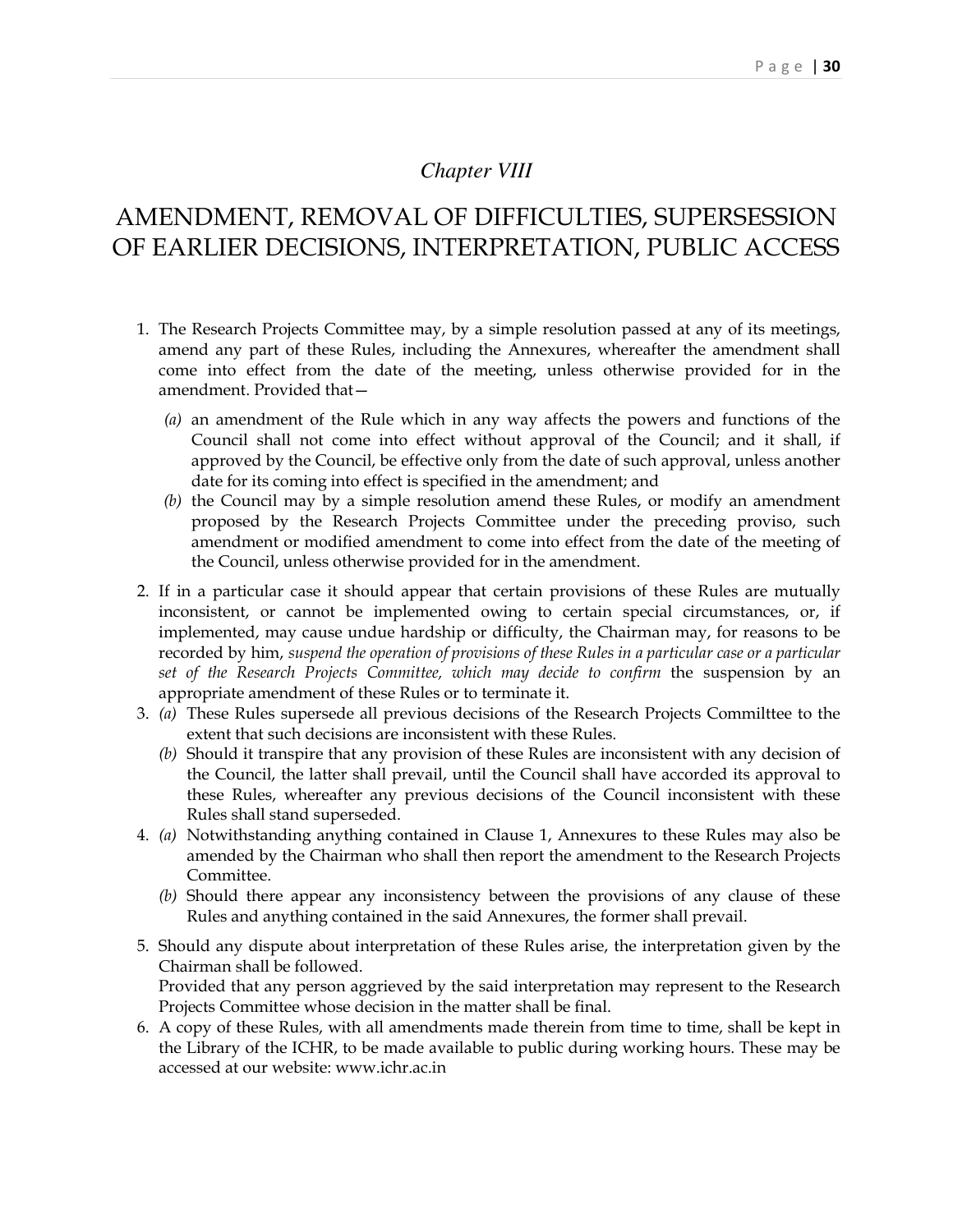# *Annexure I*

# CLASSIFIED LIST OF SUBJECTS

- 1. History of Early India
- 2. History of Medieval India
- 3. History of Modern and Contemporary India c. 1700 onwards
- 4. Regional Histories
- 5. Histories of Countries outside India
- 6. Archaeology
- 7. Numismatics
- 8. Epigraphy
- 9. Economic History
- 10. Urban history
- 11. Transport, Communications
- 12. Diet, culinary history
- 13. Science and technology
- 14. Social structure including systems of social organizations e.g. feudalism
- 15. History of Religion
- 16. History of Art and Architecture
- 17. Political History
- 18. National liberation movements
- 19. Military History
- 20. Philosophy of History including Intellectual History
- 21. History of Language and literature
- 22. History of Education
- 23. Historical Geography
- 22. Environmental History
- 23. Historical Demography
- 24. Quantitative History
- 25. Imperialism and Colonialism
- 26. Historiography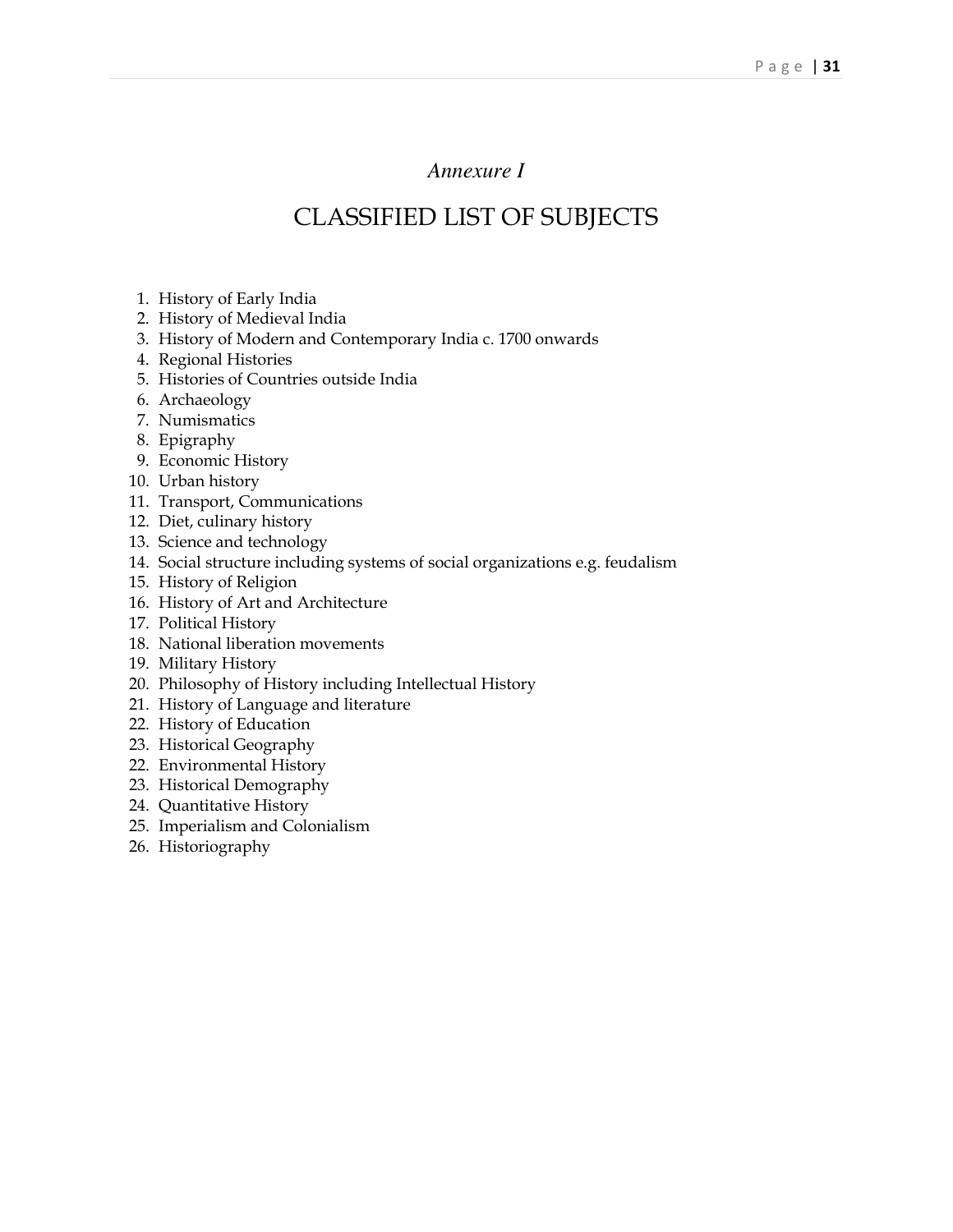| Annexure II                                                                                                                                                                                                                                                                                                                                                                                                                                                                                                                                                                                                                                                                                                                                                                                                                                            |
|--------------------------------------------------------------------------------------------------------------------------------------------------------------------------------------------------------------------------------------------------------------------------------------------------------------------------------------------------------------------------------------------------------------------------------------------------------------------------------------------------------------------------------------------------------------------------------------------------------------------------------------------------------------------------------------------------------------------------------------------------------------------------------------------------------------------------------------------------------|
| Application form for ICHR Junior Research Fellowship (JRF)                                                                                                                                                                                                                                                                                                                                                                                                                                                                                                                                                                                                                                                                                                                                                                                             |
| Fields with red STAR $(*)$ marks are mandatory and essential to<br>be filled in by the candidate.                                                                                                                                                                                                                                                                                                                                                                                                                                                                                                                                                                                                                                                                                                                                                      |
| Advertisement No*                                                                                                                                                                                                                                                                                                                                                                                                                                                                                                                                                                                                                                                                                                                                                                                                                                      |
| Application For*<br>ICHR Junior Research Fellowship (JRF)                                                                                                                                                                                                                                                                                                                                                                                                                                                                                                                                                                                                                                                                                                                                                                                              |
| New Delhi Bengaluru<br><b>Examination Centre Options*</b><br>Guwahati                                                                                                                                                                                                                                                                                                                                                                                                                                                                                                                                                                                                                                                                                                                                                                                  |
| <b>12. PAY MENT INFORMAT ION</b>                                                                                                                                                                                                                                                                                                                                                                                                                                                                                                                                                                                                                                                                                                                                                                                                                       |
| DD/Bankers Cheque/Pay Order No. *<br>Amount*                                                                                                                                                                                                                                                                                                                                                                                                                                                                                                                                                                                                                                                                                                                                                                                                           |
| Issuing Bank *<br>Branch*                                                                                                                                                                                                                                                                                                                                                                                                                                                                                                                                                                                                                                                                                                                                                                                                                              |
| Date *<br>Please note that choice of centre will not be allowed to be changed under any circumstances                                                                                                                                                                                                                                                                                                                                                                                                                                                                                                                                                                                                                                                                                                                                                  |
| PERSONAL DETAILS                                                                                                                                                                                                                                                                                                                                                                                                                                                                                                                                                                                                                                                                                                                                                                                                                                       |
| 1. Name (as per SSC Certificate) *<br>2. Gender *<br>Male Female Third Gender<br>3. Date of Birth* - [DD/MM/YYYY]<br>(as recorded in SSC or equivalent Certificate)<br>4. Name of Mother *<br>5. Name of Father *<br>6. Nat ionality *<br>7. Address for Communication*<br>(House No)<br>Street / Locality*<br>$Cit y^*$<br>State *<br>Choose<br>Pin Code *<br>Please select if the communication address and the Permanent address are same<br>8. Permanent Address * (House No.)<br>Street / Locality *<br>$City*$<br>Choose<br>State *<br>Pin Code *<br>9. Email ID $*$<br>10. Contact No: Landline Mobile*<br>No<br>11. Do you belong to SC/ST *<br>Y es<br>12. Are you Physically Challenged*<br>Y es<br>No<br>(Please att ach self-attested copy of the Category/Cast e/Tribe certificates from appropriate authority)<br>if yes, please specify |
|                                                                                                                                                                                                                                                                                                                                                                                                                                                                                                                                                                                                                                                                                                                                                                                                                                                        |
| 13. ACADEMIC DETAILS - POST GRADUATION                                                                                                                                                                                                                                                                                                                                                                                                                                                                                                                                                                                                                                                                                                                                                                                                                 |
| Post Graduation* Subject*<br>Specialization*<br>Select State/UT of University*<br>Choose                                                                                                                                                                                                                                                                                                                                                                                                                                                                                                                                                                                                                                                                                                                                                               |
| Name of the University *<br>Is the University recognised by the University Grants<br>Commission, New Delhi ? If yes, please st at e the relevant clause of the UGC:<br>Year of Passing *<br>Marks/Grade                                                                                                                                                                                                                                                                                                                                                                                                                                                                                                                                                                                                                                                |
| Marks Obtained* Total Marks* %of marks obtained *                                                                                                                                                                                                                                                                                                                                                                                                                                                                                                                                                                                                                                                                                                                                                                                                      |
| 14. ACADEMIC DETAILS - GRADUATION                                                                                                                                                                                                                                                                                                                                                                                                                                                                                                                                                                                                                                                                                                                                                                                                                      |
| Graduation*<br>Subject*                                                                                                                                                                                                                                                                                                                                                                                                                                                                                                                                                                                                                                                                                                                                                                                                                                |
| Specialization*                                                                                                                                                                                                                                                                                                                                                                                                                                                                                                                                                                                                                                                                                                                                                                                                                                        |
| Choose<br>Select State/UT of University *<br>Name of the University*<br>Year of Passing *                                                                                                                                                                                                                                                                                                                                                                                                                                                                                                                                                                                                                                                                                                                                                              |
| Marks/Grade<br>Marks Obtained* Total Marks* %of marks obtained *<br>15. ACADEMIC DETAILS - PhD                                                                                                                                                                                                                                                                                                                                                                                                                                                                                                                                                                                                                                                                                                                                                         |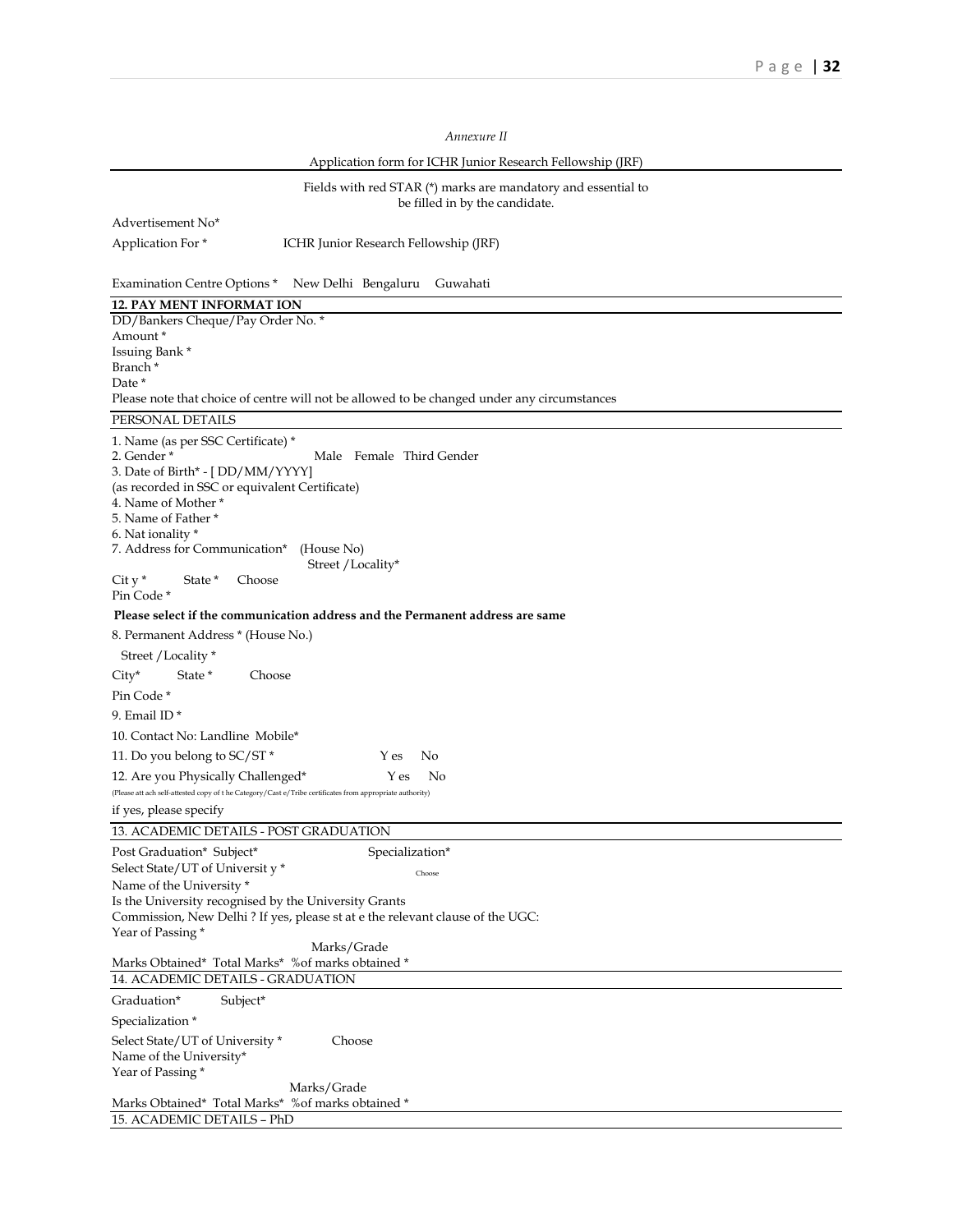Registered in PhD\* Yes No Admission Date\* Registration Date\* Period of Research Topic Ancient Medieval Modern Research Topic\* Select State/UT of University\* Choose Name of the University\* Name, Address, Designation & Contact No. of Supervisor \* The date by which dissertation is expected to be completed\*

Since space provided is inadequate the applicant is requested to submit a detailed proposal separately. The proposal should include:

\*Statement of the Problem \*Present state of Knowledge in the Field \*Hypothesis or Research Questions \*Coverage \*Data Collection \*Bibliographical note with a list of primary sources to be consulted \*Knowledge of Language(s) of the sources \*A tentative chapter design Previous/Other research experience, if any

Titles of papers published, if any Language skills (reading, writing, speaking) FUNDING DETAILS

Whether the applicant has/had applied for financial support elsewhere for the same research proposal. If so, specify the funding agency approached. \*

Details of financial assistance received for the present research work from ICHR or any other Sources \*

| Upload Image* |                            | Upload Signature* |                            |
|---------------|----------------------------|-------------------|----------------------------|
|               | Choose File No file chosen |                   | Choose File No file chosen |
|               |                            | Date*             |                            |

Place\*

### I DECLARE THAT :

- The statements made by me in this form, and the documents that are attached are true to the best of my know ledge.
- I have read the rules concerning the award of research fellowships of the Indian Council of Historical Research and I agree to abide by them, if a fellowship is awarded to me. I shall refund to the ICHR the funds made available to me, if I fail to report the progress of my work every 6 months, or if I fail to carry out the workof research properly, or if it is not completed.
- I am not in receipt of any other financial assistance/salary from any other source for the topic cited above.
- If selected, I w ill work on a whole-time basis for the Fellowship, submit 6 monthly progress report and will not accept any other fellowship or financial assist ance or employment .
- Should I decide to discontinue the fellowship without completing the Research work I shall refund the entire amount (fellowship plus contingency grant) received for the purpose.

#### **(FORM TO BE SUBMITTED ONLINE ONLY AFTER THE ADVERTISEMENT IS HOSTED ON THE WEBSITE)**

S U B M I T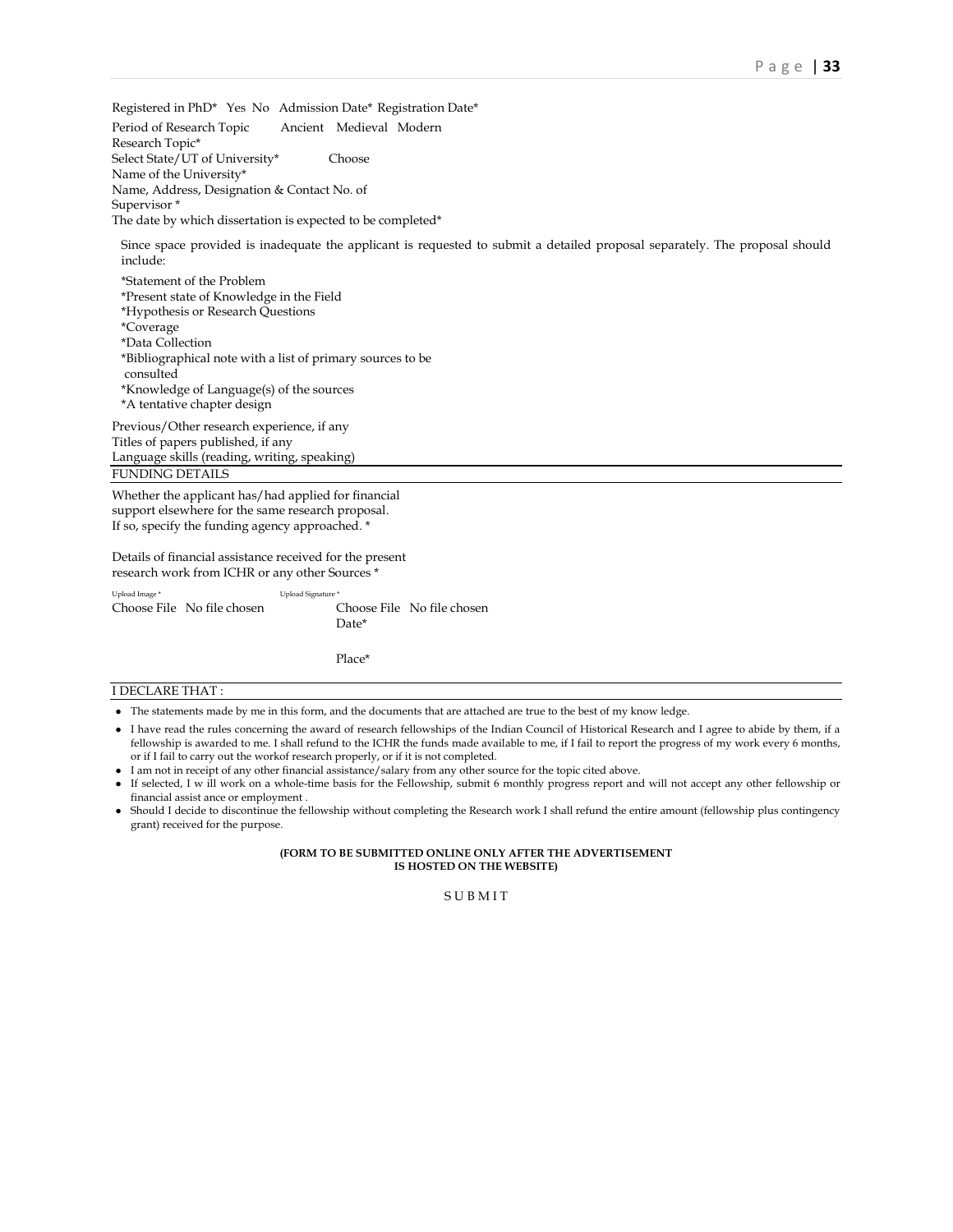*Annexure III*

### Post Doctoral Fellowship (PDF)

| Advertisement No*                                                                                      |                                                                        |                                                                                          |                                    |  |  |
|--------------------------------------------------------------------------------------------------------|------------------------------------------------------------------------|------------------------------------------------------------------------------------------|------------------------------------|--|--|
| Application For*                                                                                       | ICHR Post Doctoral Fellowship (PDF)                                    |                                                                                          |                                    |  |  |
|                                                                                                        |                                                                        | Paste a self-attested passport size photograph in the space provided and attach another. | Affix your latest<br>self attested |  |  |
| PAYMENT INFORMATION                                                                                    |                                                                        |                                                                                          | Photograph                         |  |  |
| DD/Bankers Cheque/Pay Order No. *                                                                      |                                                                        |                                                                                          |                                    |  |  |
| Amount*                                                                                                |                                                                        |                                                                                          |                                    |  |  |
| Issuing Bank *                                                                                         |                                                                        |                                                                                          |                                    |  |  |
| Branch <sup>*</sup>                                                                                    |                                                                        |                                                                                          |                                    |  |  |
| Date *                                                                                                 |                                                                        |                                                                                          |                                    |  |  |
| PERSONAL DETAILS                                                                                       |                                                                        |                                                                                          |                                    |  |  |
| 1. Name (as per SSC certificate) *                                                                     |                                                                        |                                                                                          |                                    |  |  |
| 2. Gender*                                                                                             | Male / Female / Third Gender                                           |                                                                                          |                                    |  |  |
| 3. Date of Birth * - [DD/MM/YYYY]                                                                      |                                                                        |                                                                                          |                                    |  |  |
| (as recorded in SSC or equivalent Certificate)                                                         |                                                                        |                                                                                          |                                    |  |  |
| 4. Name of Father *                                                                                    |                                                                        |                                                                                          |                                    |  |  |
| 5. Name of Mother *                                                                                    |                                                                        |                                                                                          |                                    |  |  |
| 6. Nationality *                                                                                       |                                                                        |                                                                                          |                                    |  |  |
| 7. Address for Communication * (House No)                                                              |                                                                        |                                                                                          |                                    |  |  |
| Street/Locality*                                                                                       |                                                                        |                                                                                          |                                    |  |  |
| $City *$                                                                                               | State *                                                                | Pin Code*                                                                                |                                    |  |  |
| 8. Permanent Address * (H.No)                                                                          |                                                                        |                                                                                          |                                    |  |  |
| Street / Locality *                                                                                    |                                                                        |                                                                                          |                                    |  |  |
| City                                                                                                   | State *                                                                | Pin Code*                                                                                |                                    |  |  |
| 9. Email ID <sup>*</sup>                                                                               |                                                                        |                                                                                          |                                    |  |  |
| 10. Contact No: Landline Mobile*                                                                       |                                                                        |                                                                                          |                                    |  |  |
|                                                                                                        | 11. Do you belong to SC/ST category *<br>Yes No if yes, please specify |                                                                                          |                                    |  |  |
|                                                                                                        | Yes No<br>12. Are your physically challenged? *                        |                                                                                          |                                    |  |  |
| (Please attach self-attested copy of the Category/Caste/Tribe certificates from appropriate authority) |                                                                        |                                                                                          |                                    |  |  |

### **13. ACADEMIC DETAILS**

Topic of Ph.D.\* Date of award of degree \* State/UT of University \* Name of the University\* Is the University recognised by the University Grants Commission, New Delhi? If yes, please state the relevant clause of the UGC

Other research experience, if any

 $\overline{a}$ 

Titles of published papers, if any

Language skills (reading, writing, speaking)

Present occupation (if employed, name of the employer)

Topic of proposed Post Doctoral Research \* (enclose proposal).

Period of Research Topic - Ancient / Medieval / Modern

Name of Designation of the Supervisor

Date of commencement of Post Doctoral Research

<sup>(</sup>Enclose the affiliation letter with application form)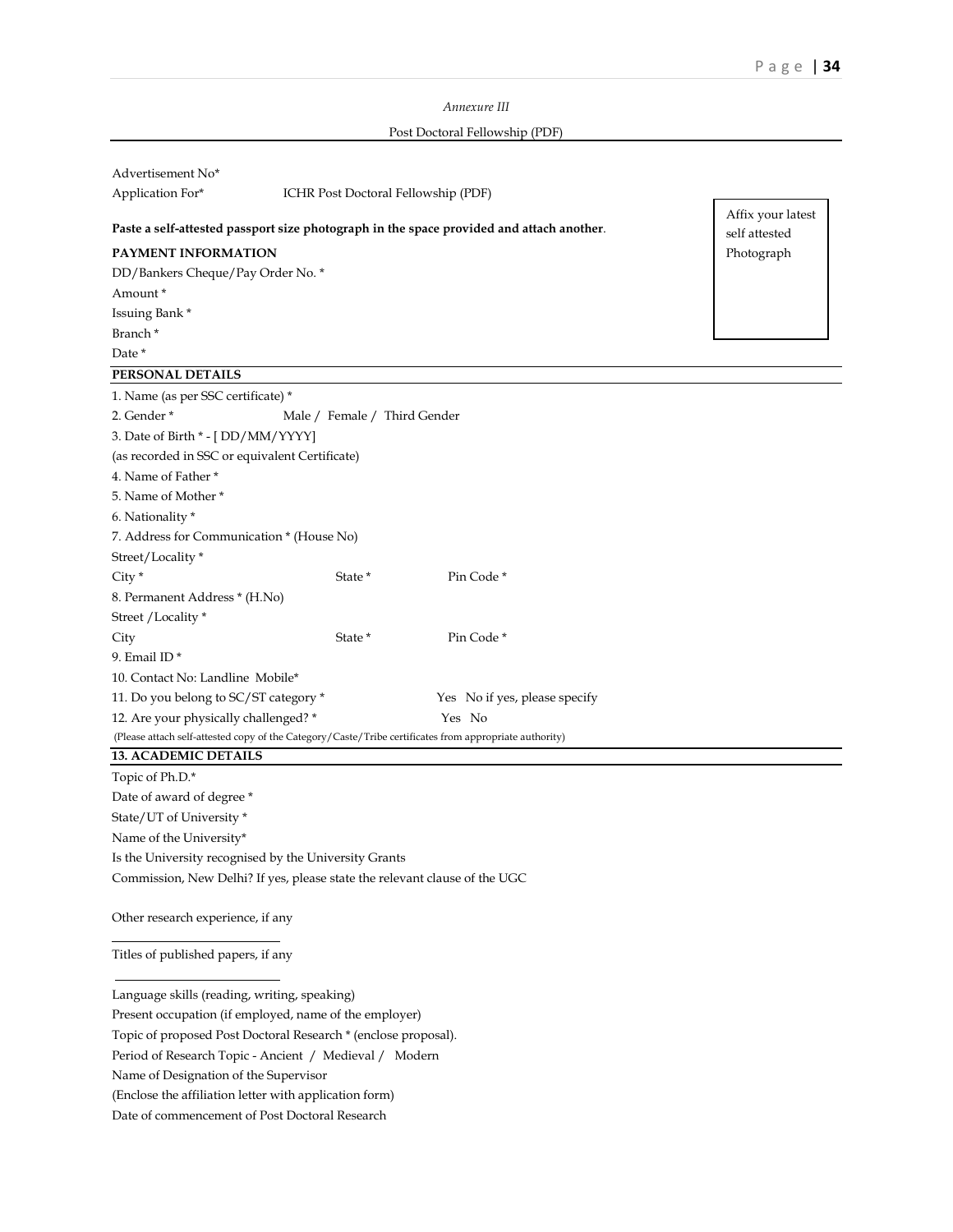Submit a detailed proposal separately. The proposal should include:

\* Statement of the Problem

\*State of Knowledge in the Field

- \*Research Questions
- \*Bibliographical note with a list of primary sources to be

consulted

\*Knowledge of Language(s) of the sources

\*A tentative chapter design

### FINANCIAL DETAILS

(a) Basic Salary \* (b) Allowances \*

(c) Whether the applicant has/had applied for financial support else here for the same research proposal. If so, specify the funding agency approached. (d) Details of financial assistance received for the present research work from ICHR

or any other sources Scholarship/fellowship previously received, if any, from ICHR or any other organizations: Sources of Scholarship/Fellowship Value

Whether the work for which fellowship/ scholarship was awarded has been completed

### I DECLARE THAT:

- The statements made by me in this form, and the documents that are attached are true to the best of my know ledge.
- I have read the rules concerning the award of research fellowships of the Indian Council of Historical Research and I agree to abide by them, if a fellowship is awarded to me. I shall refund to the ICHR the funds made available to me, if I fail to report the progress of my work every 6 months, or if i fail t o carry out the work of research properly, or if it is not completed.
- I am not in receipt of any other financial assistance/salary from any other source for the topic cited above.
- $\bullet$  If selected, I will work on a whole-time basis for the Fellowship, submit 6 monthly progress report and will not accept any other fellow ship or financial assistance or employment.
- Should I decide to discontinue the fellowship without completing the Research work I shall refund the entire amount (fellowship plus contingency grant) received for the purpose.

Signature \*

Date \*

Place \*

(FORM TO BE SUBMITTED ONLY AFTER THE ADVERTISEMENT IS HOSTED ON THE WEBSITE)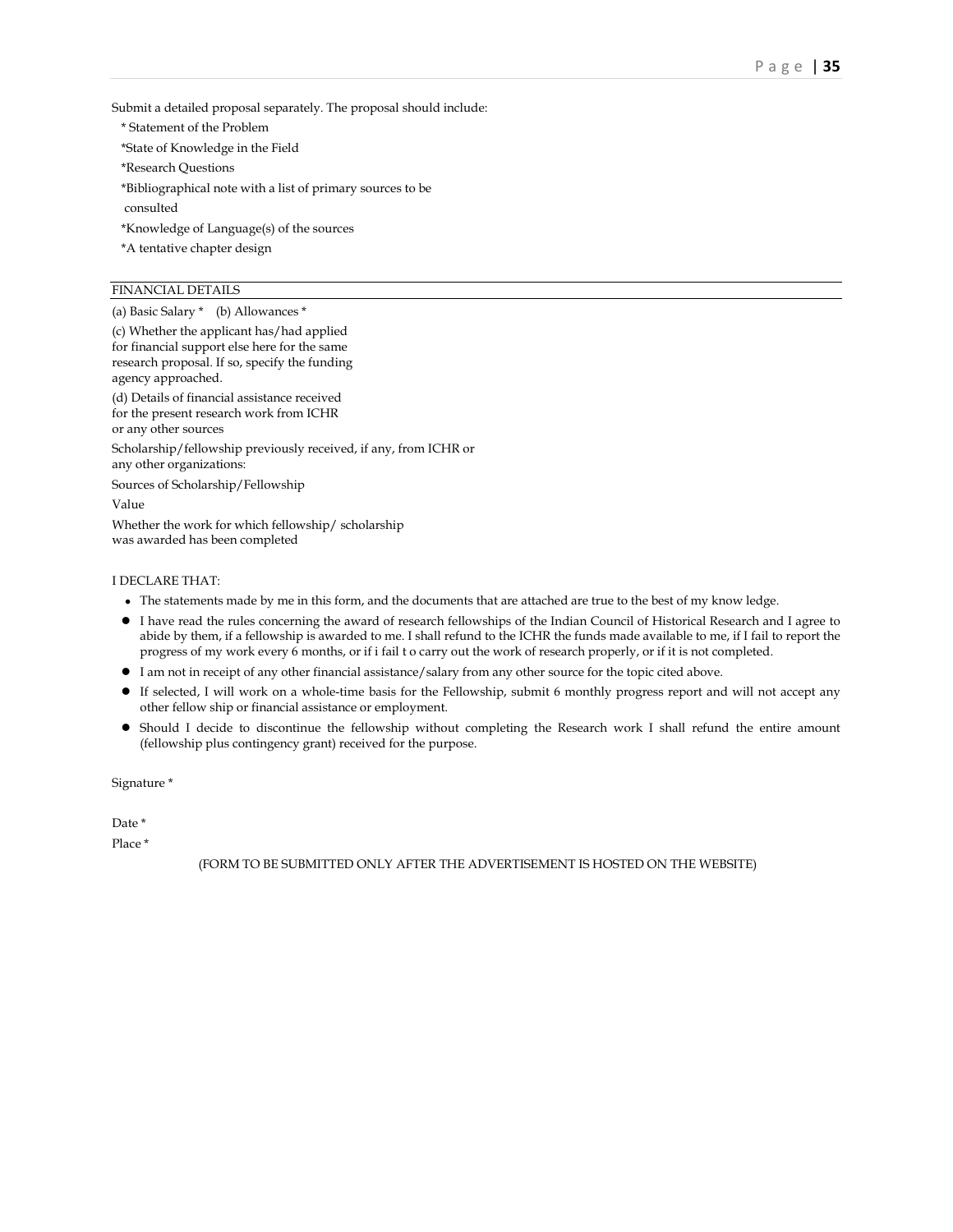### *Annexure IV*

### APPLICATION FORM FOR SENIOR ACADEMIC FELLOWSHIP

Address your application to

**The Member Secretary,** 

**Indian Council of Historical Research, 35, Ferozeshah Road, New Delhi - 110 001.** 

Paste a self-attested passport size photograph and attach another.

- 1. Name (as per SSC Certificate)
- 2. Gender Male Female Third Gender
- 3. Date of Birth [ DD/MM/YYYY] (as recorded in SSC or equivalent Certificate)
- 4. Name of Mother
- 5. Name of Father
- 6. Nationaliity
- 7. Address for Communication (House No) Street/Locality
	- City District
	- State Pin Code
- 8. Permanent Address (H.No.)
	- Street/Locality
	- City District
	- State Pin Code
- 9. Zone : North South East West North East
- 10. Rural Urban
	- Class of City: X Y Z
- 11. Email ID @
- 12. Contact No: Landline Mobile
- 13. Category: General SC ST OBC Minorities PWD

(Please attach self-attested copy of the Category/Caste/Tribe certificates from appropriate authority)

### **ACADEMIC DETAILS**

- 1. Subject of Doctoral work, date of award of degree, university
	- (i) Subject
	- (ii) Title
	- (iii) Department
	- (iv) Supervisor's name
	- (v) Date of award of Ph. D. degree
- 2. Other Research experience, if any

Affix your latest self attested Photograph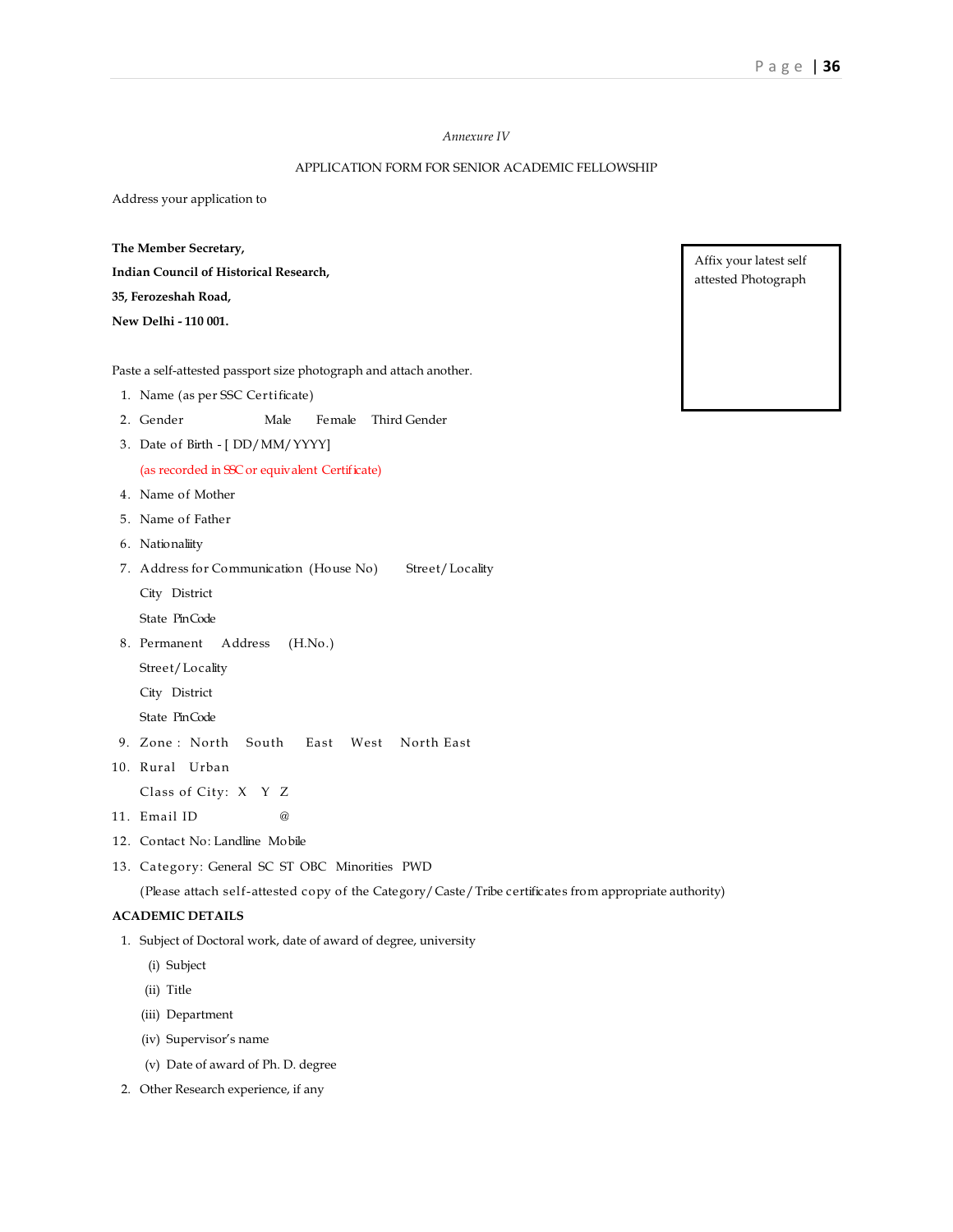3. Titles of books, papers published

[in case the space provided is inadequate, please attach separate sheet(s)] [Enclose copies]

- 4. Language skills (reading, writing, speaking)
- 5. Name of the institution of affiliation
- 6. Topic of Research
- 7. Format for submitting research proposal
	- (i) Concept Note
	- (ii) Note on sources
	- (iii) Methodology
	- (iv) Extant research on the theme proposed
	- (v) A bibliographical note
	- (vi) How does this project aim to make a contribution to history
	- (vii) Time frame for the research (in months):

| Months | Work to be completed | Outcome* |
|--------|----------------------|----------|
|--------|----------------------|----------|

 $0 - 6$ 

6 – 12

12 – 18

18 – 24

\*This includes Conferences/Research papers in journals/ monographs

8. Present occupation (if employed, name of the employer)

### **FINANCIAL DETAILS**

9. Present emoluments per month. (if the scholar is retired, state the last salary drawn)

Basic salary:

Allowances:

10. (i) Scholarships/ fellowships previously received, if any, from ICHR or any other organization.

| Source of Scholarship/ |       | Period  | Whether the work for      |  |
|------------------------|-------|---------|---------------------------|--|
| Fellowship             | Value | from-to | which fellowship/scholar  |  |
|                        |       |         | ship was awarded has been |  |
|                        |       |         | completed.                |  |

 (ii) Whether the applicant has/ had applied for financial support elsewhere for the same research proposal. If so, specify the agency approached.

### **Declaration**

#### I hereby declare that:

1. The entries made in the form above and the additional particulars furnished by me are true to the best of my knowledge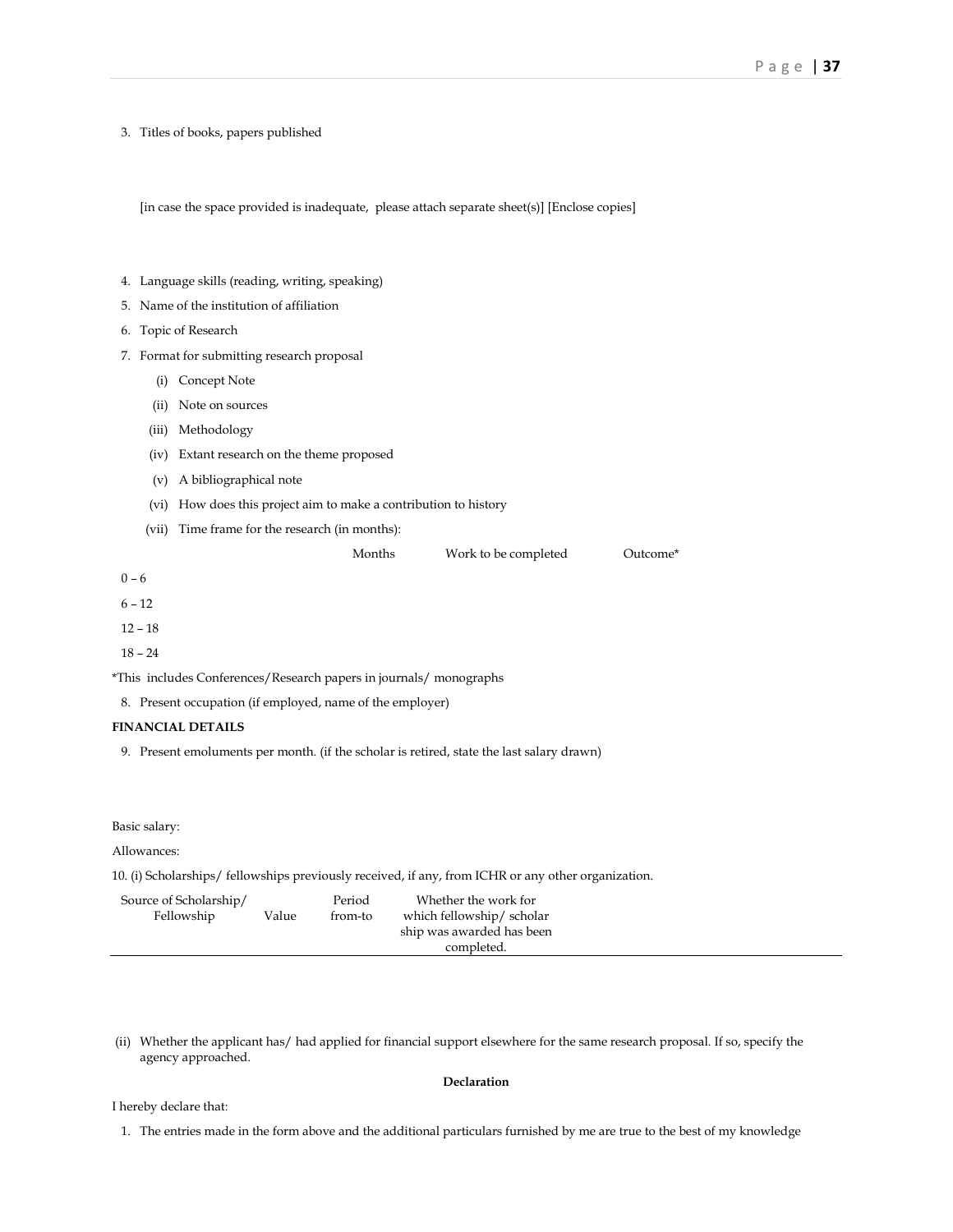- 2. I have read the Revised Research Funding Rules, September 2015 regarding the award of research fellowships of the Indian Council of Historical Research and I agree to abide by them, if a fellowship is awarded to me. I shall refund to the ICHR the funds made available to me, if I fail to carry out the work of research properly, or if it is not completed.
- 3. I am not in receipt of any other financial assistance/salary from any other source for the topic cited above.
- 4. If selected, I will work on a whole time basis for the Fellowship/Research Project and will not accept any other Fellowship/Research Project financial assistance or employment except in accordance with the ICHR's Research Funding Rules.
- 5. Should I decide to discontinue the fellowship without completing the Research work I shall refund the entire amount (fellowship plus contingency grant) received for the purpose.

Place:

Signature of the Candidate

Date:

Recommendation of the forwarding authority, indicating that the institution is willing to act as the institution of affiliation.

Place:

Signature of Registrar/ Principal/ Head University/ College/ Institution

### **Checklist of enclosures needed**

- 1. Copies of certificates of educational qualifications
- 2. Copies of language qualification certificates, if applicable
- 3. Copy of SC/ST/disability certificate, if applicable
- 4. Copy of Ph.D. dissertation
- 5. Copy of Bio Data
- 6. Copies of published book(s) and articles in reputed journals
- 7. Detailed Proposal: 3 copies

#### **Note:**

- i. The scholar must send an electronic version of his/her research proposal in MS Word format along with his/her application.
- ii. The applicant is advised to include the following in his/her research proposal :
	- *(a)* a brief description of existing research works on your topic;
	- *(b)* the applicant is expected to provide a note explaining the significance of his/her work and its contribution to existing historical knowledge.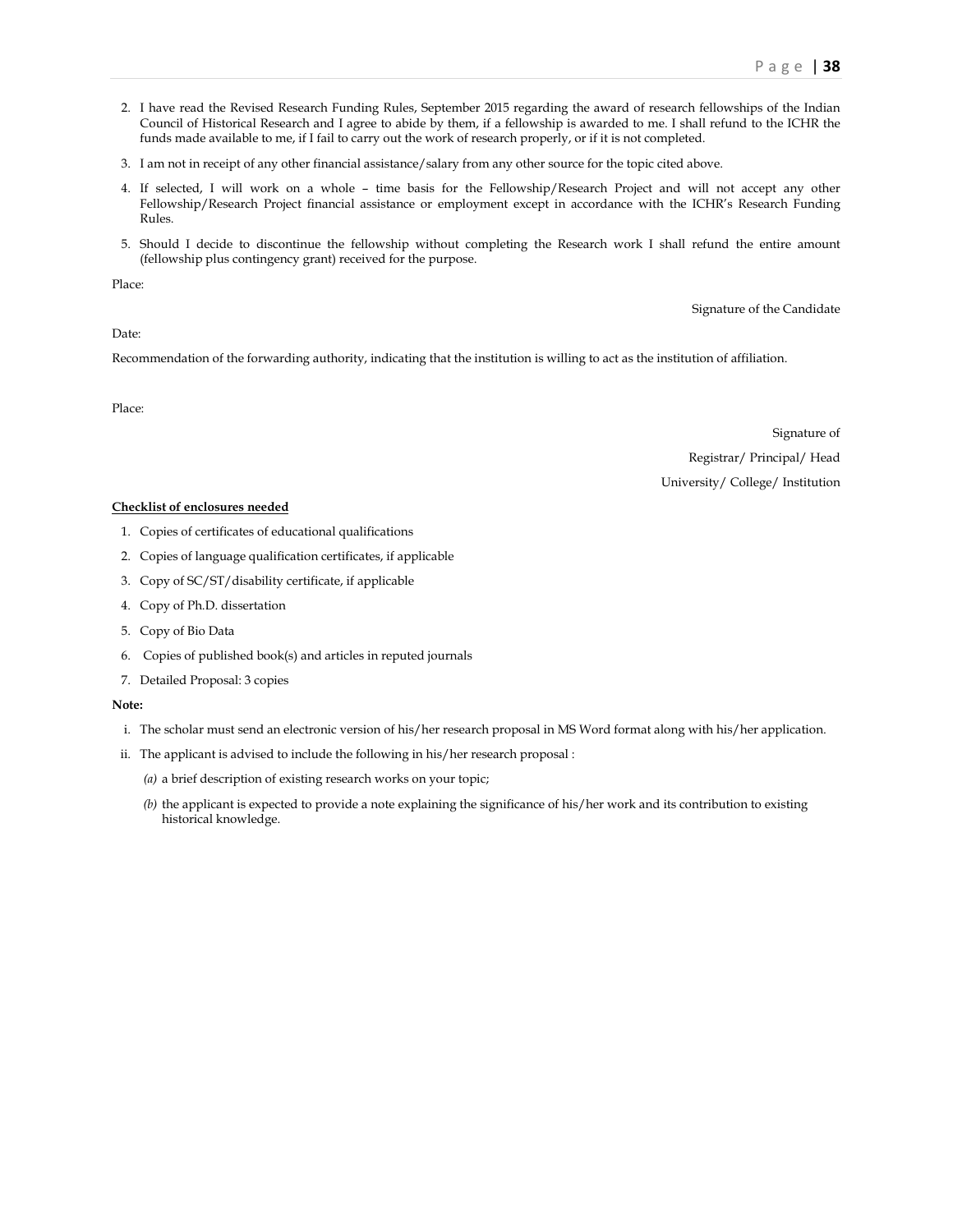# *Annexure V* APPLICATION FORM FOR RESEARCH PROJECT GRANT (for INDIVIDUAL FUNDING)

Address your application to **The Member Secretary, Indian Council of Historical Research, 35, Ferozeshah Road, New Delhi - 110 001.** 

### **PERSONAL DETAILS**

- 1. Name (as per SSC Certificate)
- 2. Gender Male Female Third Gender
- 3. Date of Birth [ DD/MM/YYYY]

(as recorded in SSC or equivalent Certificate)

- 4. Name of Mother
- 5. Name of Father
- 6. Nationaliity
- 7. Address for Communication (House No) Street/Locality

City District

State Pin Code

8. Permanent Address (H.No.)

Street/Locality

City District

State Pin Code

- 9. Zone : North South East West North East
- 10. Rural Urban

Class of City: X Y Z

- 11. Email ID @
- 12. Contact No: Landline Mobile
- 13. Category: General SC ST OBC Minorities PWD

(Please attach self-attested copy of the Category/Caste/Tribe certificates from appropriate authority)

### **ACADEMIC DETAILS**

1. Subject of Doctoral work, date of award of degree, university

Subject

Title

Department

Supervisor's name

Date of award of Ph. D. degree

- 2. Name of the institution of affiliation
- 3. Languages known
- 4. Titles of books, papers published, if any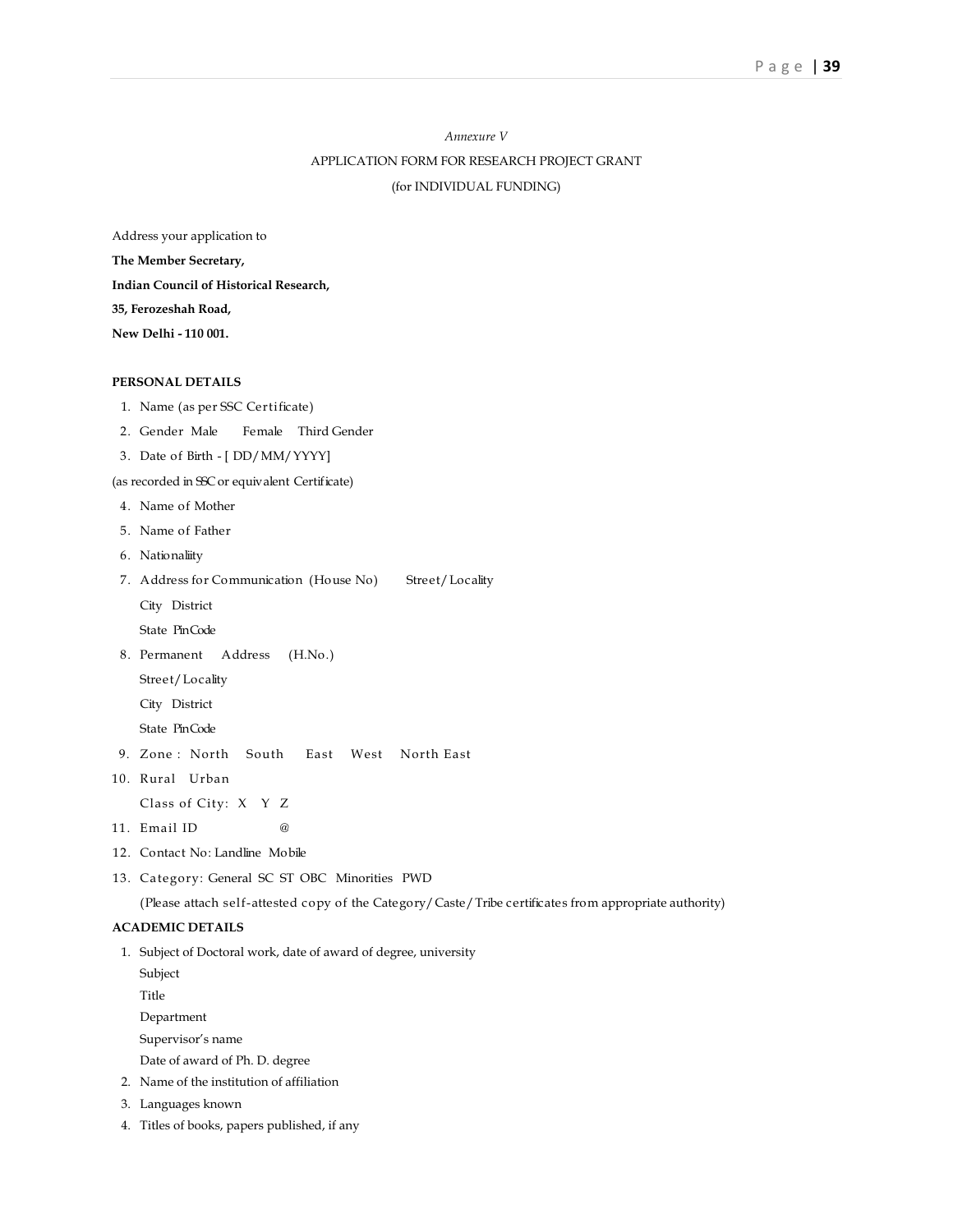### 5. Topic of research project

- 6. Format for submitting research proposal
	- (i) Concept Note
	- (ii) Note on sources
	- (iii) Methodology
	- (iv) Extant research on the theme proposed
	- (v) A bibliographical note
	- (vi) How does this project aim to make a contribution to history

### **RESEARCH PROJECTS GRANT (permissible heads of expenditure)? Maximum limit Rs.5 lakhs**

# **S.No Expenditure Head Rs.** 1. Travel 2. Lodging 3. Board 4. Source Collection (copying of records) 5. 10% Institutional Affiliation Charges 6. Purchase of Books (limited to Rs.10,000 per year to be returned to the Institute of Affiliation on completion of Project)

7. Other admissible project related expenditure (as per RFR)

(i) Time frame for the research (in months):

|           | Months | Work to be completed | Outcome* |  |
|-----------|--------|----------------------|----------|--|
| $0 - 6$   |        |                      |          |  |
| $6 - 12$  |        |                      |          |  |
| $12 - 18$ |        |                      |          |  |
| $18 - 24$ |        |                      |          |  |

\*This includes Conferences/Research papers in journals/ monographs

### **FINANCIAL DETAILS**

1. Present emoluments per month. (if the scholar is retired, state the last salary drawn)

Basic salary:

Allowances:

2. Scholarships/ fellowships previously received, if any, from ICHR or any other organization.

| Source of Scholarship/ |       | Period  | Whether the work for      |  |
|------------------------|-------|---------|---------------------------|--|
| Fellowship             | Value | from-to | which fellowship/scholar  |  |
|                        |       |         | ship was awarded has been |  |
|                        |       |         | completed.                |  |
|                        |       |         |                           |  |

(ii) Whether the applicant has/ had applied for financial support elsewhere for the same research proposal. Give details.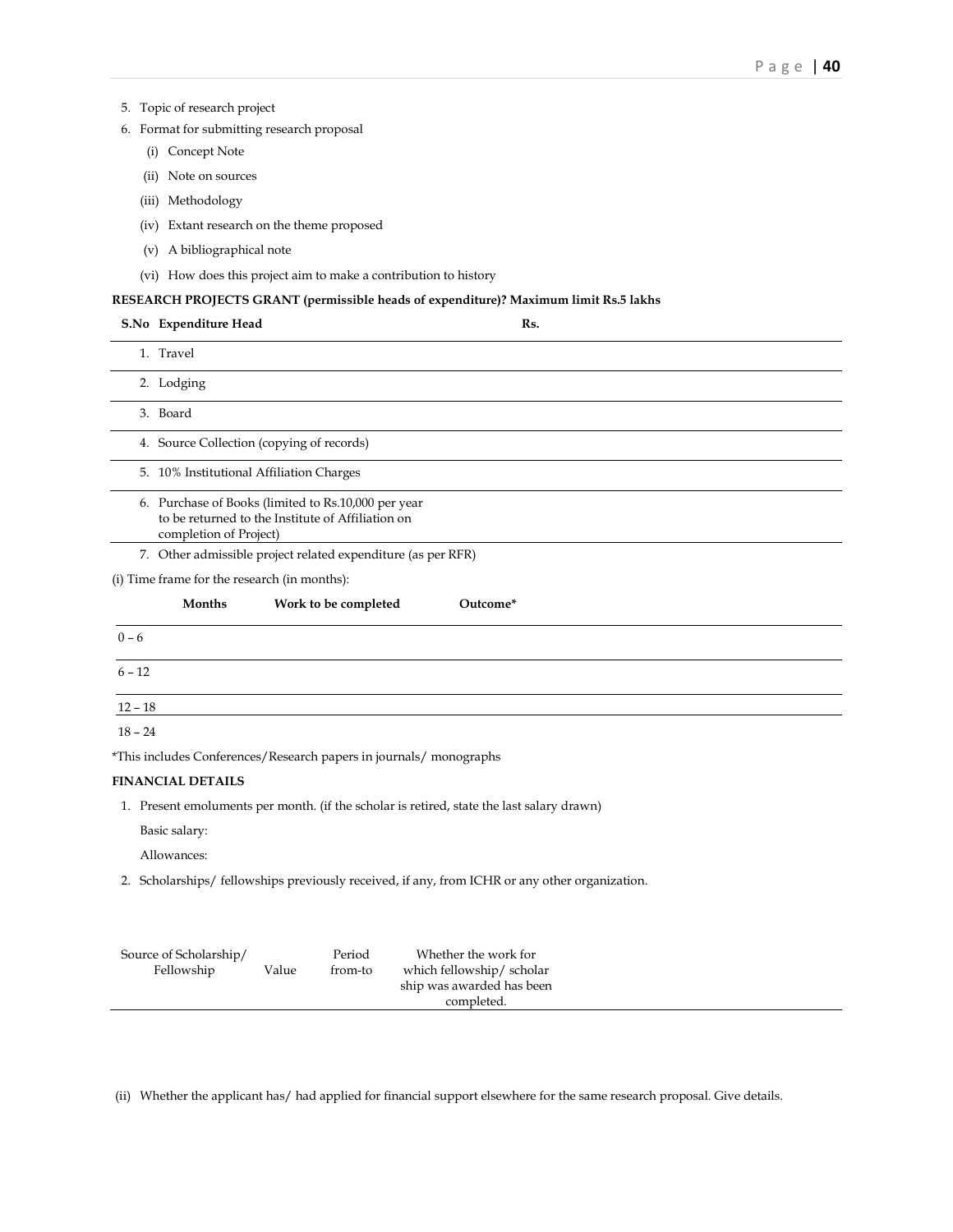### **Declaration**

I hereby declare that:

- 1. The entries made in the form above and the additional particulars furnished by me are true to the best of my knowledge
- 2. I have read the Research Funding Rules regarding the award of Research Projects of the Indian Council of Historical Research in the Council's Revised Research Funding Rules , September 2015. In the event of a Research Project being awarded to me, I shall fulfill all the requirements of the Research Project, and agree to refund to the ICHR all expenditure incurred by me over the Fellowship/Research Project if the work of the Fellowship/Research Project is not properly carried out or is not completed.
- 3. If selected, I will work on a whole time basis for the Fellowship/Research Project and will not accept any other Fellowship/Research Project financial assistance or employment except in accordance with the ICHR's Research Funding Rules.
- 4. Date of receipt of financial assistance from ICHR previously (if any)

| Place: | Signature of the Candidate |
|--------|----------------------------|
|        |                            |

Date:

Recommendation of the forwarding authority, indicating that the institution is willing to act as the institution of affiliation.

| Place: | Signature of Registrar/ Principal/ |  |
|--------|------------------------------------|--|
|        |                                    |  |

Head University/ College/ Institution

#### Checklist of enclosures needed

- 1. A certificate from the Registrar of the University/ Head of the Department / Institution of affiliation certifying that they will give the necessary facilities for research if the Fellowship/Research Project is awarded.
- 2. Ph D certificate
- 3. *Curriculum Vitae*
- 4. Copies of published papers, if any
- 5. Copies of language qualification certificates, if applicable
- 6. Copy of SC/ ST/ OBC/ disability certificate, if applicable
- 7. Detailed synopsis of proposed research (5 copies)
- 8. Detailed estimate of expenses (5 copies)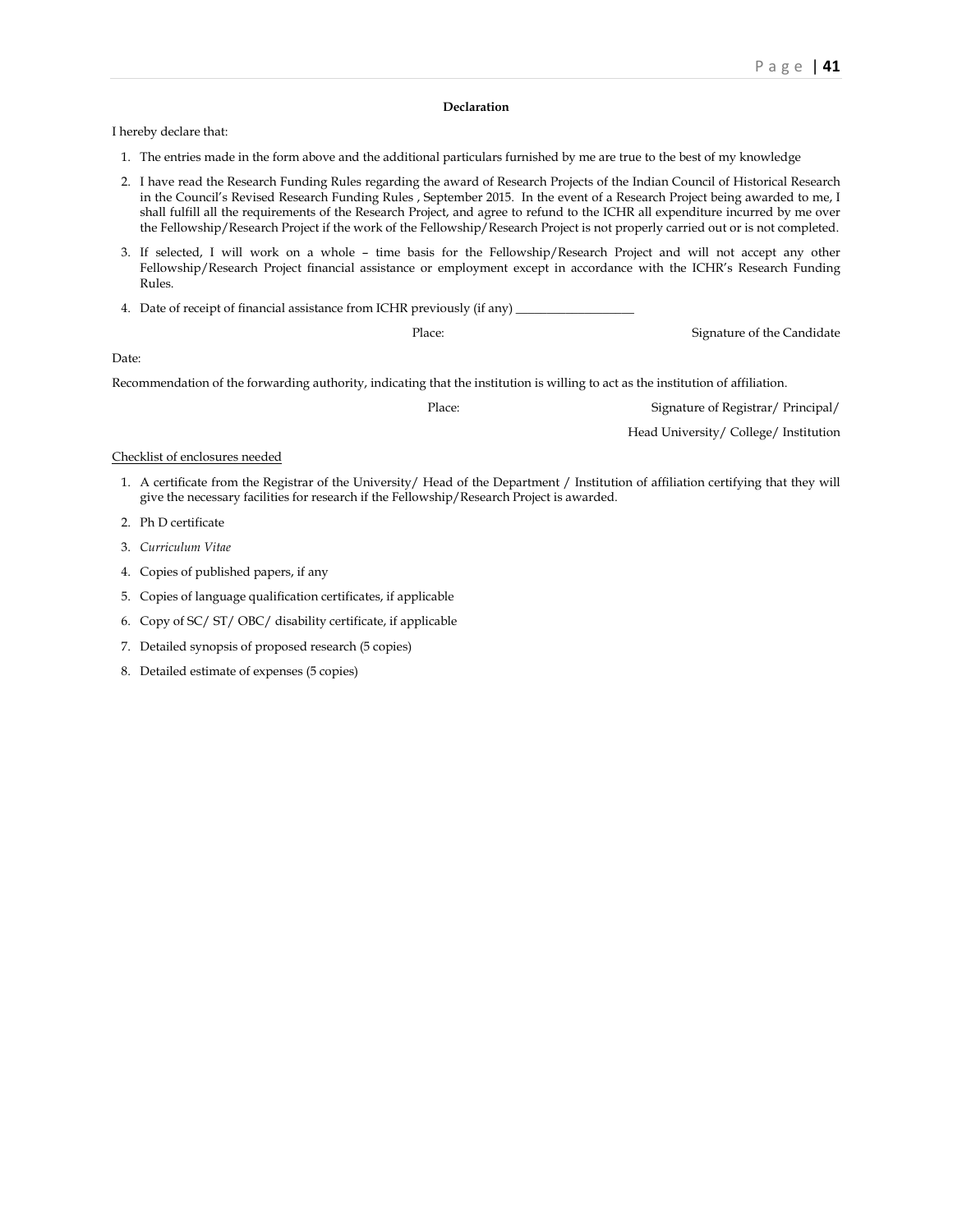### *Annexure VI*

### APPLICATION FORM FOR RESEARCH PROJECT GRANT (for INSTITUTIONAL FUNDING)

Address your application to

**The Member Secretary, Indian Council of Historical Research, 35, Ferozeshah Road, New Delhi - 110 001.** 

#### PERSONAL DETAILS

- 1. Name of the Institution (in block letters).
- 2. Name of the Head of the Institution
- 3. Year of Establishment
- 4. Permanent Address (H.No.)

Street/Locality

City District

State Pin Code

- 5. Zone : North South East West North East
- 6. Rural Urban

Class of City: X Y Z

- 7. Email ID @
- 8. Contact No: Landline Mobile
- 9. Telephone Number
- 10. Sources of Institution: School College University

### Government

### 11. Format for submitting research proposal

- (i) Concept Note
- (ii) Note on sources
- (iii) Methodology
- (iv) Extant research on the theme proposed
- (v) A bibliographical note
- (vi) How does this project aim to make a contribution to history

### **RESEARCH PROJECTS GRANT (permissible heads of expenditure) ? Maximum limit Rs.5 lakhs**

| S.No Expenditure Head                     | Rs. |
|-------------------------------------------|-----|
| 1. Travel                                 |     |
| 2. Lodging                                |     |
| 3. Board                                  |     |
| 4. Source Collection (copying of records) |     |
| 5. 10% Institutional Affiliation Charges  |     |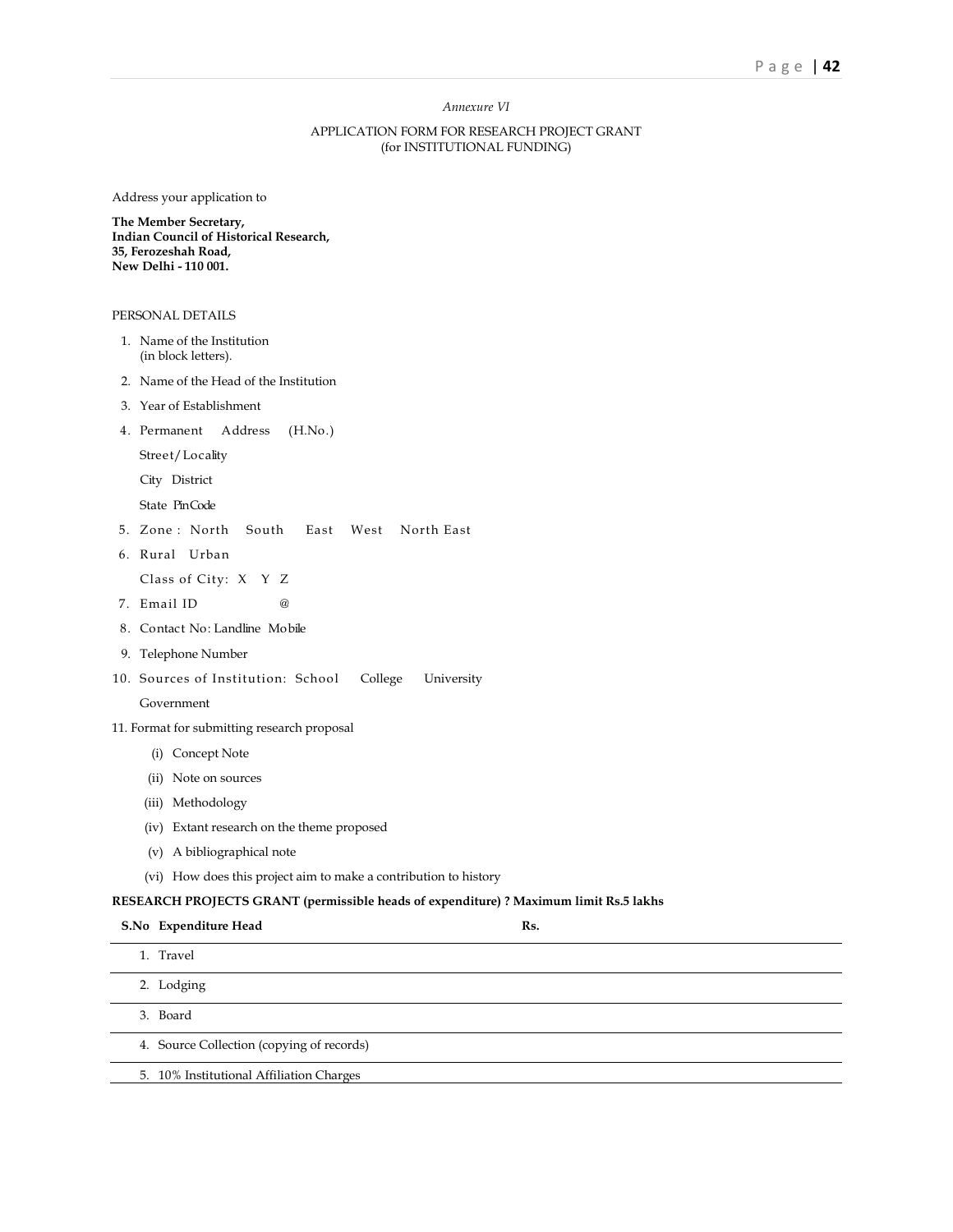- 6. Purchase of Books (limited to Rs.10,000 per year to be returned to the Institute of Affiliation on completion of Project)
- 7. Other admissible project related expenditure (as per RFR)

(i) Time frame for the research (in months):

|           | Months | Work to be completed                                                          | Outcome* |  |
|-----------|--------|-------------------------------------------------------------------------------|----------|--|
| $0 - 6$   |        |                                                                               |          |  |
| $6 - 12$  |        |                                                                               |          |  |
| $12 - 18$ |        |                                                                               |          |  |
| $18 - 24$ |        |                                                                               |          |  |
|           |        | *This includes Conferences/Research papers in journals/ monographs            |          |  |
|           |        | 12. Funding previously received, if any, from ICHR or any other organization. |          |  |

| Source of Scholarship/ |       | Period  | Whether the work for      |  |
|------------------------|-------|---------|---------------------------|--|
| Fellowship             | Value | from-to | which fellowship/scholar  |  |
|                        |       |         | ship was awarded has been |  |
|                        |       |         | completed.                |  |

(ii) Whether the applicant has/ had applied for financial support elsewhere for the same research proposal. Give details.

#### **Declaration**

I hereby declare that:

- 1. The entries made in the form above and the additional particulars furnished by me are true to the best of my knowledge
- 2. I have read the Research Funding Rules regarding the award of Research Projects of the Indian Council of Historical Research in the Council's Revised Research Funding Rules, September 2015. In the event of a Research Project being awarded to me, I shall fulfill all the requirements of the Research Project, and agree to refund to the ICHR all expenditure incurred by me on the Research Project if the Research Project is not properly carried out or is not completed.
- 3. If selected, I will work as Project Director and will not accept any other Research Project without prior approval of the ICHR.

Place: Signature of Head of Institution

Date:

Checklist of enclosures needed

- 1. Copies of published papers, if any
- 2. Copies of language qualification certificates, if applicable
- 3. *Curriculum Vitae*
- 4. Detailed synopsis of proposed research (5 copies)
- 5. Detailed estimate of expenses (5 copies)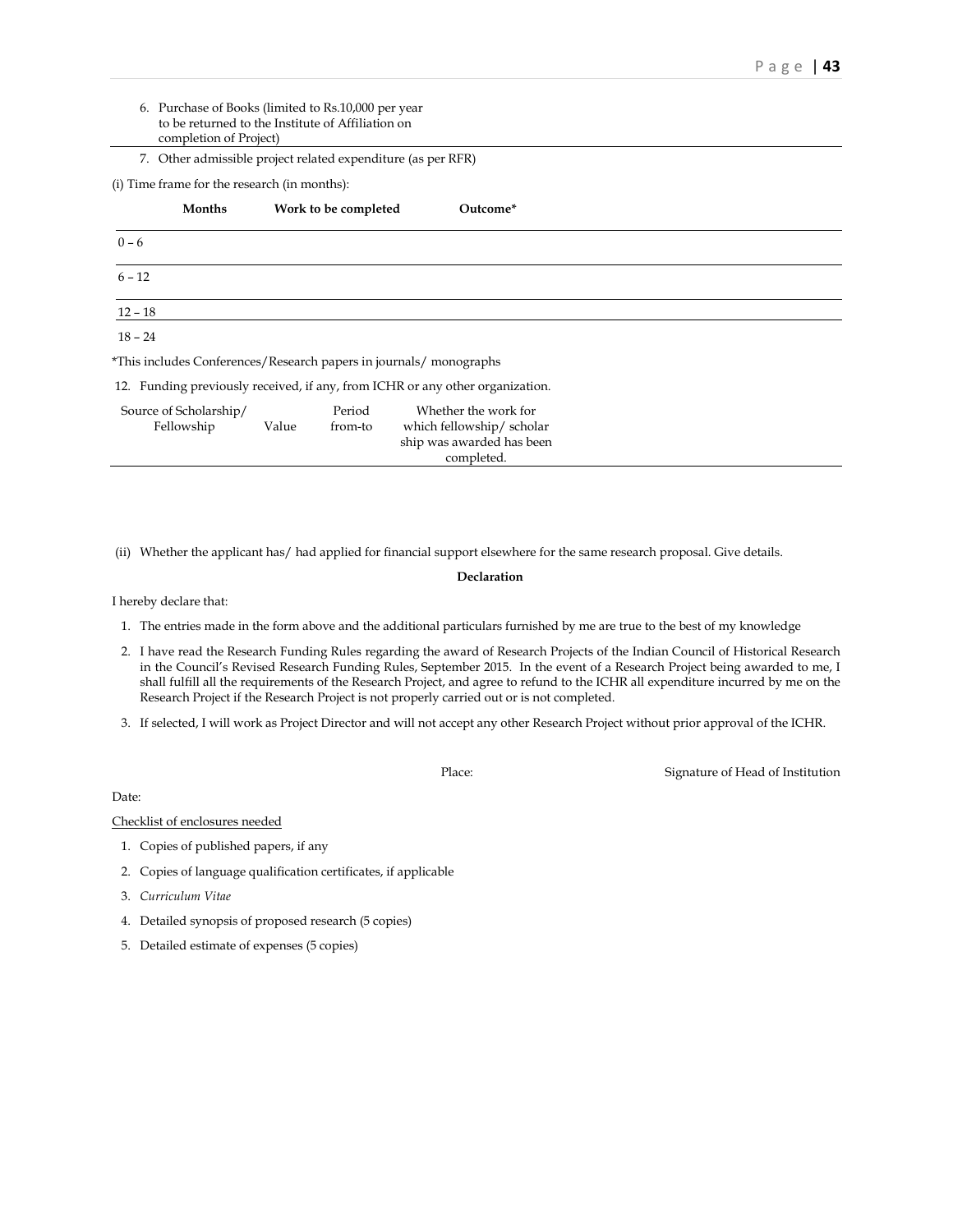#### *Annexure VII*

### APPLICATION FORM FOR CONTINGENCY (STUDY-CUM-TRAVEL) GRANT

Address your application to

**The Member Secretary, Indian Council of Historical Research, 35, Ferozeshah Road, New Delhi - 110 001.** 

### **PERSONAL DETAILS**

- 1. Name (as per SSC Certificate)
- 2. Gender Male Female Third Gender
- 3. Date of Birth [ DD/MM/YYYY]

#### (as recorded in SSC or equivalent Certificate)

- 4. Name of Mother
- 5. Name of Father
- 6. Nationaliity
- 7. Address for Communication (House No) Street/Locality

City District

State Pin Code

8. Permanent Address (H.No.)

Street/Locality

City District

State Pin Code

- 9. Zone : North South East West North East
- 10. Rural Urban

Class of City: X Y Z

- 11. Email ID @
- 12. Contact No: Landline Mobile
- 13. Category: General SC ST OBC Minorities PWD
- (Please attach self-attested copy of the Category/Caste/Tribe certificates from appropriate authority)
- 14. If employed, mention designation and office address (Block Letters)
- 15. Educational Qualifications

(Beginning with School-leaving examination)

| Examination | Name of    | Year | % of marks |  |
|-------------|------------|------|------------|--|
| Subjects    | Board/     |      |            |  |
| Passed      | Universitu |      |            |  |

- 16. Title of the research work for which grant is being sought (Block Letters)
- 17. (i) Date of starting the proposed work (in case of Post-Doctoral/independent applicants)
	- (ii) Date of registration with the University (attach a copy of the University notification in case of M.Phil/ Ph.D. applicants) (iii) Languages known ( Specify mother tongue):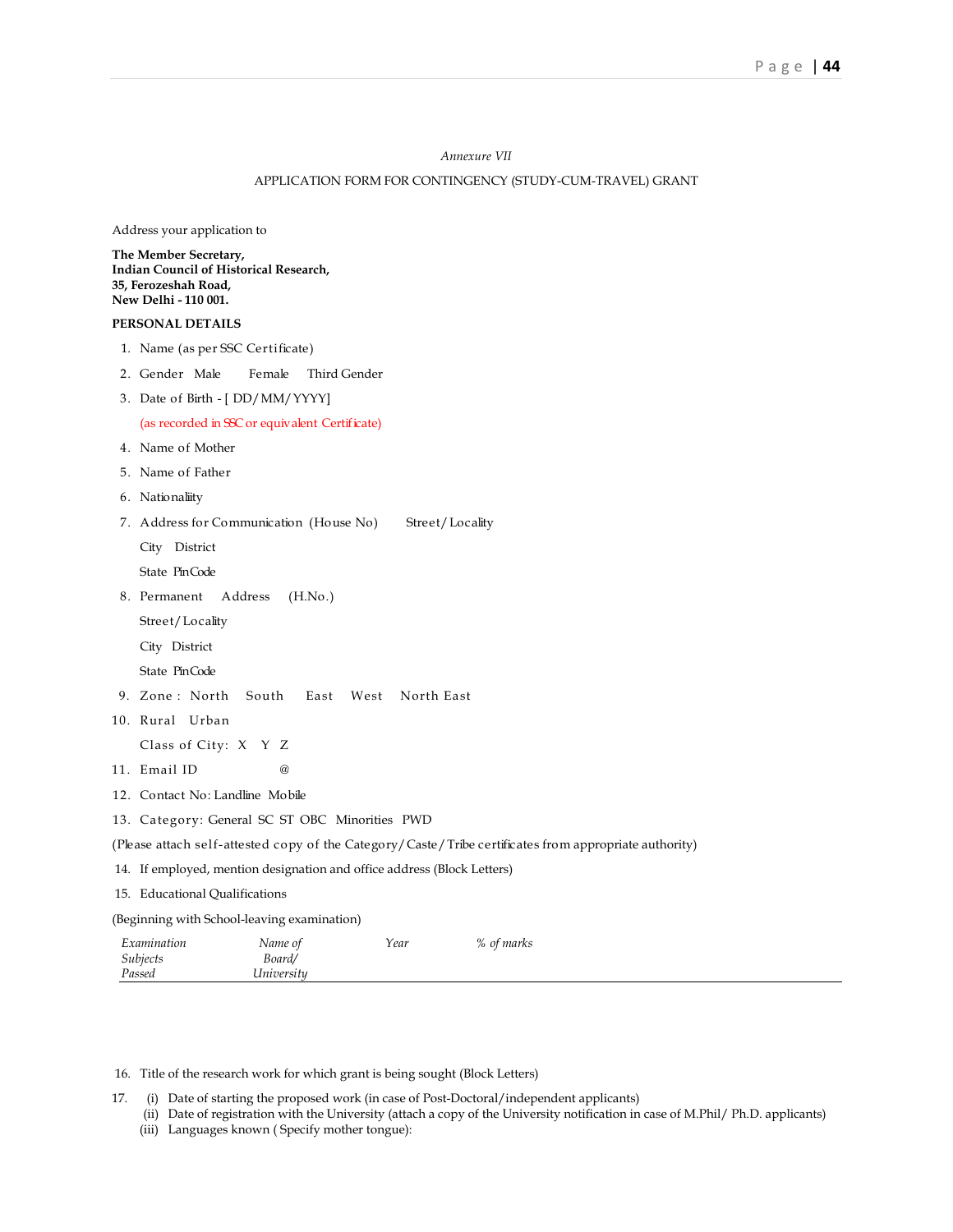- (iii) Publications ( Attach separate sheet if necessary)
- 18. Name, Designation and Address of the Supervisor / Guide/Referee
- 19. (a) Name of University/Institution whose degree is being sought with complete address (Block Letters)
	- (b) Institute through which the applicant would like the grant to be disbursed (in case of post-doctoral/ independent research work)
	- (C) State clearly whether your College/University/ Institution is recognized by University Grants Commission, New Delhi.
- 20. Archives/Libraries/Museums to be visited/ fieldwork to be undertaken
- 21. In case the applicant was in receipt of any grant from the ICHR earlier, the year, purpose, amount received, should be mentioned. (applicant should also state if the completion report of the work along with the accounts has been submitted to the ICHR)
- 22. In case the scholar is in receipt of any fellowship or grant from an organization, including ICHR, details should be given.
- 23. Whether the applicant has/had applied for financial support elsewhere for the same research proposal. If so, particulars may be given.

Place: Signature of the Applicant

Date:

*Nole:* Please also fill the enclosed statement of proposed research.

### **DECLARATION**

- 1. The statements and particulars furnished in this form are true to the best of my knowledge.
- 2. I have read the Revised Research Funding Rules, September 2015 and agree to abide by the rules of the ICHR regarding award of contingency (Study-cum-travel) grants. I shall fulfil all the requirements of the award, and should the grant awarded by the ICHR be not properly used, I undertake to refund the same to the ICHR.
- 3. The proposal has been written by me in my very own words. Quotations if any have been duly acknowledged. I understand that in the event of plagiarism being established , I will be blacklisted and debarred from applying for any grant from the ICHR in future.

Place: Signature of applicant

Date: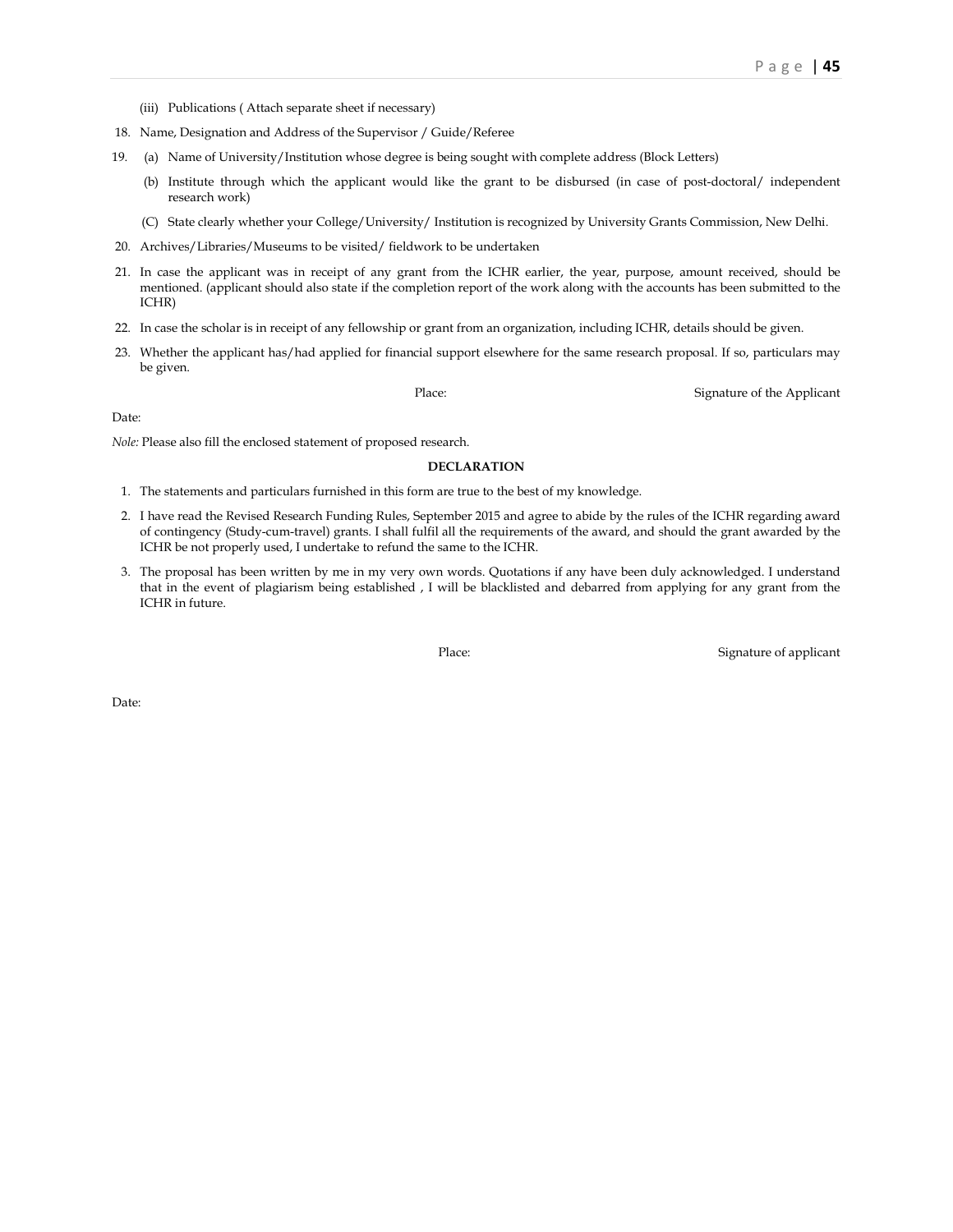### STATEMENT OF PROPOSED RESEARCH

- 1. Resume of the Research Proposal entitled
- 2. Applicant's name and postal Address/Email/Tel. no.
- 3. Supervisor's name, designation and office address:
- 4. Name of the University whose degree is being sought
- 5. Specific degree sought
- 6. Date of registration
- 7. Central purpose of the research work (please write in not more than 200 words; attach sheet)
- 8. Archives/Libraries/Museums/Repositories to be visited:
- 9. Budget Estimate:

Budget Breakup up to Rs 40,000 for M.Phil and Rs 50,000 for Ph.D scholars

# Justification Field Trip TA/DA Photostat Typing Binding charges ( of the thesis) Local Transport etc.

10. Languages known:

Applicant's signature with date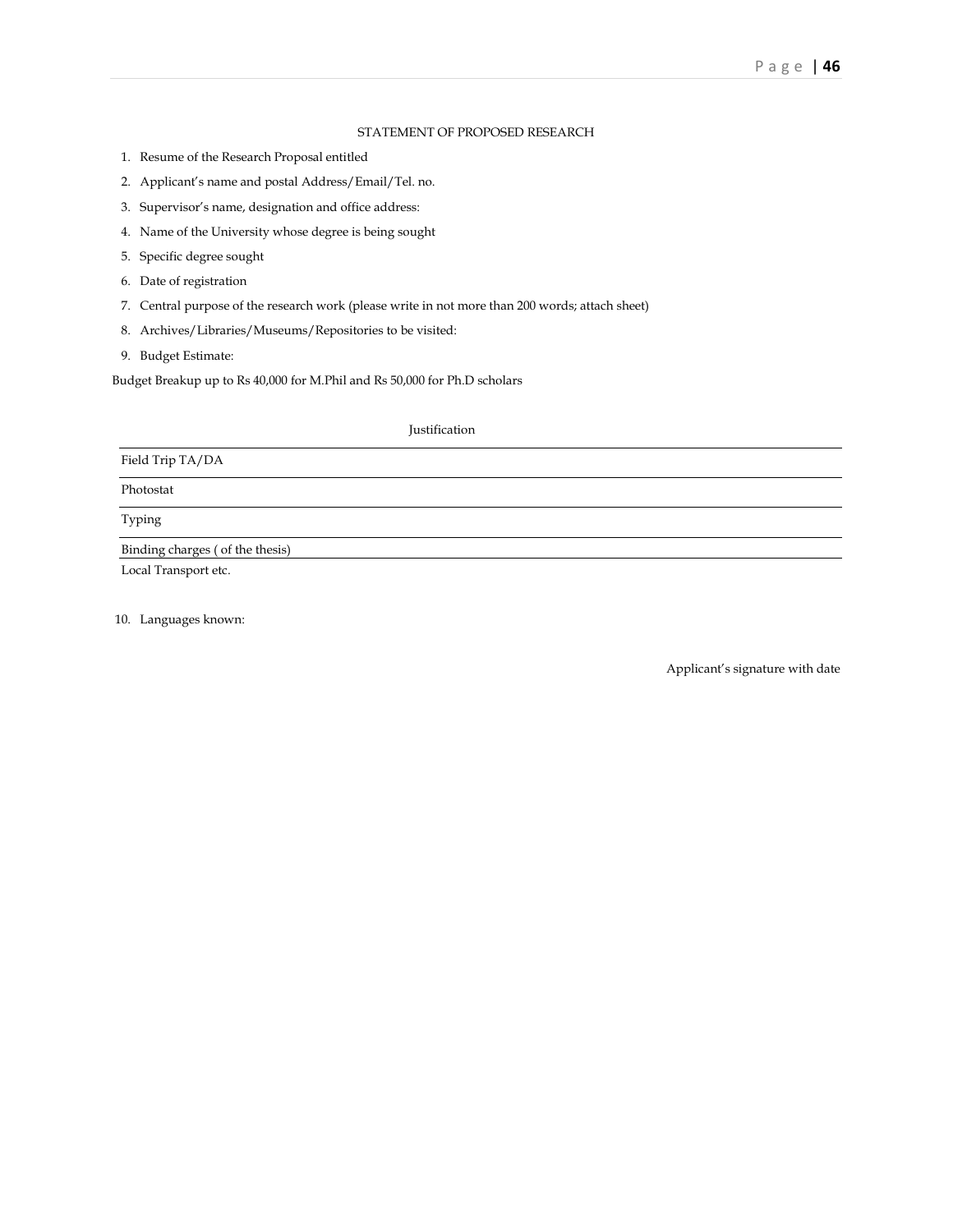#### *Annexure VIII*

### APPLICATION FORM FOR FOREIGN TRAVEL AND MAINTENANCE GRANT

A hard copy of the applications should be sent to the Member Secretary, ICHR, 35, Ferozeshah Road, New Delhi - 110 001.

A soft copy should also be sent at ms@ichr.ac.in

It is mandatory to fill all the fields. In case any query does not apply, please put a cross (x)/ (N.A) against it.

An incomplete application will not be entertained.

The application completed in all respect should reach the Council at least four months before the scheduled date.

Refer to the ICHR Research Funding Rules booklet available on the ICHR's website before filling the form.

**Eligibility criteria:** 

- For **Conferences/Seminar/Workshop abroad**: Only scholars with Doctorate degree or above are eligible to apply.
- For **Collection of Source Material** from archives, museums, libraries or private collections abroad: Only scholars pursuing M. Phil or registered for Ph.D degree or above are eligible to apply.

#### **PERSONAL DETAILS**

 1. Name Name (as in Passport)

- 2. Gender Male Female Third Gender
- 3. Date of Birth [ DD/MM/YYYY]
- 4. Name of Mother
- 5. Name of Father
- 6. Nationaliity
- 7. Address for Communication (House No) Street/Locality
	- City District

State Pin Code

8. Permanent Address (H.No.)

Street/Locality

City District

State Pin Code

- 9. Zone : North South East West North East
- 10. Email ID @
- 11. Contact No: Landline Mobile
- 12. Category: General SC ST OBC Minorities PWD

(Please attach self-attested copy of the Category/Caste/Tribe certificates from appropriate authority)

13. Passport No.

#### **ACADEMIC DETAILS**

- 1. Educational qualifications beginning with school-leaving examination
- 2. Publications, if any
- 3. Area of Current Research
- 4. Languages known
- 5. Purpose for which grant is required:
	- a) Participation in conference/ workshop/ seminar
	- b) Collection of source material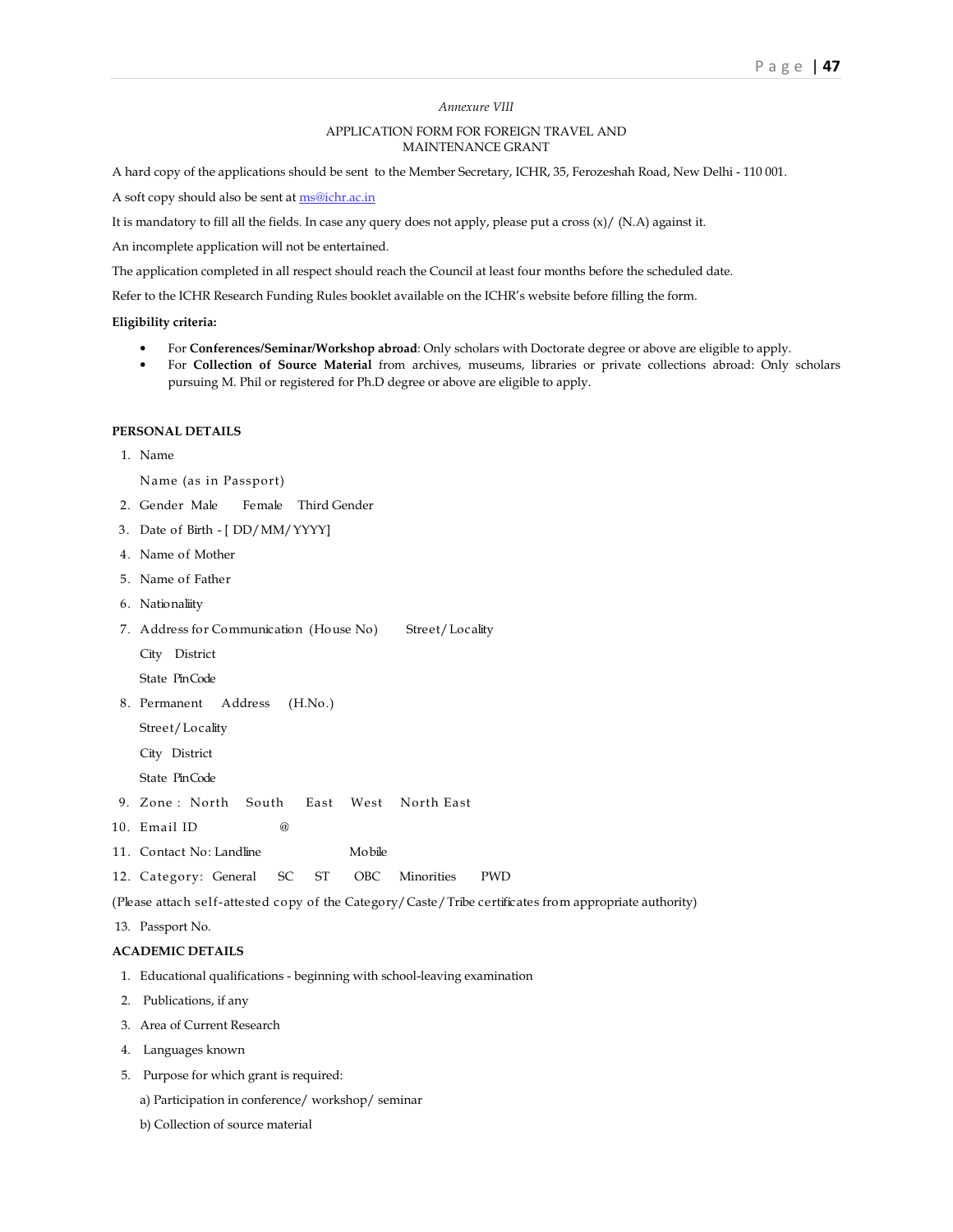6. Title of the research work/paper to be presented for which grant is sought

a. If answer is ' 4 (a)'

- i. Submit THREE COPIES of the full text of the paper
- ii. Submit a statement of what new contribution your research will make to the field of history
- iii. Give particulars and dates of international conference
- iv. Attach proof of acceptance of the paper to be presented
- v. Give expected date of your departure
- vi. Curriculum Vitae with your name along with a list of research papers and books published
- vii. EIGHT COPIES of your Curriculum Vitae without your name in order to conceal your identity from the expert reviewer, along with a list of research papers and books published
- viii. Give date of award of Ph.D degree
- ix. Copy of Ph.D Degree
- x. Self-attested copy of the Category/Caste/Tribe certificates

If the answer is ' 4 (b)'

- i. Submit THREE COPIES of the Research Proposal
- ii. Submit a statement of what new contribution your research will make to the field of history
- iii. Submit a comprehensive list of the sources to be consulted abroad.
- iv. The scholar will have to certify with full responsibility that those records/materials are not available within India.
- v. List sources consulted in Indian libraries
- vi. State the name/s and location/s of Archives/Libraries/ Museums to be visited
- vii. Letter from archives/ libraries concerned, indicating that they possess the required documents
- viii. Proof of proficiency in the language should be provided (especially where documents are available in non English languages
- ix. Curriculum Vitae with your name along with a list of research papers and books published
- x. EIGHT COPIES of your Curriculum Vitae without your name in order to conceal your identity from the expert reviewer, along with a list of research papers and books published
- xi. Give date of award of Ph.D degree/ date of Registration in Ph.D programme/ date of Registration in M.Phil programme
- xii. Copy of Ph.D degree or Proof of Registration in Ph.D programme or Proof of Registration in M.Phil programme
- xiii. If pursuing M.Phil/Ph.D, an evidence of progress done by you with comments/recommendations of the Supervisor
- Note : In all cases- conference-attendance or visits for material collection, publications resulting from them must acknowledge the financial help given by the ICHR.

The ICHR may ask the scholar to deposit the result of their research (in the form of theses/books/monographs/ published research paper) with the ICHR.

Comprehensive Work report and the other requirements have to be fulfilled within 15 days of completing the visit, failing which the scholar will be required to refund the entire grant to the ICHR and, beside this, will be debarred from the award of any such grant in future, and will be liable to legal action.

7. Exact details of the financial requirements:

| irtar<br>× |  |
|------------|--|
|------------|--|

| Maintenance | No. of davs |  |
|-------------|-------------|--|

- 8. In case the applicant was in receipt of any grant from the ICHR earlier, give details: purpose, the file number, the date, amount received, and the date of submission of the completion report and the accounts to the ICHR
- 9. In case the applicant is expecting to receive any financial assistance/ hospitality/ allowance etc. from the organizers of the Conference for the present trip, please specify the details
- 10. Which other organization/s have you applied for the assistance:

UGC ICSSR ICPR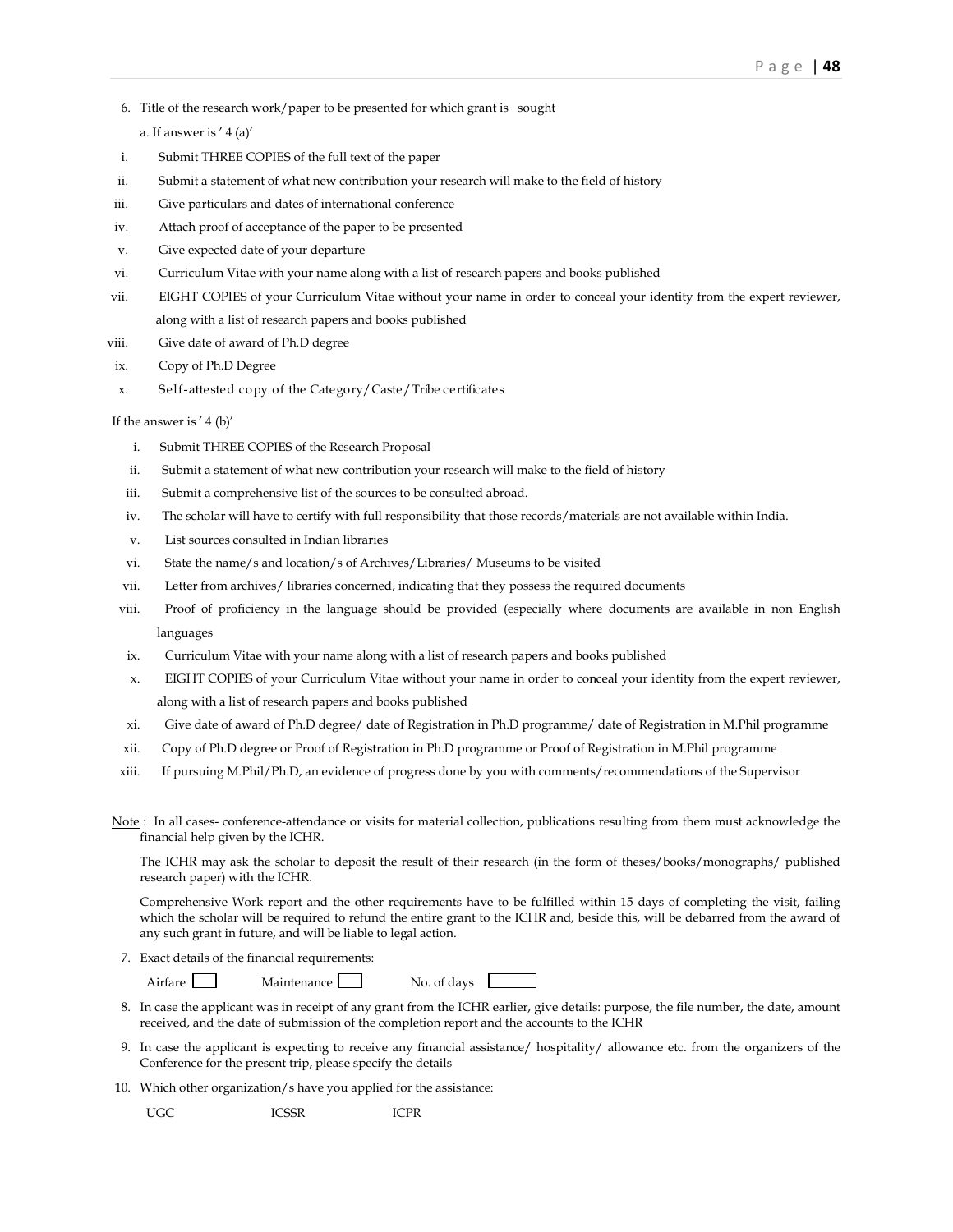| ICAR                                  | <b>INSA</b> | University                                                                                                        |      |
|---------------------------------------|-------------|-------------------------------------------------------------------------------------------------------------------|------|
| Others (Specify)                      |             |                                                                                                                   |      |
| If 'yes', give details:               |             |                                                                                                                   |      |
|                                       |             | * It is mandatory to inform the ICHR of grants, if any, received/ to be received from any of these organizations. |      |
|                                       |             | 11. State if you have applied for any other grant to the ICHR or you are in receipt of an ICHR grant.             |      |
| of submission of Final report to ICHR |             | 12. Date of receipt of financial assistance from ICHR previously (if any) File. No.                               | Date |

13. Name of the Supervisor (if applicable)

14. List of enclosures

Place:

Date: Signature of the applicant

Signature of the Forwarding Authority, if any, with Seal

For any further queries, contact at 011-23384662 or ftg@ichr.ac.in

**Declaration** 

I have read the Revised Research Funding Rules 2017 and agree to abide by them.

Signature of Applicant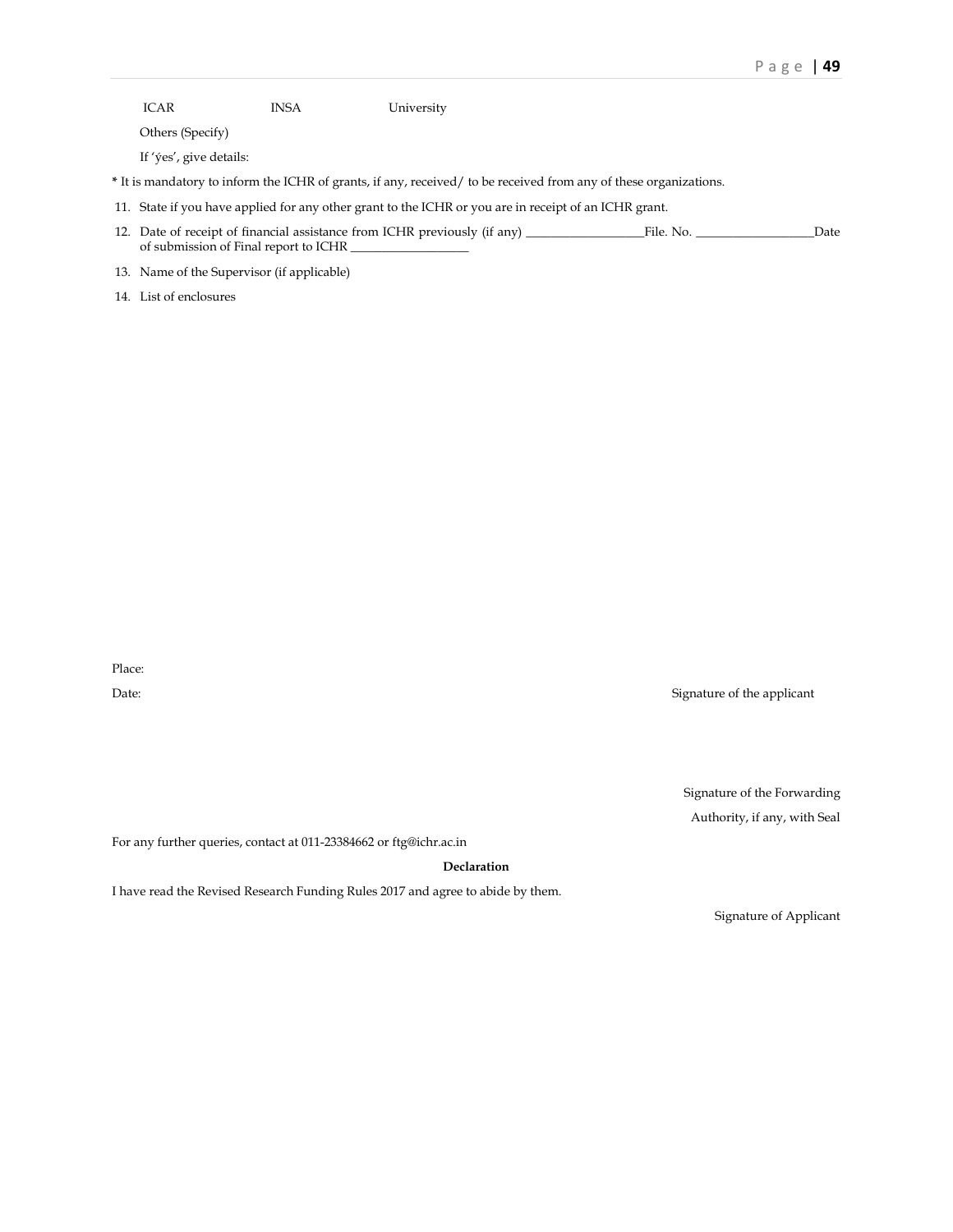### *Annexure IX*

### APPLICATION FOR PUBLICATION SUBSIDY GRANT

Address your application to :

Member Secretary ICHR

35 Ferozeshah Road

New Delhi – 110001

### **PERSONAL DETAILS**

- 1. Name (as per SSC Certificate)
- 2. Gender Male Female Third Gender
- 3. Date of Birth [ DD/MM/YYYY]

### (as recorded in SSC or equivalent Certificate)

- 4. Name of Mother
- 5. Name of Father
- 6. Nationaliity
- 7. Address for Communication (House No) Street/Locality

City District

State Pin Code

8. Permanent Address (H.No.)

Street/Locality

City District

State Pin Code

- 9. Zone : North South East West North East
- 10. Rural Urban

Class of City: X Y Z

- 11. Email ID @
- 12. Contact No: Landline Mobile
- 13. Category: General SC ST OBC Minorities PWD

(Please attach self-attested copy of the Category/Caste/Tribe certificates from appropriate authority)

### **ACADEMIC DETAILS**

- 1. Topic of the thesis/manuscript/proceedings:-
- 2. In case of doctoral thesis:-
	- (a) The year in which the degree was awarded:-
	- (b) The name of the University and the Department:-
	- (c) Number of words/pages of the typescript:-
	- (d) Name of examiners if, Know:-
	- (e) State clearly whether your College/University/Institution is recognized by University Grants Commission, New Delhi: Yes/No
- 3. Present state of the applicant (If employed with designation and address of the employer)
- 4. Note: Before submitting this application, the thesis should be revised, if the examiners have suggested revision.
- 5. Details of the financial assistance received from the ICHR, if any, for the preparation of the thesis/manuscript.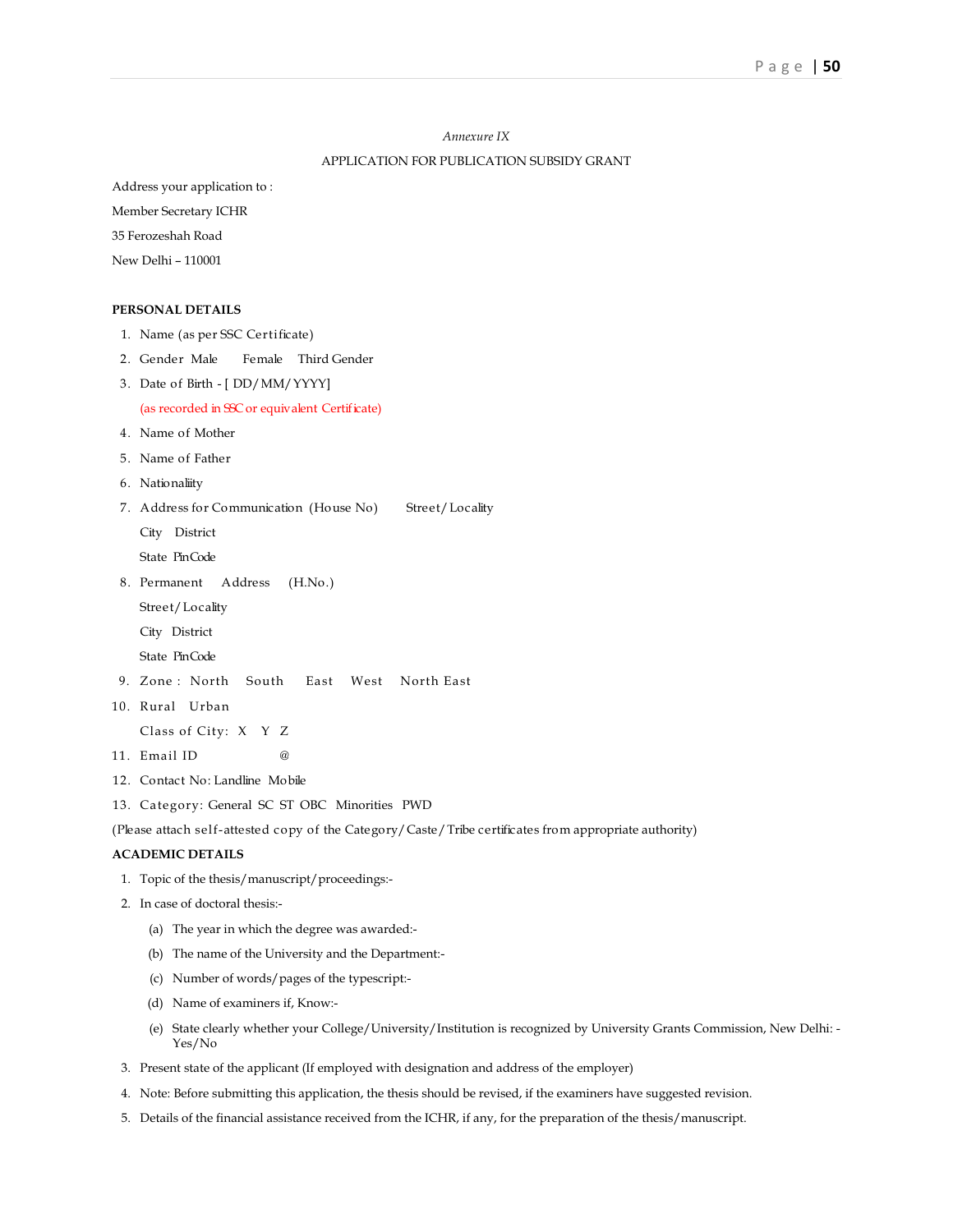- 6. Budget Estimate for Publication:-
- 7. Checklist of enclosures needed
- (i) Copy of SC/ST/ disability certificate, if applicable.
- (ii) Copy of manuscript/thesis/proceedings (this will be returned to the scholar)
- (iii) Copy of reports of examiners.
- (iv) Copies of published paper, if any
- N.B. Doctoral dissertation should not be more than two years old.

Place: Signature of the Applicant

Date:

### **Declaration**

I have read the Revised Research Funding Rules, September 2015 and agree to abide by them.

Signature of Applicant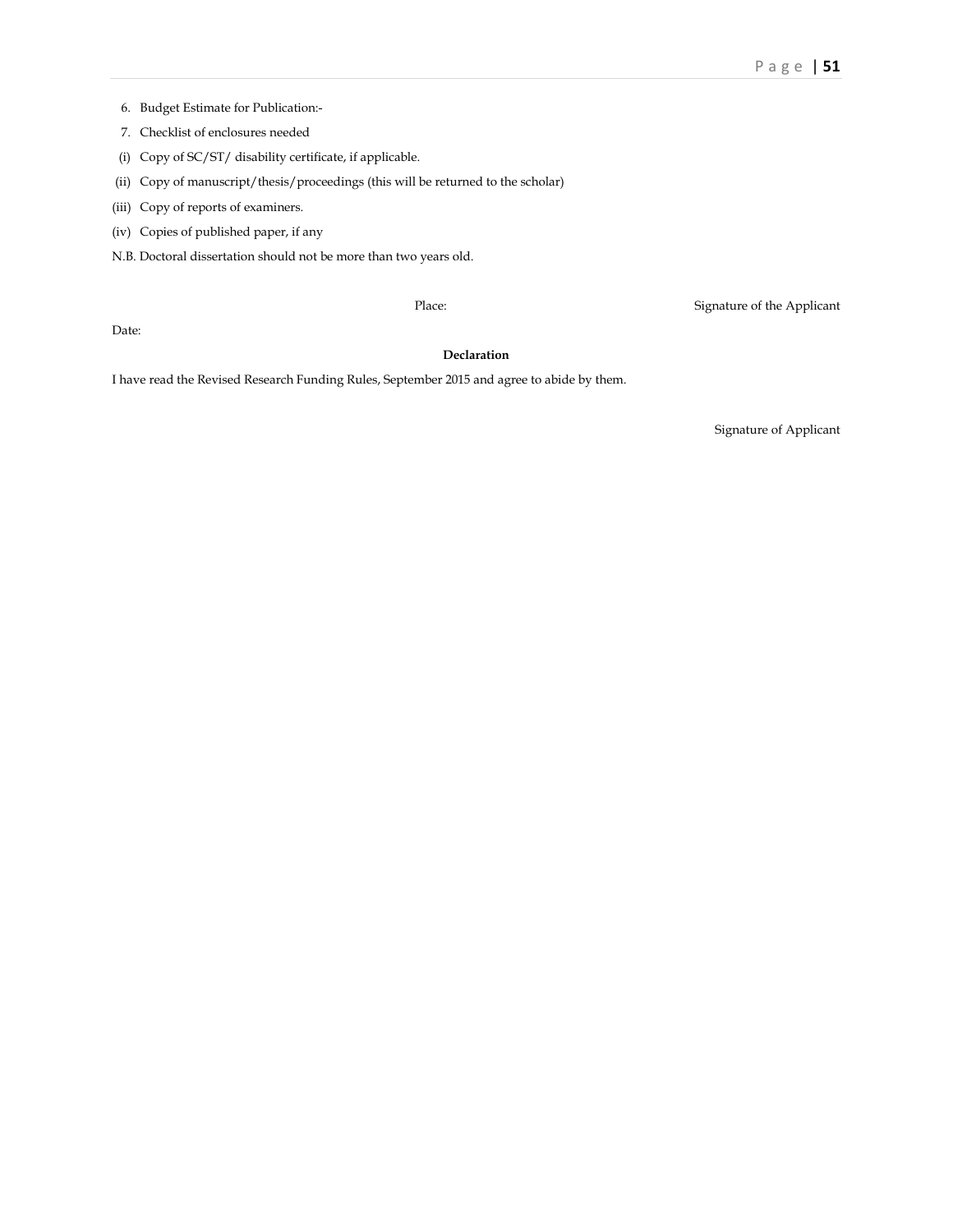### *Annexure X*

# APPLICATION FORM FOR PUBLICATION SUBSIDY TO JOURNAL(S) DEALING WITH HISTORY

|     | 2. Organization (with address) that brings out the Journal:                                                       |  |  |  |  |  |  |
|-----|-------------------------------------------------------------------------------------------------------------------|--|--|--|--|--|--|
|     |                                                                                                                   |  |  |  |  |  |  |
|     |                                                                                                                   |  |  |  |  |  |  |
|     |                                                                                                                   |  |  |  |  |  |  |
|     | 6. Year of Registration and Registration Number (ISSN):                                                           |  |  |  |  |  |  |
|     |                                                                                                                   |  |  |  |  |  |  |
|     | copies<br>8. Issues<br>brought<br>out<br>during<br>the<br>last<br>years:<br>(Enclose)<br>two<br>of<br>each<br>two |  |  |  |  |  |  |
|     |                                                                                                                   |  |  |  |  |  |  |
|     | 10. Subscription Details:                                                                                         |  |  |  |  |  |  |
|     | <b>Indian Subscribers</b>                                                                                         |  |  |  |  |  |  |
|     | Individual                                                                                                        |  |  |  |  |  |  |
|     | Bulk (through agents)                                                                                             |  |  |  |  |  |  |
|     | Foreign                                                                                                           |  |  |  |  |  |  |
|     | Subscription Income                                                                                               |  |  |  |  |  |  |
|     | 11. Pattern of Distribution:                                                                                      |  |  |  |  |  |  |
|     | (A) Subscribers                                                                                                   |  |  |  |  |  |  |
|     | Indian                                                                                                            |  |  |  |  |  |  |
|     | Foreign                                                                                                           |  |  |  |  |  |  |
|     | Bulk (through agents)                                                                                             |  |  |  |  |  |  |
|     | (B) Members                                                                                                       |  |  |  |  |  |  |
|     | Individual                                                                                                        |  |  |  |  |  |  |
|     | Life                                                                                                              |  |  |  |  |  |  |
|     | Annual                                                                                                            |  |  |  |  |  |  |
|     | Institutional                                                                                                     |  |  |  |  |  |  |
| (C) | <b>Editorial Board</b>                                                                                            |  |  |  |  |  |  |
|     | (D) Governing Body                                                                                                |  |  |  |  |  |  |
|     | (E) Exchange                                                                                                      |  |  |  |  |  |  |
|     | Indian Journals                                                                                                   |  |  |  |  |  |  |
|     | Foreign Journals                                                                                                  |  |  |  |  |  |  |
|     | Advertisements                                                                                                    |  |  |  |  |  |  |
| (F) | Complimentary                                                                                                     |  |  |  |  |  |  |
|     | (G) ICHR                                                                                                          |  |  |  |  |  |  |
|     | (H) Book Shop                                                                                                     |  |  |  |  |  |  |
|     | Total                                                                                                             |  |  |  |  |  |  |
|     | 12. Average Expenditure on Each Volume: (Three Issues)                                                            |  |  |  |  |  |  |
|     | 13. Source of Funding                                                                                             |  |  |  |  |  |  |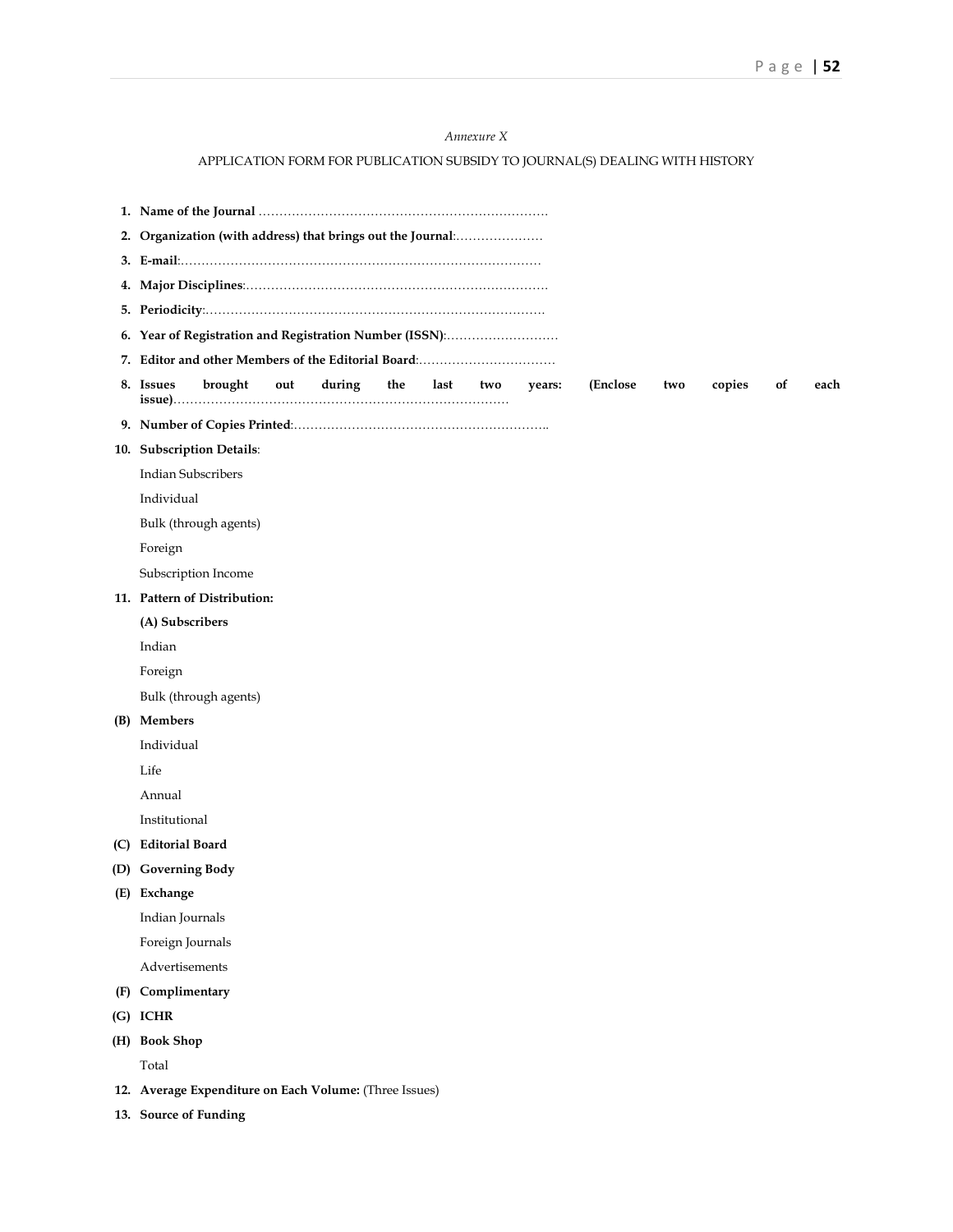- **14. Present Sources of Funding**
- **15. Assistance** (if any)**, received from the ICHR)**
- **16. Institutional support for last two years:**
- **17. Any other Information:**
- **18. If Grant approved, Name of the Person/institute for Issuing the Cheque.**

**Place:** 

**Date:** 

**(Signature of the Applicant and Seal of His/her office)** 

### **Declaration**

I have read the Revised Research Funding Rules, September 2015 and agree to abide by them.

Signature of the Applicant

### Note:

- 1. At least 50 per cent of the content in each issue should be explicitly related to history.
- 2. The articles in each issue should demonstrate familiarity with the latest literature on the theme of research.
- 3. The arguments advanced in the articles should be backed by logical arguments and supported by verifiable evidence.
- 4. Optimum of each article in Journal volume should be 5000 words.
- 5. Applications received by the ICHR for a publication subsidy will be vetted by two anonymous referees and their comments will be sent to the applicants.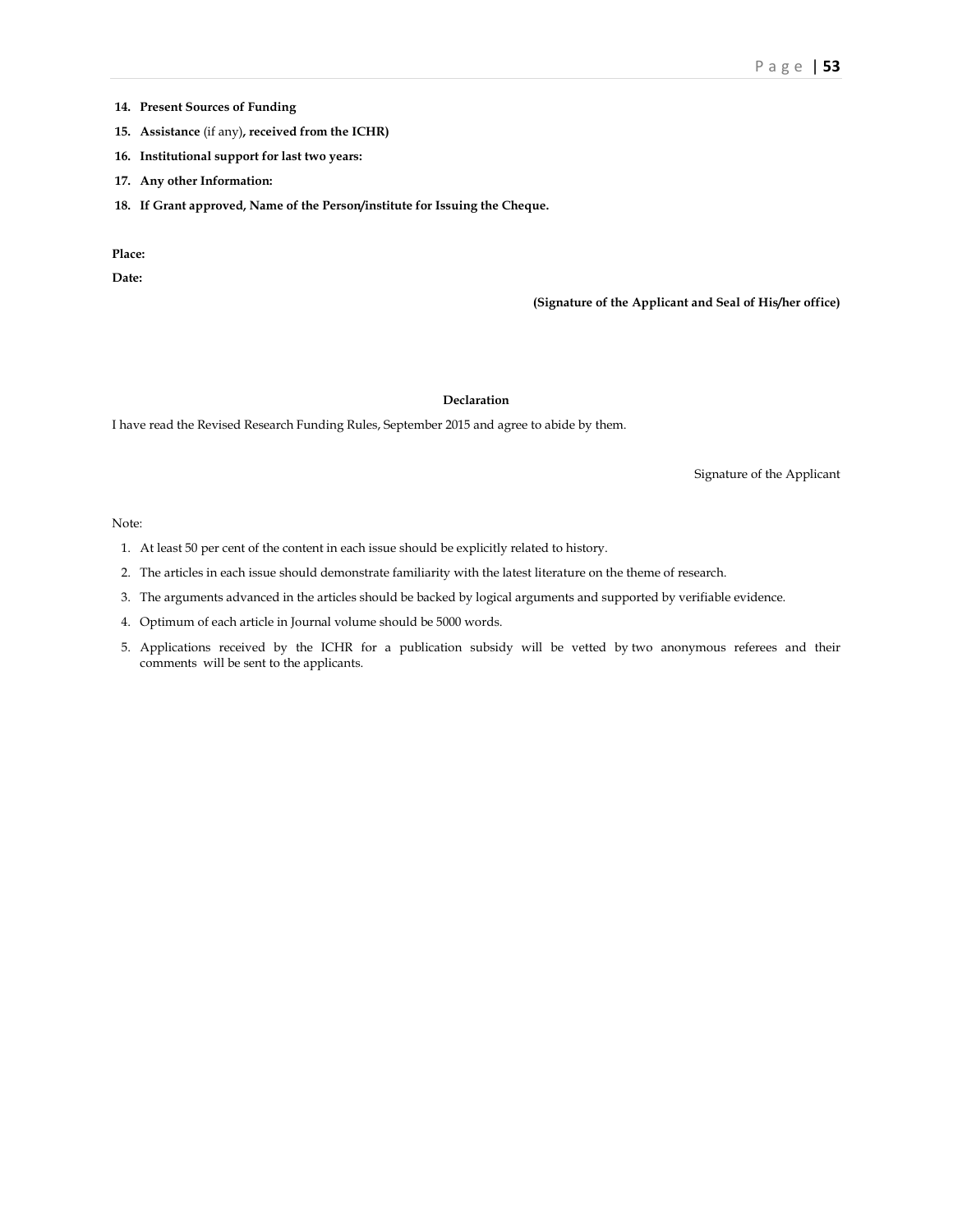### *Annexure XI*

### APPLICATION FORM FOR FINANCIAL ASSISTANCE TO ORGANIZE SEMINAR/CONFERENCE/WORKSHOP/SYMPOSIA IN INDIA

Address your application to

Member Secretary,

Indian Council of Historical Research

35 Ferozeshah Road

New Delhi – 110001

| 1. Name and address of the Organizers:                             | Phone:          |
|--------------------------------------------------------------------|-----------------|
|                                                                    | Mobile:         |
| Zone: North/South/East/West/North East                             | Fax:            |
| Rural Urban                                                        |                 |
| Class of City: X/Y/Z/Rural                                         |                 |
| District:                                                          | E-mail:         |
| State:                                                             | Web site:       |
| 2. Name and address of the Convener:                               | Phone:          |
| Zone: North/South/East/West/North East                             | Mobile:         |
| Rural Urban                                                        |                 |
| Class of City: X/Y/Z/                                              |                 |
| District:                                                          | Fax:            |
| State:                                                             | E-mail          |
| 3. Theme of the Conference/Seminar/Workshop (Attach brief summary) |                 |
| Sub:Themes:                                                        | Proposed Dates: |
| 1.                                                                 |                 |
| 2.                                                                 |                 |
| 3.                                                                 |                 |
| 4.                                                                 | Venue:          |
|                                                                    |                 |

### **4. Number of Participants (List of expected participants to be attached)**

|       | ıhor         | (11          |  |
|-------|--------------|--------------|--|
|       | $\mathbf{m}$ | <b>MORDE</b> |  |
| Local |              | ___          |  |
|       |              |              |  |

 **Foreign** 

 **Total** 

### **5. Name and Bio-data of the Coordinator/Convener ( Not exceeding 1500 words)**

 **6.** Category : General SC ST OBC Minorities PWD

(Please attach self-attested copy of the Category/Caste/Tribe certificates from competent authority)

**7. Gender: Male/Female/Third Gender**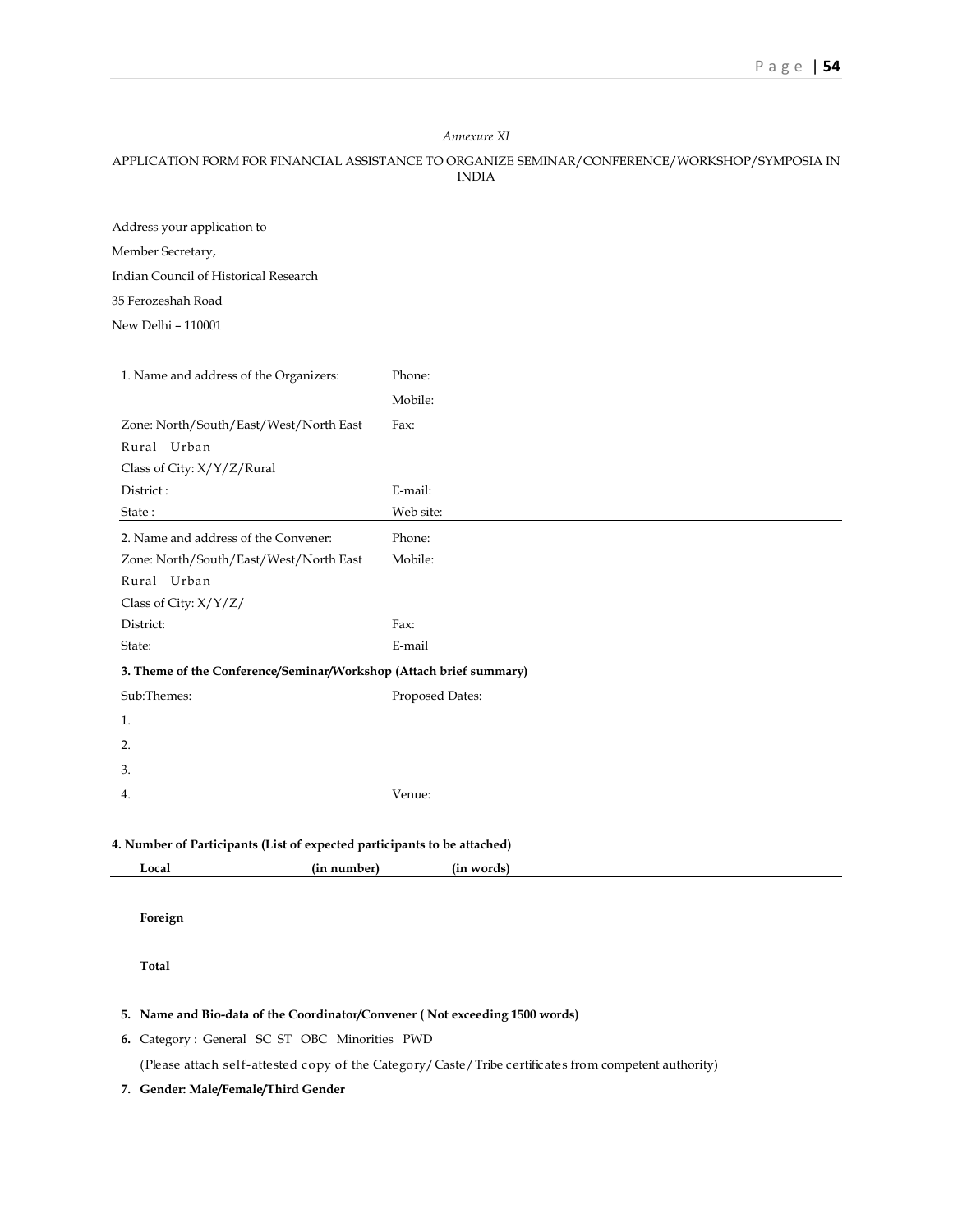### **8. Funding from other than ICHR :**

Source:

Amount:

 9. Detailed Budget Indicating Amount to be incurred on TA/DA, Hospitality, Transport, Stationery, Secretarial Assistance, Typing and Xeroxing work and other contingent expenditure etc. (Requests for publication of the proceedings are entertained separately).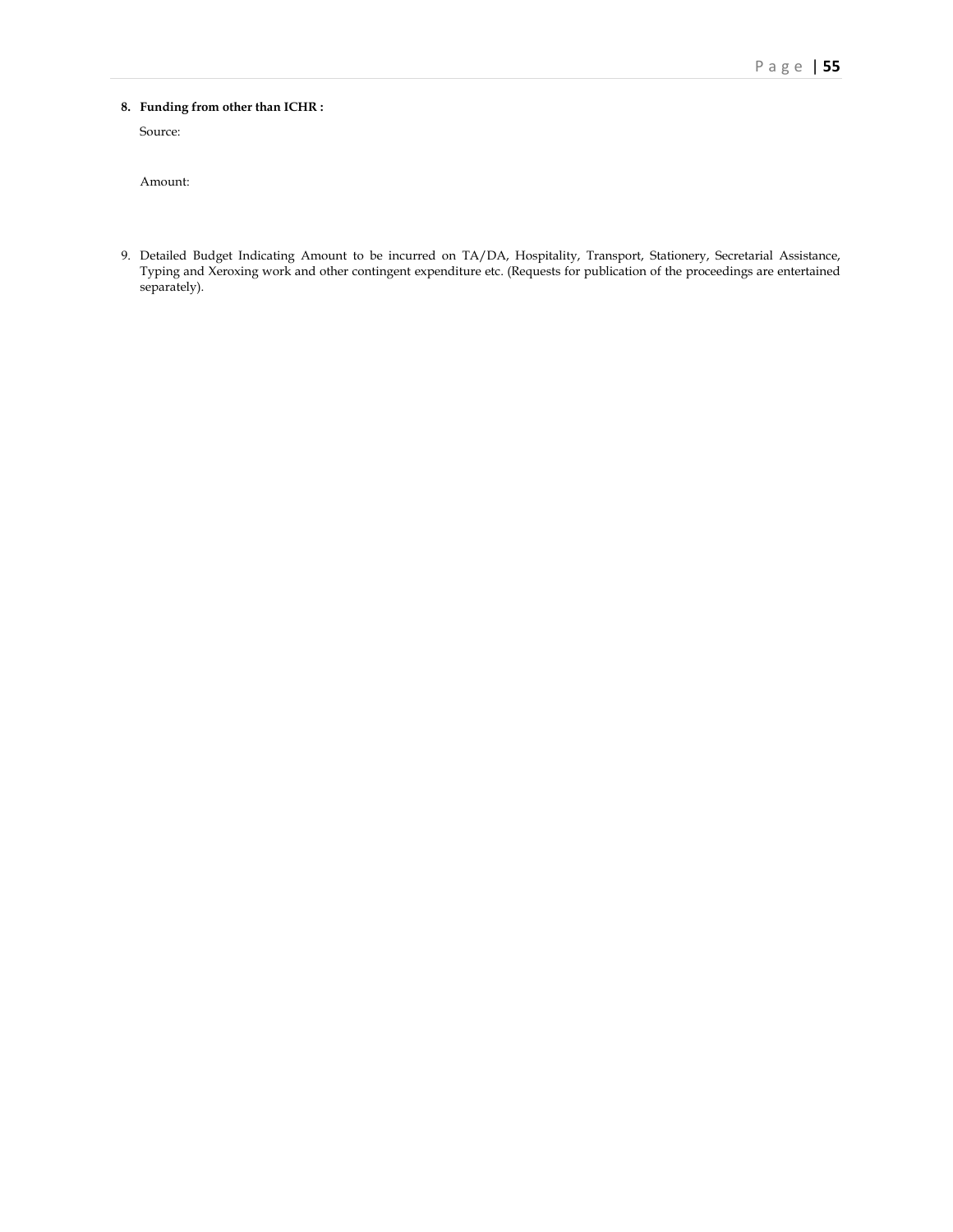|     | S.No. Items                                                   | No. | $\omega$ | Amount |  |
|-----|---------------------------------------------------------------|-----|----------|--------|--|
|     | 1. Travel within India                                        |     |          |        |  |
|     | 2. Accommodation for Foreign Participants                     |     |          |        |  |
|     | 3. Accommodation for Indian Participants                      |     |          |        |  |
|     | 4. Tea snacks, lunch and dinner                               |     |          |        |  |
| 5.  | Transport (local)                                             |     |          |        |  |
|     | 6. Stationery                                                 |     |          |        |  |
|     | 7. Xeroxing                                                   |     |          |        |  |
|     | 8. Secretarial Assistance                                     |     |          |        |  |
|     | 9. Contingency (not exceeding 5% of total Grant)              |     |          |        |  |
|     | 10. Honorarium to Paper Writers                               |     |          |        |  |
| 11. | Any other (specify)                                           |     |          |        |  |
|     | Total                                                         |     |          |        |  |
|     | *Please consult Guidelines for preparing the funding details. |     |          |        |  |
|     | 10. Amount expected from the ICHR                             |     |          |        |  |

### 11. Name of Authority in whose favour the ICHR grant should be released if given.

 12. Whether the Organization/Department/Institution has received or applied for ICHR grant earlier give details(File No. Year and Topic).

### **13. Institutional Funding**

| Own Contribution | Amount sought | <b>Amount sanctioned</b> |  |
|------------------|---------------|--------------------------|--|
|                  |               | by theinstitution        |  |

| Funding from other sources: |               |                          |
|-----------------------------|---------------|--------------------------|
| Name of organization        | Amount sought | <b>Amount sanctioned</b> |

- 14. The following is to be filled only if the applicant is a professional organization:
	- a. Year of establishment of the professional organization of the historians (please enclose a certified copy of the registration of documents/signed MOA etc.
	- b. Whether the organization is functioning at National/Regional/State/Local Level.
	- c. Aims and objectives of the organization.
	- d. Activities of the organization/institution in the past three years.
	- e. Number of members of the organization.
	- f. Main source of funds of the organization.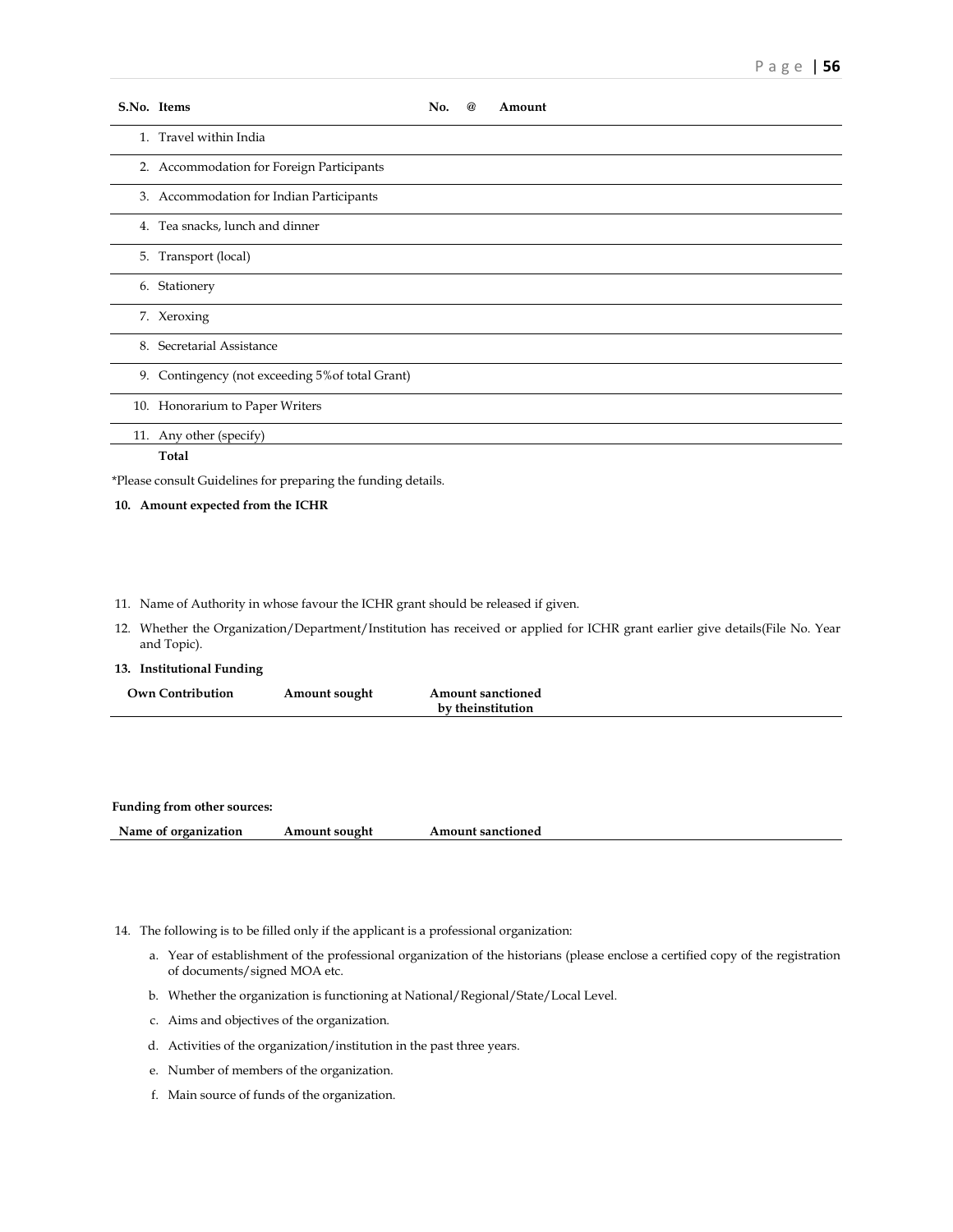g. Financial status (Attach copy of audited statement of accounts for the last financial year).

I hereby certify that the above information is correct to the best of my knowledge and that I shall abide by the Terms & Conditions as laid down in the guidelines of the schemes.

**Signature of the Applicant** 

**Date:** 

**Name (block letters):** 

**Designation: Address:** 

**Signature of the Head of the Institution/Organization** 

**(Seal)** 

**Date:** 

**Name (block letters):** 

**Designation:** 

**Address:** 

N.B.

1. The application should be forwarded by the Head of the Institute/Organization viz.

Director/Registrar/President/Chairman, etc. duly signed and stamped.

- 2. In case of approval, the funds will be released to the forwarding Institution/Organization.
- 3. NGOs should enclose the NGO profile along with relevant documents.
- 4. In case of non-fulfilment of any of the Terms & Conditions, the applicant/organization will not be eligible for further support under the schemes of ICHR and will be liable to legal action.
- 5. The applicant's CV should not exceed 1500 words.
- 6. All applications should be submitted in electronic format along with a hard copy.

### **Declaration**

I have read the Revised Research Funding Rules, September 2015 and agree to abide by them.

Signature of the Applicant